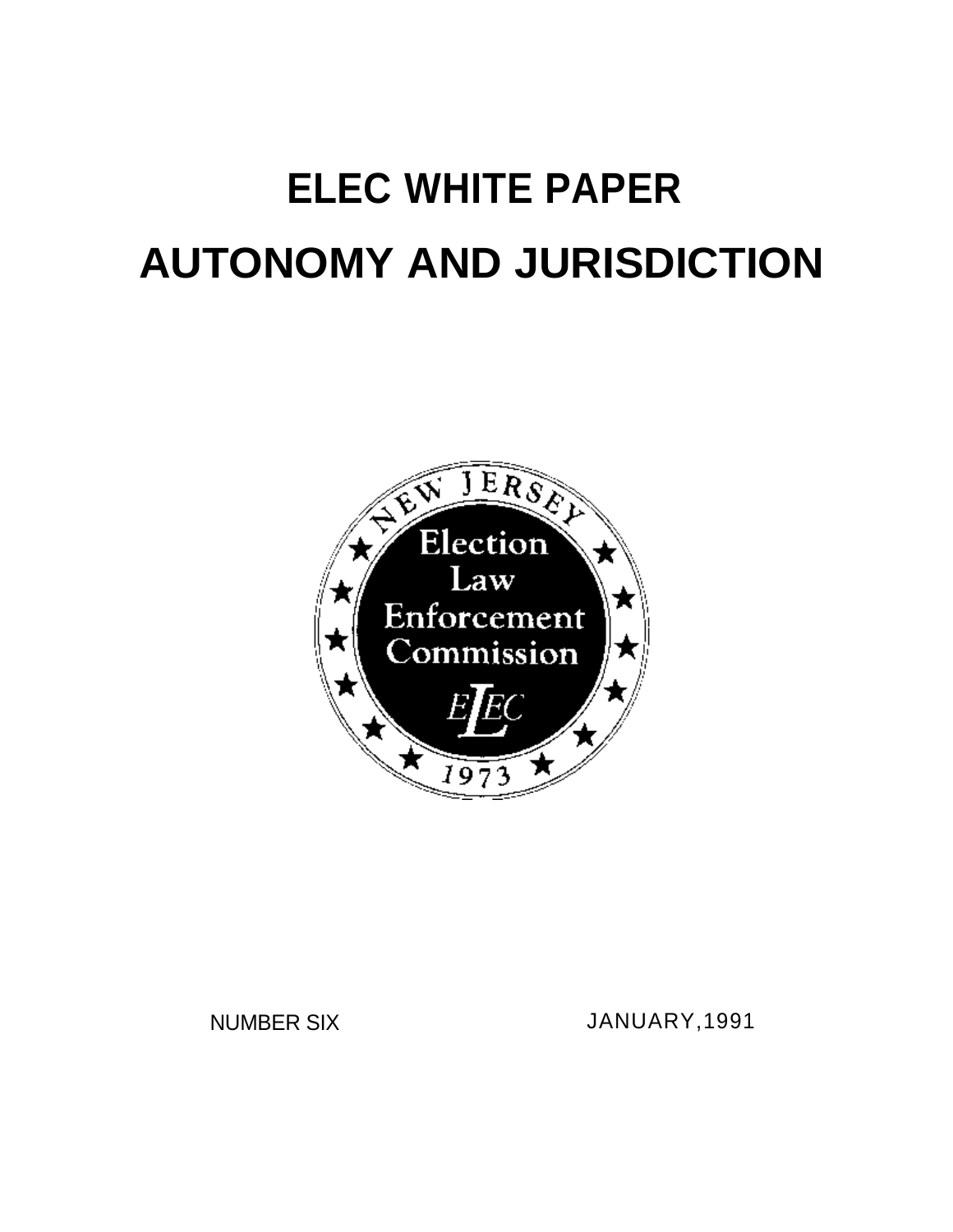

*State of New Jersey*

## **ELECTION LAW ENFORCEMENT COMMISSION**

OWEN V. MCNANY, III

STANLEY G. BEDFORD<br>COMMISSIONER

DAVID LINETT

S. ELLIOT MAYO<br>COMMISSIONER

NATIONAL STATE BANK BLDG., SUITE 1215 28 W. STATE STREET, CN-185 TRENTON, NEW JERSEY 08625-0185 COMMISSIONER JEFFREY M. BRINDLE

FREDERICK M. HERRMANN, Ph.D.<br>EXECUTIVE DIRECTOR

DEPUTY DIRECTOR

COMMISSIONER (609) 292-8700 GREGORY E. NAGY LEGAL DIRECTOR

COMMISSIONER EDWARD J. FARRELL **COUNSEL** 

## ACKNOWLEDGMENT AND STATEMENT OF PURPOSE

The Commission is delighted to thank the staff members who prepared this study. Deputy Director Brindle was the author. His hard work and expertise are evident throughout the report. Research Intern Steven B. Kimmelman helped with the research, while Acting Director of Compliance and Information Virginia Wilkes provided technical assistance and Director of Administration Barbra Fasanella acted as a proofreader. Legal Director Nagy also served as a proofreader and made numerous helpful suggestions as well. Director of Compliance and Information Evelyn Ford contributed some important ideas as did Executive Director Herrmann, who edited the manuscript. Wordprocessing was done by Executive Secretary Josephine A. Hall.

This paper is part of a series of analyses that the New Jersey Election Law Enforcement Commission (ELEC) is publishing on topics of interest in the field Of Public disclosure. These studies are based on staff research as well as work by outside persons such as University professors and graduate students. Analyses written by external sources are published with a disclaimer. It is ELEC's goal to contribute substantive research for the ongoing debate on improving the way our State regulates the impact of money on its political process. The Commission is not necessarily taking a formal position on any of the issues raised and is presuming this paper to promote formal discussion.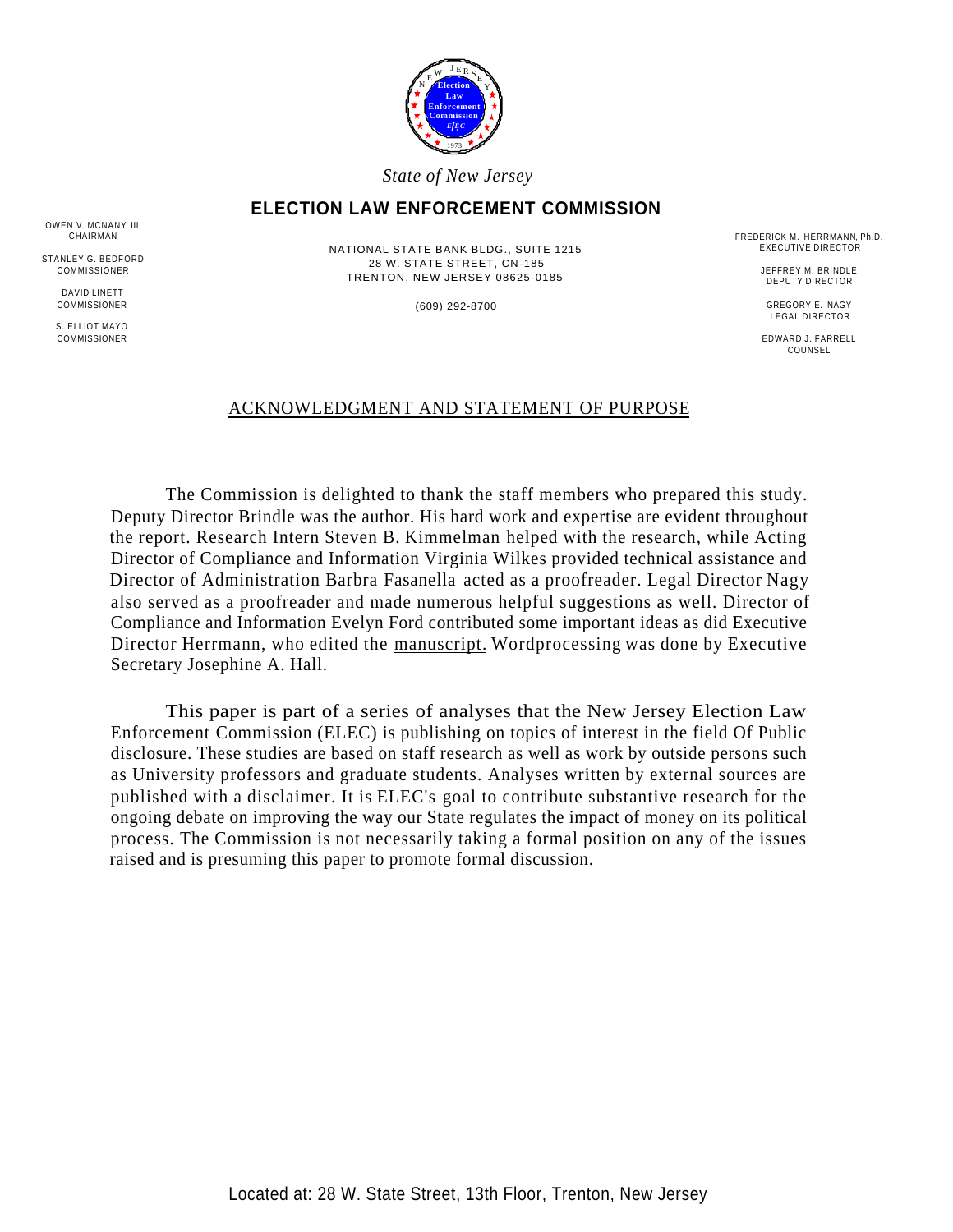#### TABLE OF CONTENTS

| INTRODUCTION                                                 |      |
|--------------------------------------------------------------|------|
| PART I - ELEC INDEPENDENCE                                   |      |
| ELEC's Independent Status                                    |      |
| PART II - ELEC JURISDICTION                                  |      |
| The Campaign Contributions and<br>Expenditures Reporting Act | 2.2. |
| Personal Financial Disclosure Act                            | 58   |
| Legislative Activities Disclosure Act                        | 63   |
| Conclusion                                                   | 70   |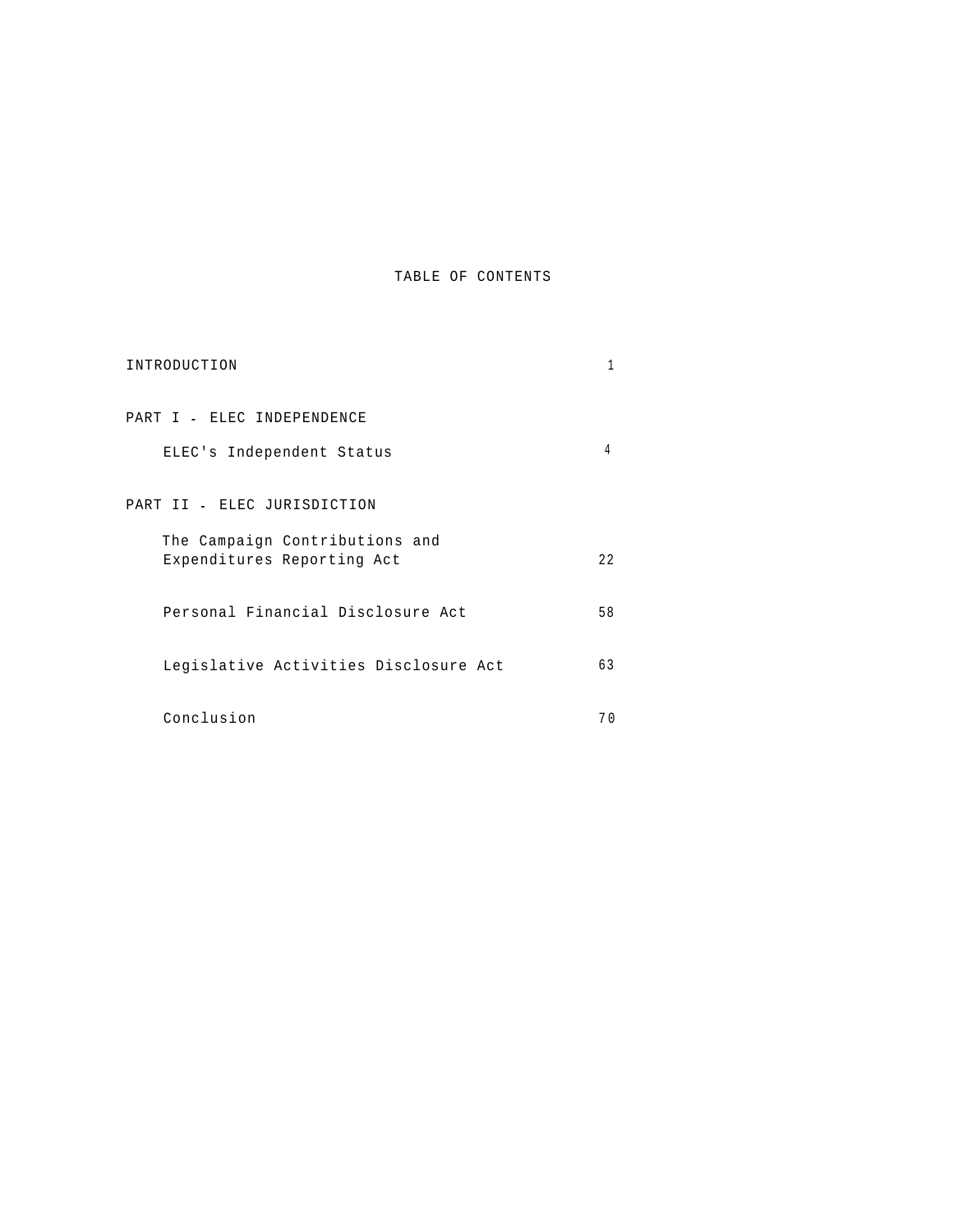#### **INTRODUCTION**

In 1973, the Legislature established the Election Law Enforcement Commission as an independent agency with broad jurisdictional scope. By investing the Commission with a statutory-based autonomy and by granting it significant regulatory powers, including the ability to prosecute violators, the Legislature infused the agency with immediate credibility and paved the way for it to gain an international reputation for effectiveness.

The Commission's jurisdiction extends to campaign financial, personal financial, and lobbyist financial disclosure regulation. The Commission administers the gubernatorial public financing program and has civil authority to prosecute violators of the various Acts under its jurisdiction. To its credit, the Legislature enacted one of the most comprehensive and extensive set of disclosure laws in the nation, made all the more viable by the establishment of an agency which can independently enforce them.

This paper will review the Commission's independent status and the laws under its jurisdiction. It will recommend ways to strengthen the Commission's autonomy and both narrow and expand its jurisdictional scope. It will also suggest ways to modify various provisions in the laws to ease the difficulty of reporting, to ease the administrative burden on ELEC , andto insure that meaningful information is made available to the public.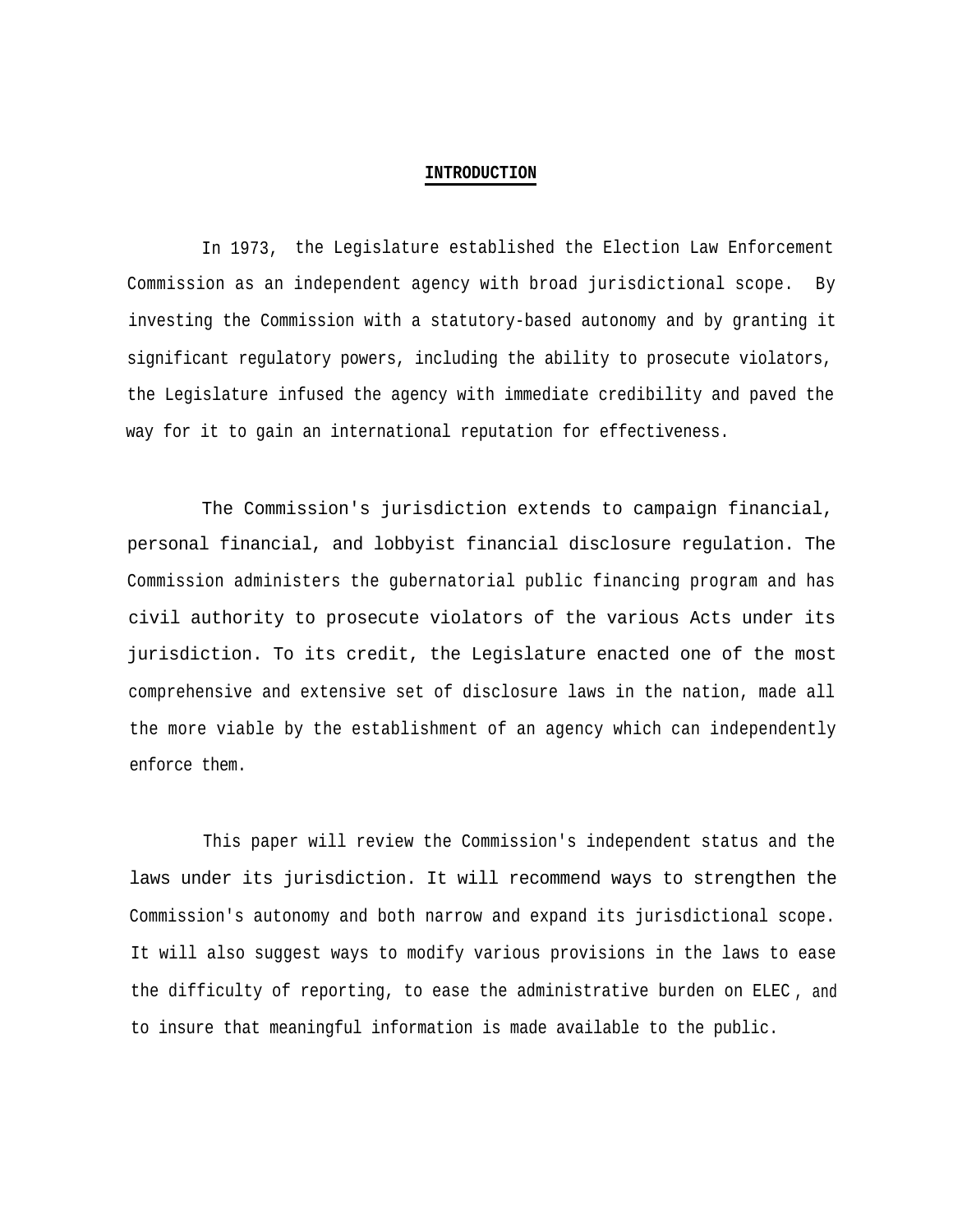The first part of this paper explores the independent status of the Commission. It discusses how the Commission's independence and integrity is inherent in the statute and how it has been further institutionalized through tradition and a strict adherence to an internal Code of Ethics for Commissioners and employees. Further, this section makes recommendations as to how to strengthen the Commission's independence and further insulate the Commissioners against the influences of partisan politics.

The second part of the paper examines the Commission's jurisdictional scope through an indepth review of the three laws under the aegis of the Commission. The survey includes the "*Campaign Contributions and Expenditures Reporting Act,"* the "*Personal Financial Disclosure Act,"* and the "Legislative Activities Disclosure Act."

The review of the *"Campaign Contributions and Expenditures Reporting Act"* includes a summary of the responsibilities of the filing entities subject to the Act and a discussion of the manner in which the Act should be amended to reduce in some cases the Commission's jurisdictional scope and to expand it in others. It also suggests ways to modify the law to ease the burden on filers, particularly those candidates and committees that spend little money, and to lighten the administrative distress of the Commission at a time of arrant budget restraint. The suggestions that are made have been done so with the above administrative considerations in mind as well as an eye toward insuring meaningful disclosure.

- 2 -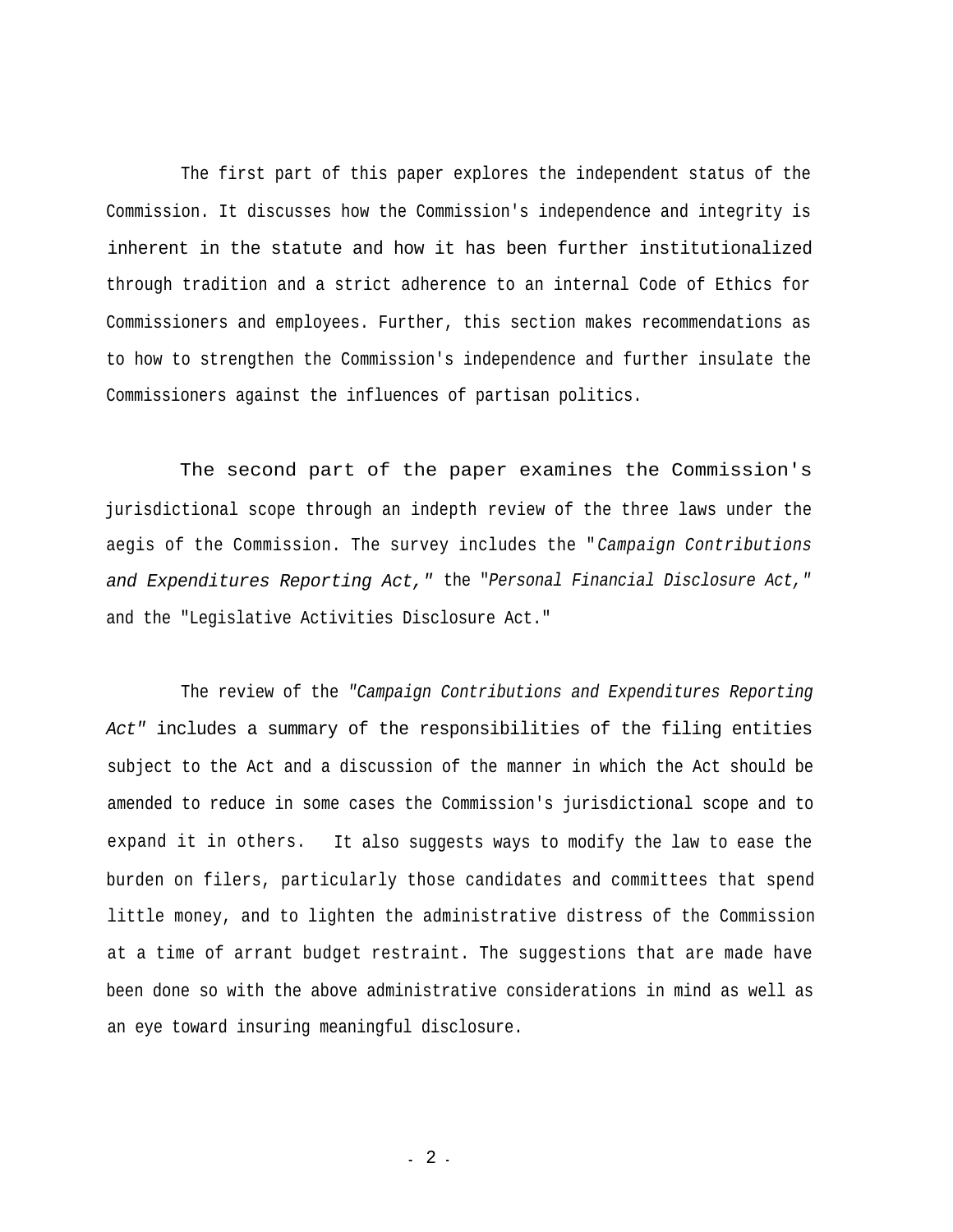The review of the "*Personal Financial Disclosure Act"* surveys the requirements of the law as it applies to candidates for the Office of Governor, State Senator, and member of General Assembly. It discusses how only sources of earned and unearned income, gifts, honorariums and reimbursements, etc., are reportable. As part of this discussion, the paper suggests ways to make personal financial disclosure by candidates more meaningful through requiring amounts received in earned and unearned income, gifts, honoraria and reimbursements to be more fully disclosed.

Finally, the paper reviews the "*Legislative Activities Disclosure Act,*" not only delineating the provisions of this law but focusing upon the dual jurisdiction over it shared by the Commission and the Attorney General. It reviews the merits of transferring jurisdiction to ELEC solely, a change that is supported by the Commission and Attorney General as well.

The Election Law Enforcement Commission has been aided by a statutory and tradition-based autonomy. It has also been invested with broad regulatory authority that extends to candidates at all levels of government, political committees, political party committees, PACs, other continuing political committees, and lobbyists. This paper seeks to insure that the Commission's core independence continues to be protected and that its enabling statutes continue to evolve so that its very viability is insured.

- 3 -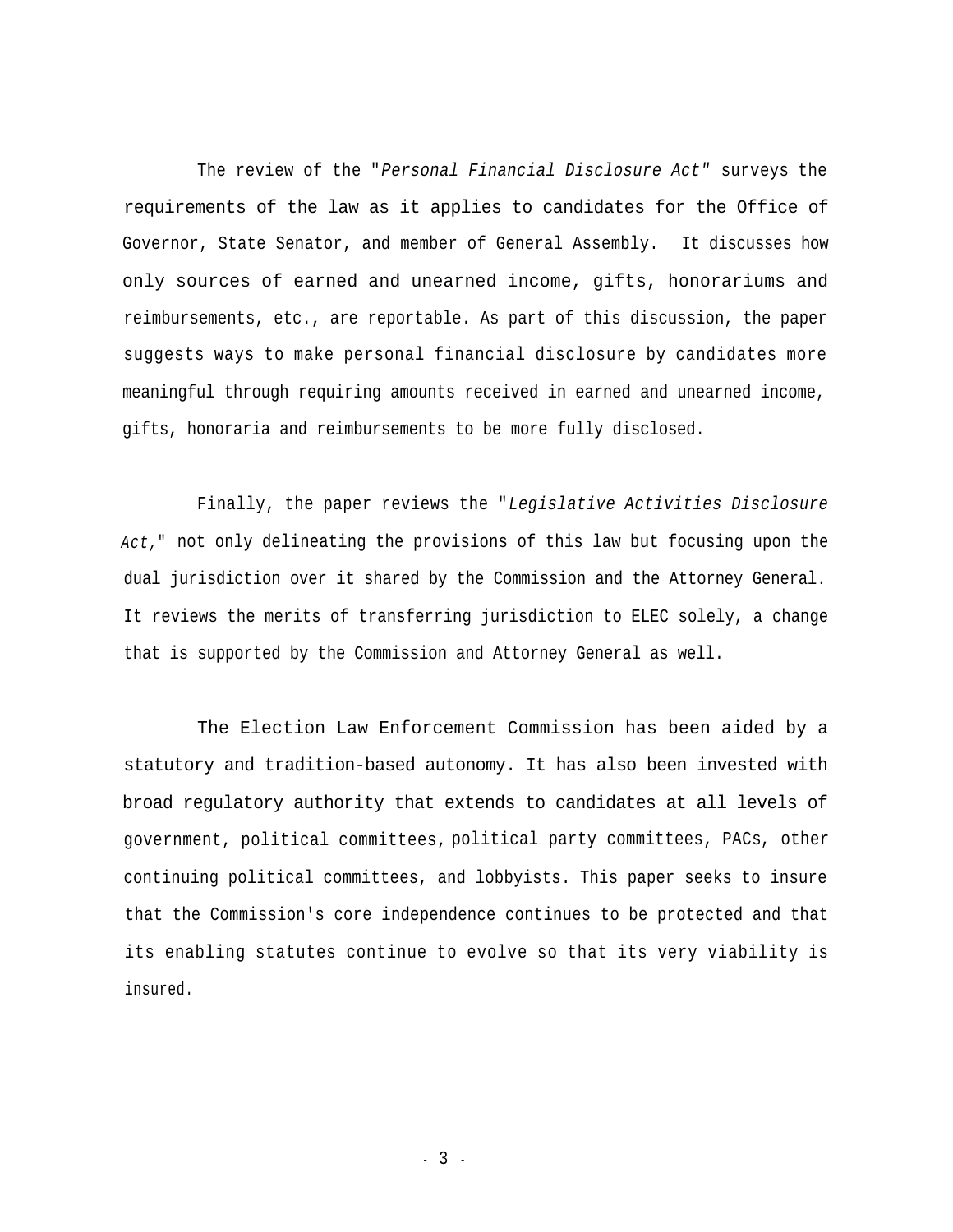# PART I

# ELEC INDEPENDENCE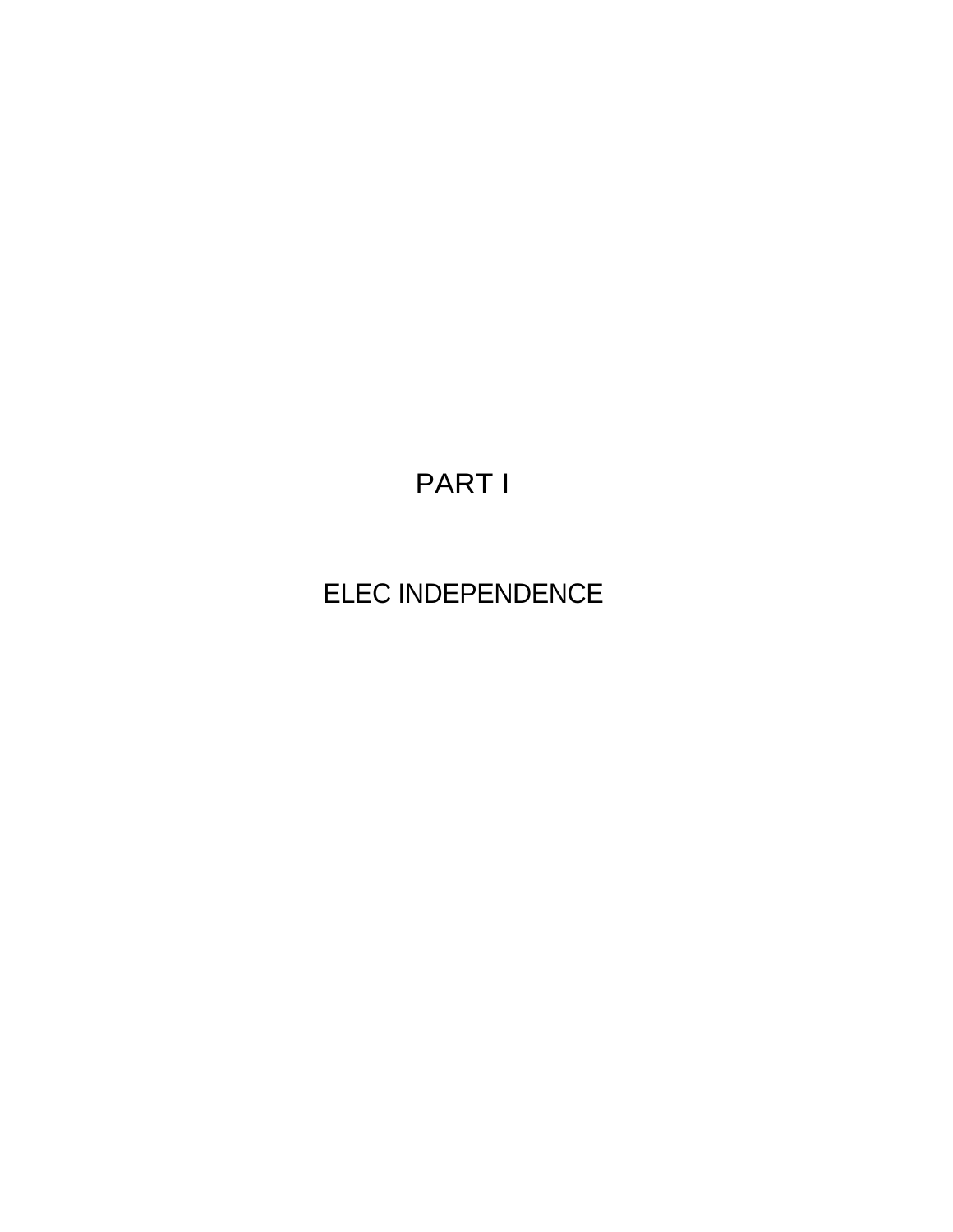#### ELEC'S INDEPENDENT STATUS

#### Commission Autonomy is Legislature's Intent

In its wisdom, the Legislature wrote into the *"Campaign Contributions and Expenditures Reporting Act,* " which established the Commission, the following provision:

> *There is hereby created a Commission consisting of four members which shall be designated as the New Jersey Election Law Enforcement Commission No more than two members shall belong to the same political party, and no person holding a public office or an office in any political party shall be eligible for appointment to the Commission For the purpose of complying with the provisions of Article V, Section IV, Paragraph 1 of the New Jersey Constitution, the Election Law Enforcement Commission is hereby allocated within the Department of Law and Public Safety, but, notwithstanding said allocation, the Commission shall be independent of any supervision or control by the department or by any board or officer thereof, it being the intention of this Act that the assignment, direction, discipline, and supervision of all employees of the Commission shall be so far as possible, and except as otherwise provided in this Act, fully determined by the Commission or by such officers and employees thereof to whom the Commission may delegate the powers of such assignment, direction, discipline, and supervision.* 1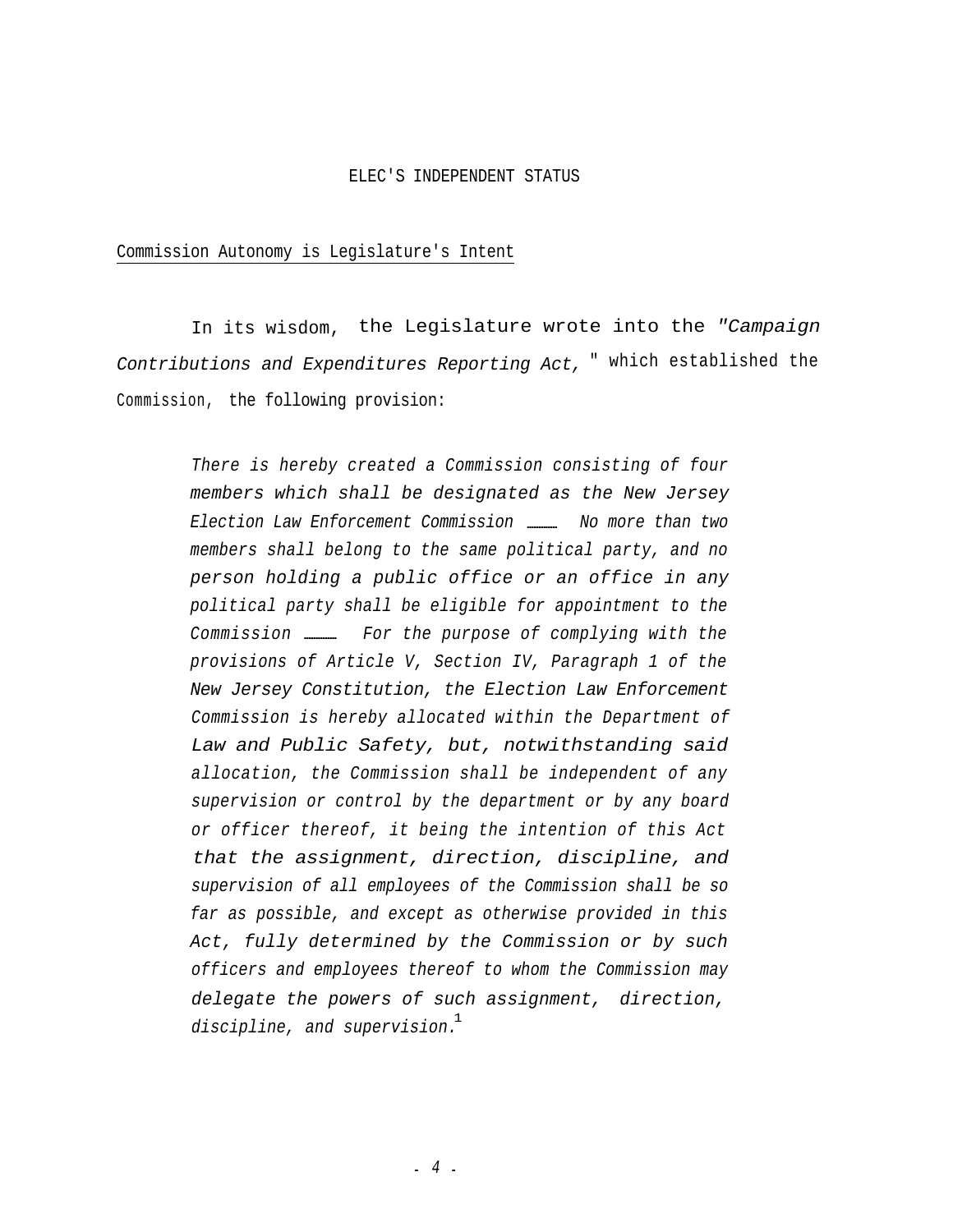In the very next section of the law, the Legislature added the proviso:

> *The Commission shall appoint a full-time executive director, legal counsel and hearing officers, all of whom shall serve at the pleasure of the Commission and shall not have tenure by reason of the provisions of Chapter 16 of Title 38 of the Revised Statutes. The Commission shall also appoint such other employees as are necessary to* <sup>2</sup> *carry out the purposes of this Act*

The Legislature, in these two sections of the "*Campaign Contributions and Expenditures Reporting Act*, " set forth clearly and unequivocally its intention to create an agency to oversee the campaign financial aspects of the electoral system that would be independent and free from the influence of any political party.

#### Statute Insulates Commission from Politics

The Legislature, through the Campaign Act , sought to accomplish the goal of an independent Commission in two ways. First, it established a four-member Commission whereon not more than two members from one political party could serve. Moreover, the Legislature prohibited any person who holds a public office, or an office within a political party, from serving on the Commission. As a practical matter, ELEC has evolved into a bipartisan Commission with two Republican members and two Democratic members, all appointed by the Governor, with the advice and consent of the Senate,

- 5 -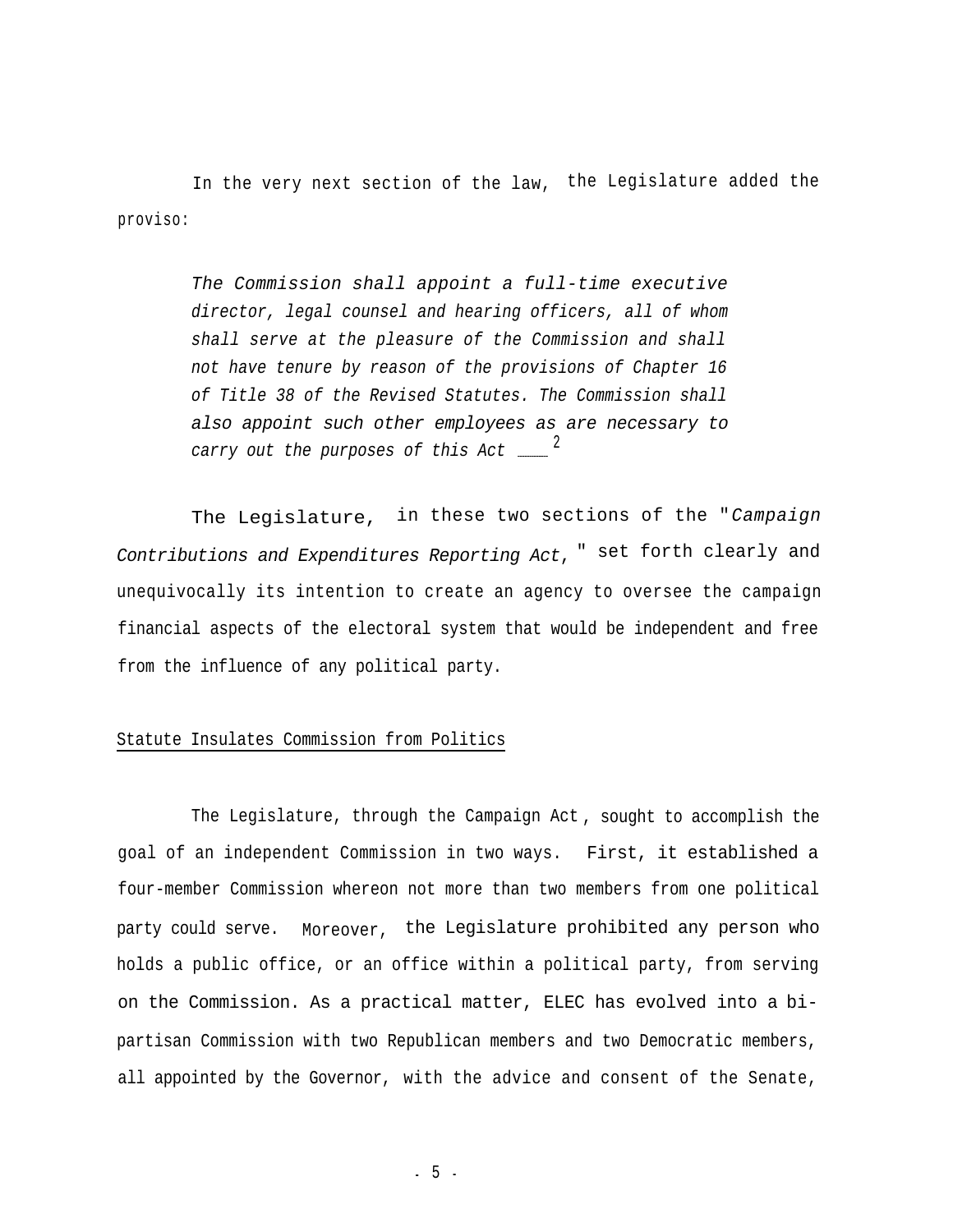for three-year staggered terms. Although there is no precedent in the Commission's history, the statute, nevertheless, does permit individuals to be appointed to the Commission who are not members of a political party; the Republican and Democratic parties alone in New Jersey qualifying as bonafide parties (regularly receiving ten percent of the vote in elections for General Assembly).  $3$ 

The second way in which the Legislature made clear its intention to insulate the Commission from politics was to make ELEC independent of any department, board, or office. In addition to stating explicitly that the Commission shall be independent, the Legislature invested sole authority over personnel matters in the Commission. Through these provisions, the Legislature further neutralized the Commission and protected it against political interference by the executive branch of government; departments being run by the Republican or Democratic administration that happens to control the Governor's Office. Moreover, because the Commission, for constitutional reasons, is placed within the executive branch of government, ELEC is also free from interference from either House of the Legislature.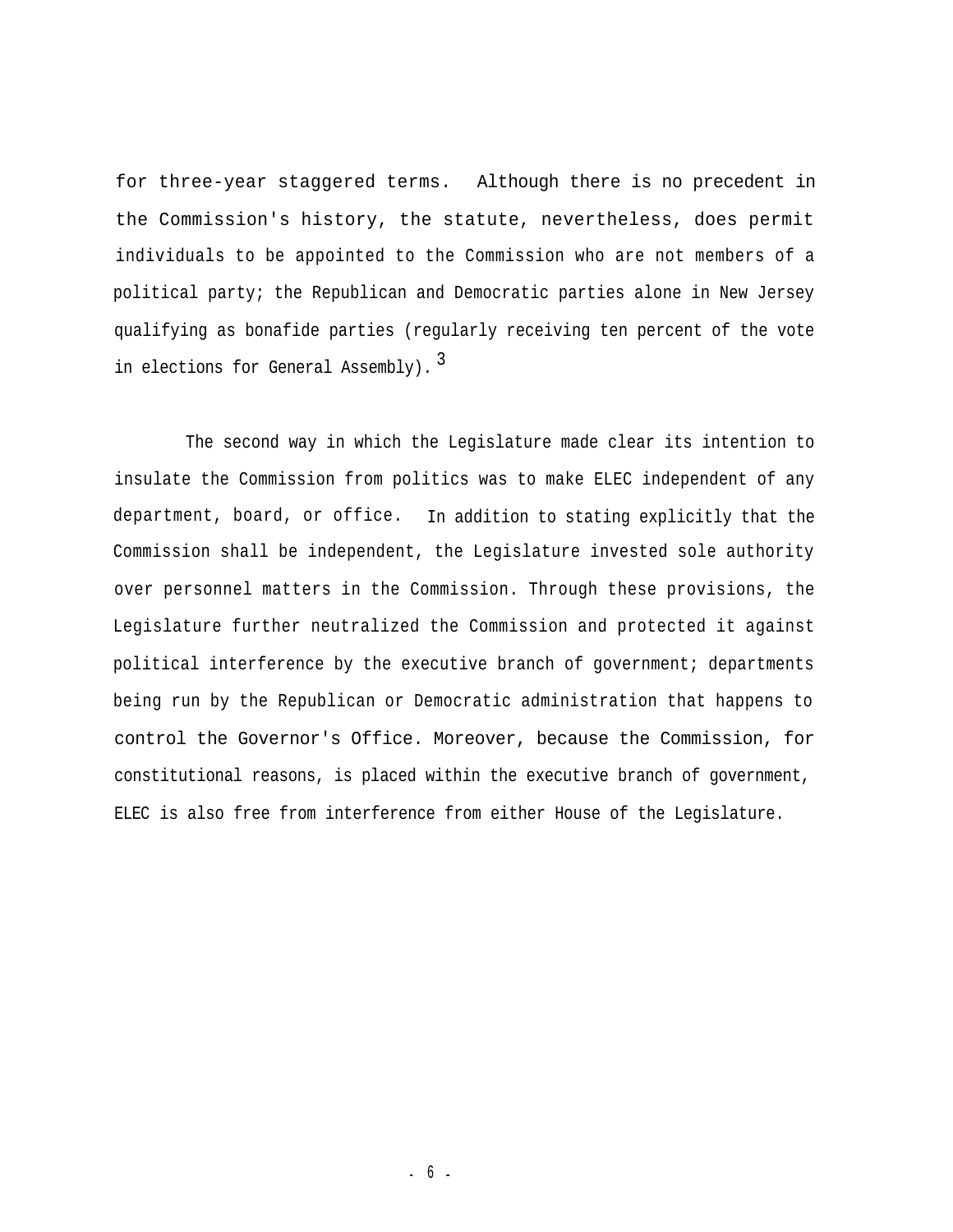#### Tradition of Independence Evolves Through Four Gubernatorial Administrations

The high public purpose of the "*Campaign Contributions and Expenditures Reporting Act*" to create an independent, politically immune agency has been furthered through a healthy respect for the independent status of the Commission displayed by successive governors.

Created during the period of the Watergate scandals of the early 1970's , the Commission has existed through three gubernatorial administrations and into a fourth. Each administration, whether Republican or Democratic, has respected the unique place the Commission holds within the electoral system and has refrained from any interference whatsoever in the operations of ELEC. This respect for the Commission's independence and integrity has contributed to ELEC's credibility as a truly bi-partisan, fair and non-politicized electoral watchdog. It has also enabled the Commission to more easily perform its very important functions in a fair and unbiased manner.

#### Independent Status Strengthened by Commission's Code of Ethics

Beyond this tradition of autonomy scrupulously observed by successive governors, the Commission itself has contributed to its own credibility as a non-political electoral regulatory agency through the adoption of a stringent Code of Ethics.

- 7 -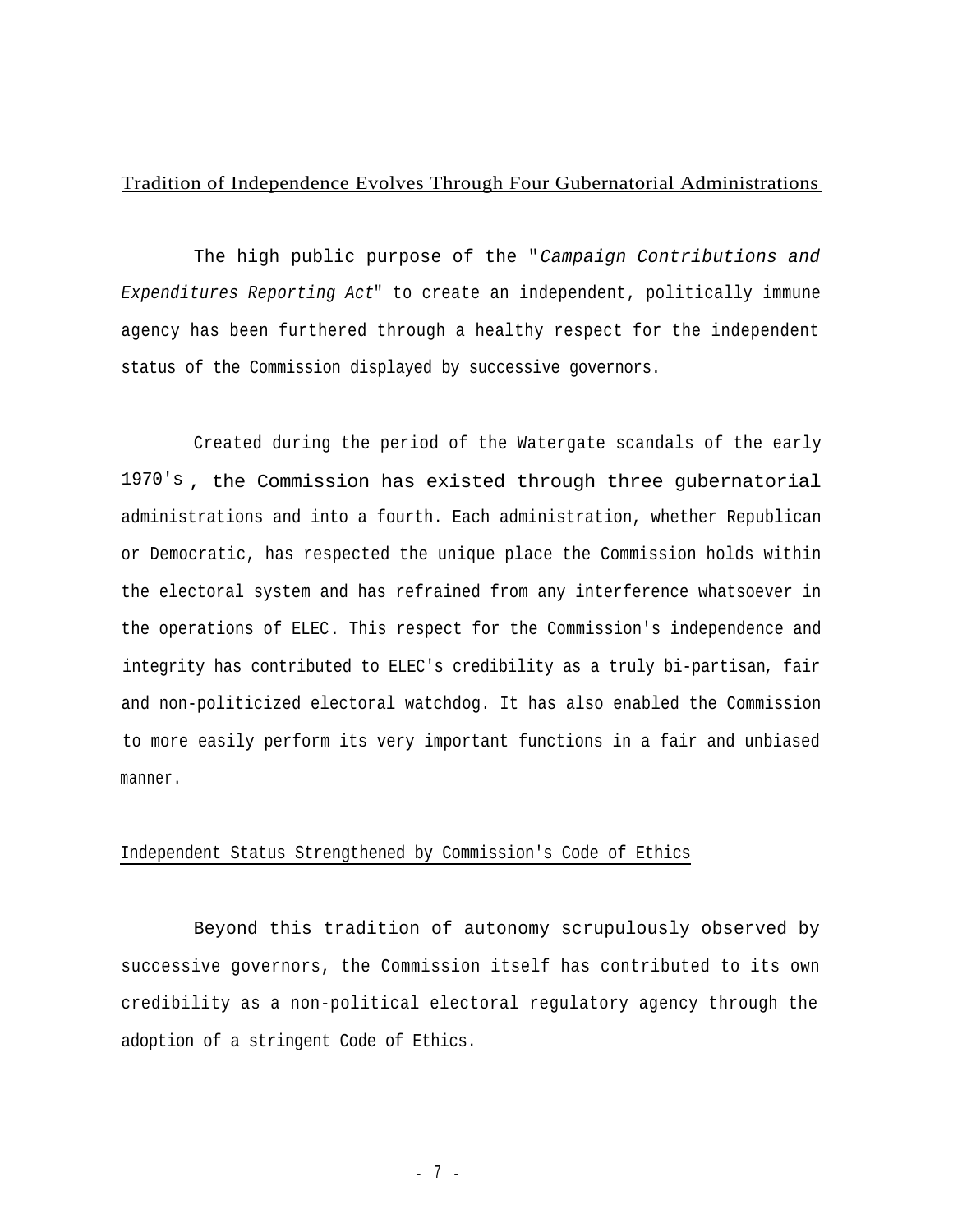Adopted February 14, 1984, and amended July 20, 1988, the Code's Statement of Purpose sets forth:

-

*The New Jersey Election Law Enforcement Commission is charged with the administration and enforcement of the provisions, among others, of laws providing for public disclosure of campaign contributions and expenditures, and providing for public financing of the elections for the Office of Governor. It is important that the work of the Commissioners and of staff of the Commission be, and be publicly perceived to be, free from partisan influence and* 4 from conflicts of interests.

To carry out this purpose, the Code of Ethics strictly prohibits political activity by Commissioners or Commission employees. For instance, Commissioners and staff are prohibited from holding any office in a political organization or making speeches on behalf of a political organization or candidate. Moreover, Commissioners and staff are not allowed to attend partisan political functions or have their homes used for a political meeting. They are not permitted to make political contributions while associated with the Commission. 5

Comm issioners and staff are also subject to employment restrictions which are designed to prevent conflicts of interest and party activity and promote the politically neutral tradition of the Commission. 6 Essentially, these provisions of the Code of Ethics guard against any Commissioner or member of the staff having any business or employment interest in any activity over which the Commission has regulatory authority. It prohibits

- 8 -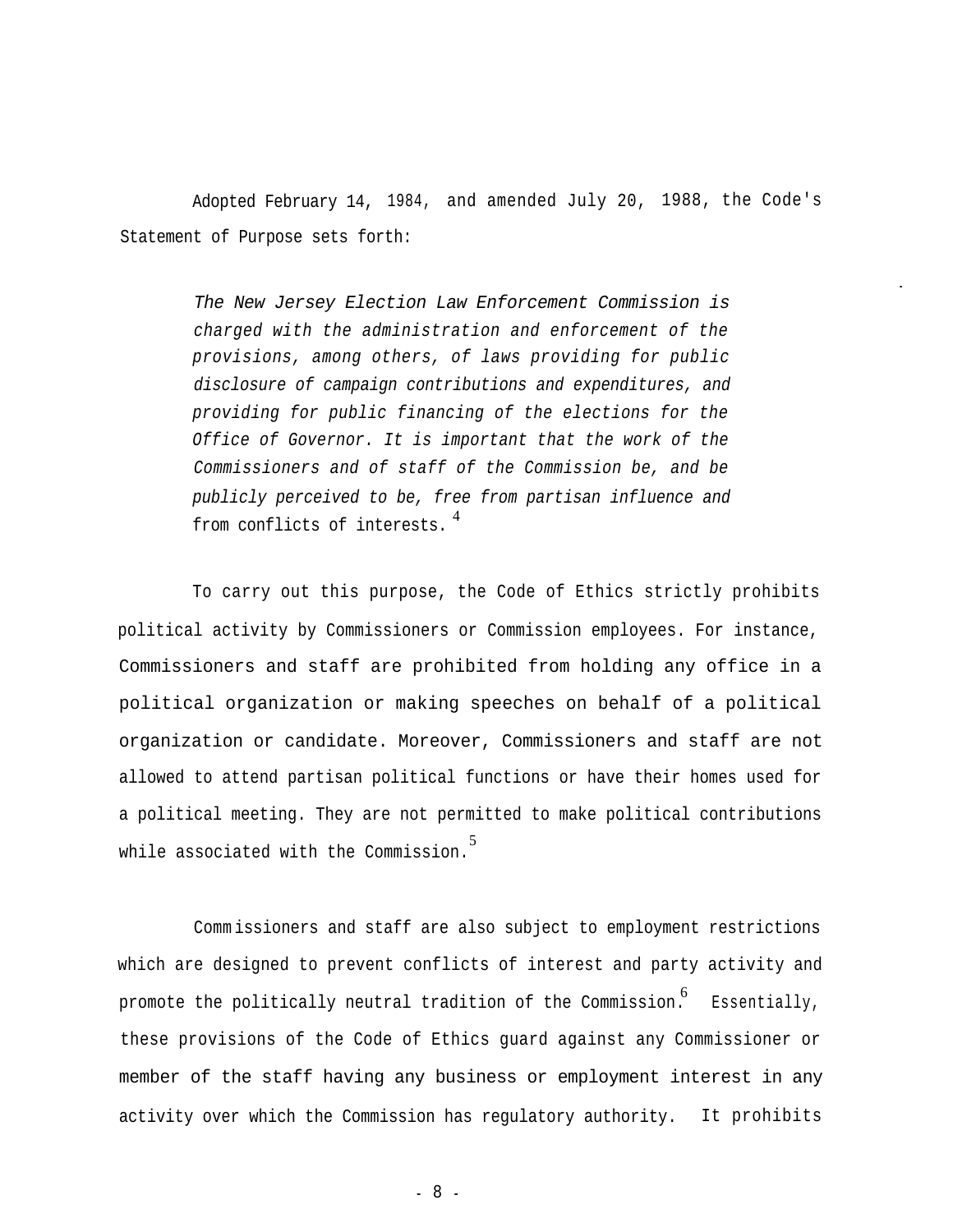the use of an official position at ELEC for the purpose of acquiring privileges or advantages, prevents Commissioners or staff from taking action in any manner *"wherein he or she has a direct or indirect personal financial interest that might* ... *impair his or her objectivity and independence of judgment in the exercise of his or her official duties,"* and prohibits the *7* acceptance of *"any gift, favor, service, employment or offer of employment or any other thing of value which he or she knows or has reason to believe "8 is offered [as an] influence*

*-*

A survey conducted by the staff of the Commission in *1988* suggests that compared with other agencies with similar responsibilities, ELEC's internally generated Code of Ethics may be the strictest among such agencies in the nation. Certainly, among the eleven sister agencies surveyed, including the Federal Elections Commission (FEC), the ELEC Code was the most stringent. Among the agencies included in the survey were the California Fair Political Practices Commission, the Illinois State Board of Elections, and the Washington State Public Disclosure Commission. *9*

Commissioners of the Election Law Enforcement Commission are not permitted to attend partisan events, whether for non-federal candidates under their regulatory jurisdiction or for federal candidates not under their jurisdiction. Moreover, they are not allowed to attend events in behalf of federal or non-federal political parties.

- 9 -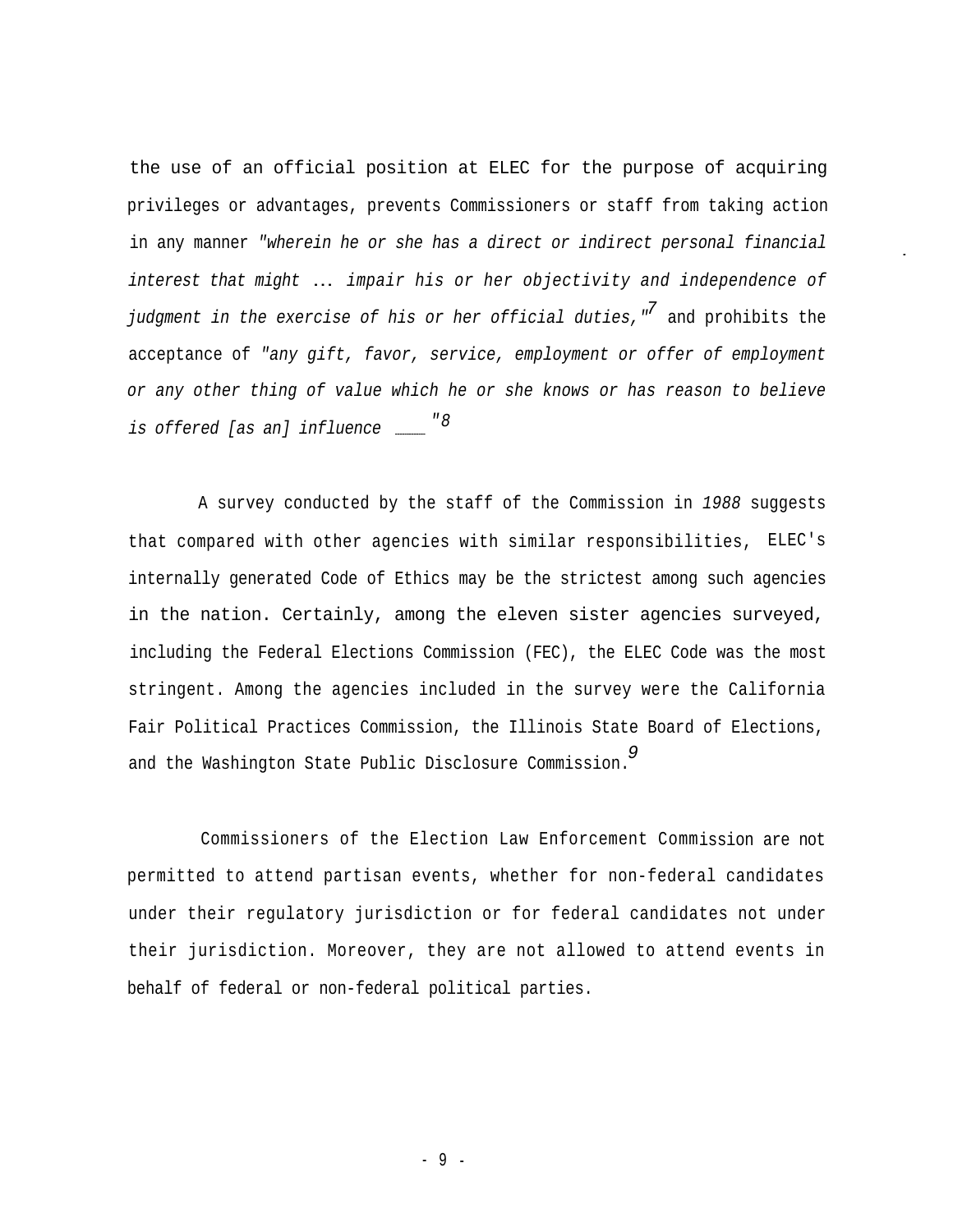These restrictions on attendance at political events are tougher than the norm. In eight of the eleven agencies surveyed, for example, Commissioners can attend partisan events, and in the remaining three agencies only the FEC has imposed a total ban on attendance.

In the area of contributions to State and local candidates and other political entities, the Commission, which has imposed a total ban on these contributions from Commission members and employees, is similar in its rules to those of most other agencies regarding contributions to regulated candidates and political entities. There are, however, three out of the eleven agencies surveyed that do permit these contributions. The FEC is among those agencies that permit contributions to candidates, even to the federal candidates and parties it regulates.

Finally, with respect to staff political activity, the Commission's Code of Ethics is extremely tough. Staff cannot attend political events, federal or non-federal, or make any contributions to candidates or political entities, federal or non-federal. Because Commission members are allowed to contribute to federal candidates and political entities not regulated by them, staff's strictures are even more stringent than the very tough standards placed on the Commissioners themselves.

In conclusion, through statute , which mandates that the Commission should be independent and free from any partisan control or influence; through tradition, which has witnessed four gubernatorial administrations

- 10 -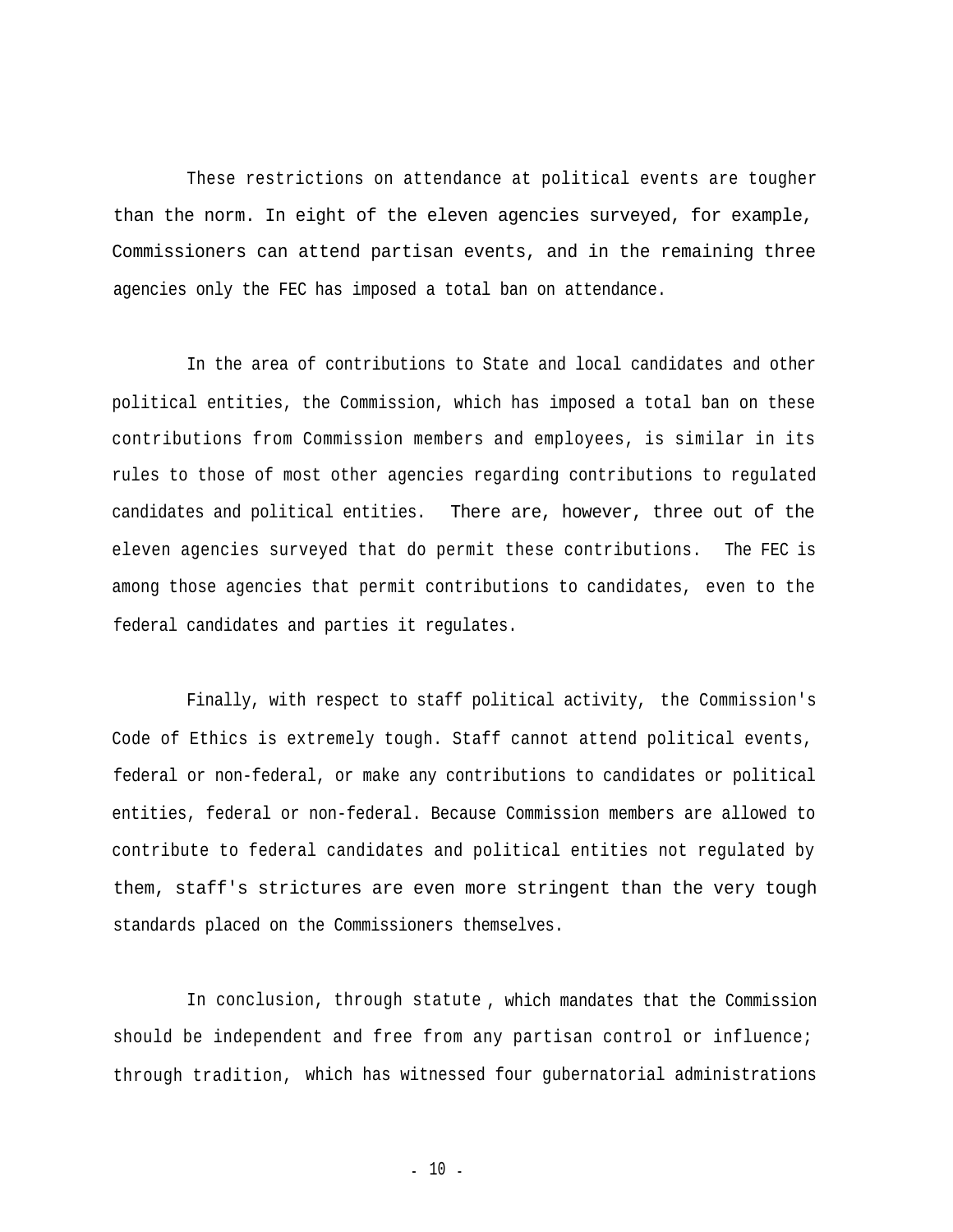respect the principle of non-interference in the Commission's internal affairs; and, through the Commission's own Code of Ethics; New Jersey's watchdog over campaign financial activities has achieved a level of credibility unsurpassed nationally and internationally as well. Having, through an evolutionary process, maintained and strengthened its integrity, the Election Law Enforcement Commission has gained the respect and trust of the citizenry it was created to serve.

-

#### ELEC - A Symbol of Open Government

The Election Law Enforcement Commission is a visible symbol of open government in New Jersey. Through its regulation of the financial aspects of campaigns in New Jersey, including the disclosure of that activity, its regulation of political parties and committees, and of political action committees (PACs) and lobbyists, the Commission is at center stage in the effort to make government and government officials more open and accountable to the public. Moreover, its competent and fair administration of the gubernatorial public financing program has instilled a measure of confidence in the gubernatorial electoral process that is essential to democracy in the State.

Unquestionably, the legal and practical underpinnings of an independent watchdog over campaign spending activity and the observance of a tradition of non-partisan behavior by Commissioners and staff have

- 11 -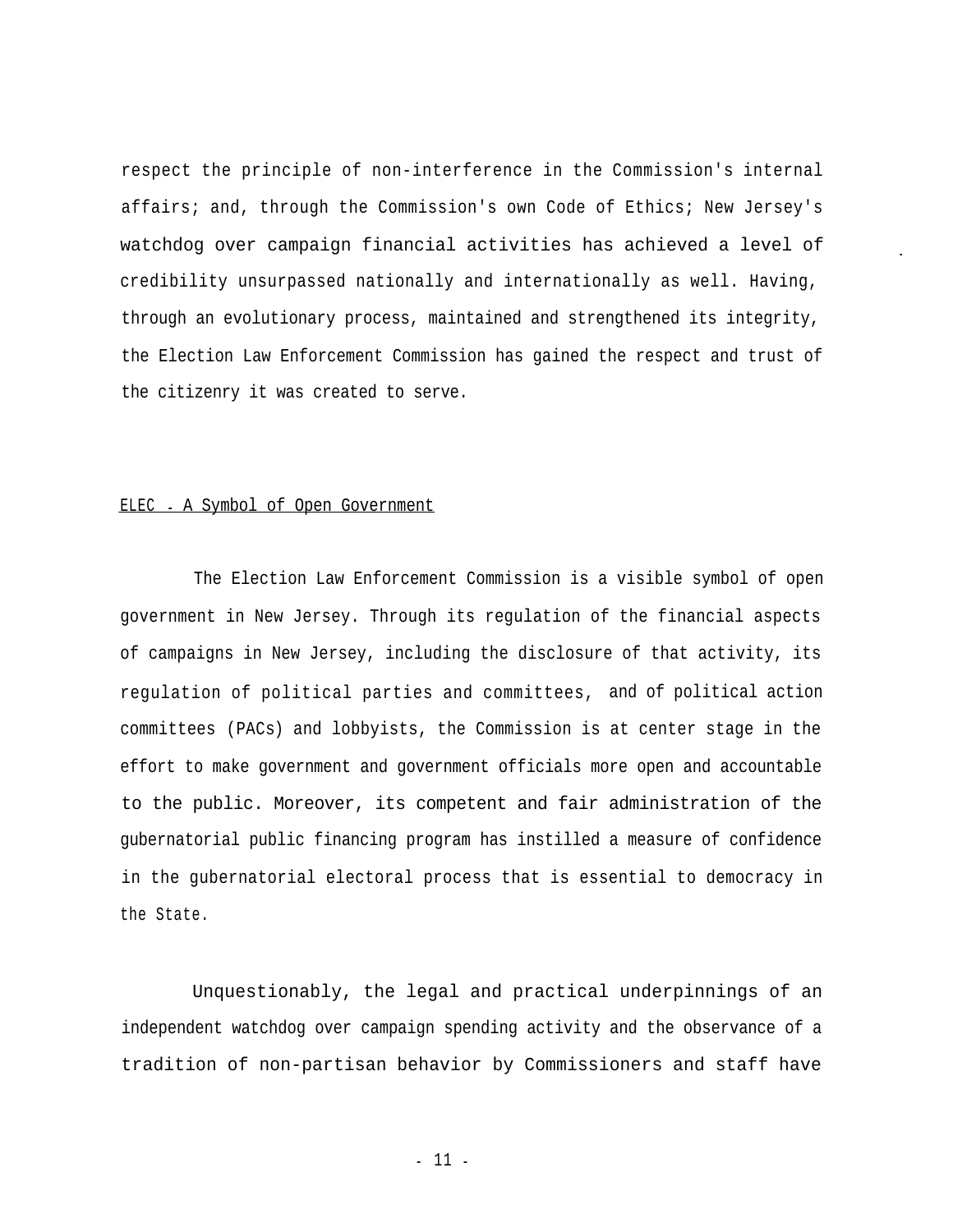contributed greatly to ELEC's position of credibility among those it regulates and among the public it serves. Absent this credibility, there would be no reason for such an agency to exist.

#### The Argument for an Independent Agency

Testifying before a Commission charged with responsibility for recommending campaign finance reform and regulation in New York State, Frank P. Reiche, former Chairman of the FEC and of ELEC, addressed the question of independent ethics agencies quite extensively. Noting the New Jersey experience specifically, Mr. Reiche commented:

> *There nevertheless are a number of states, New Jersey being one, in which the party obligations of campaign finance Commissioners are virtually non-existent. Under such circumstances, there is a more non-partisan, as opposed to bi-partisan approach. While it would be naive to suggest that this is a prevalent trend, the more successful and well accepted campaign finance agencies in the country are frequently those where partisan influence* <sup>10</sup> *is at a minimum.*

Speaking in a more philosophical vein, Mr. Reiche continued:

*While it has been suggested by at least one study Commission that their responsibility for regulating campaign finance activity in New York be assigned to the State Board of Elections, this writer would strongly urge the Commission to establish a separate and independent*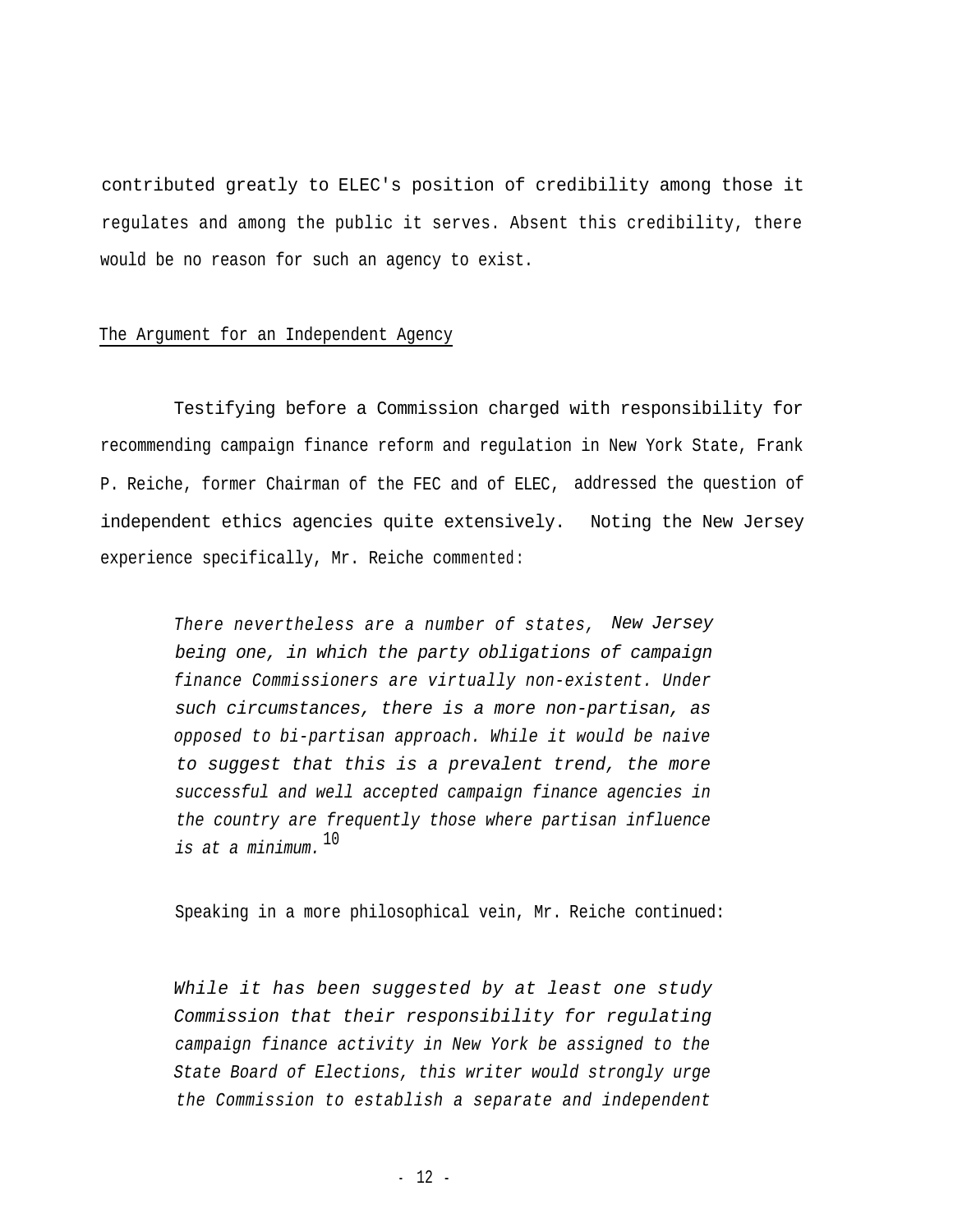*agency for this purpose.* Properly structured and properly *monitored, such a Commission with undivided responsibilities has an excellent opportunity to foster the public credibility that is essential to the successful* <sup>11</sup> *administration and enforcement of campaign finance laws.*

Finally, in his concluding remarks , Mr. Reiche testified:

*... as noted above, credibility is the key to the success of a campaign finance Commission. Once such credibility is impaired or lost, the Commission will suffer accordingly*

*The undersigned recommends that the Commission consider the creation of a truly independent campaign finance agency ... , an attempt should be made to promote a common recognition by candidates, political parties, political committees, politicians and the public that there is no place for hardball partisan politics in the area of campaign finance. Instead, the integrity of the process must be accorded a priority superior to that of all* <sup>12</sup> *others.*

Beyond the fact that it is important, from a credibility standpoint, for a Commission like ELEC to be perceived as independent and nonpartisan, there are real and substantive reasons for the agency to maintain this position; namely, the Commission has the responsibility to enhance compliance with the disclosure laws and to prosecute those who violate them. Obviously, with this responsibility in hand, there can be no bias exhibited when attempting to foster compliance with campaign financing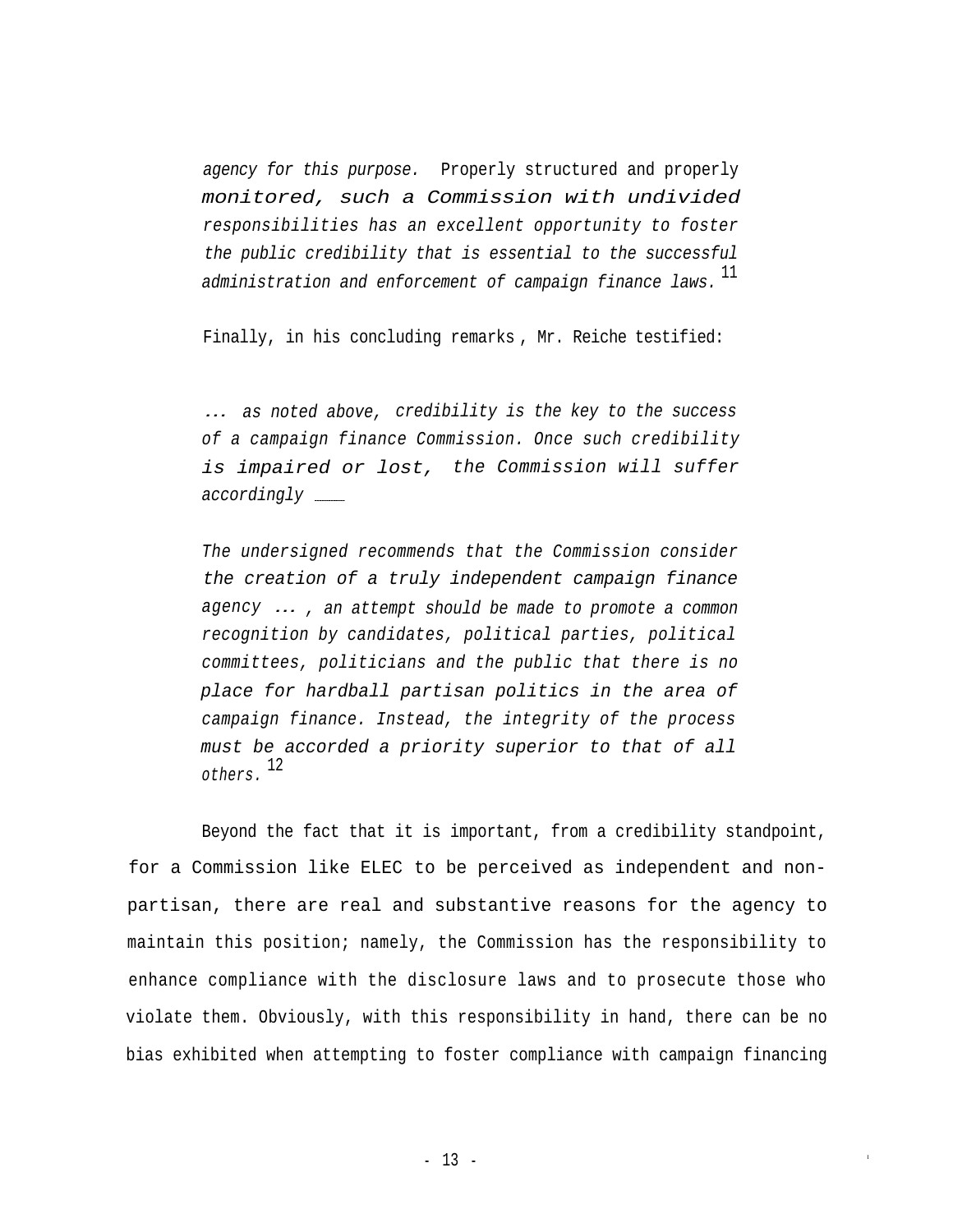laws or when prosecuting individuals or committees that violate them. In New Jersey, where the tradition of non-partisanship prevails on the Commission, and where its statutory based independence has been respected by every gubernatorial administration since its founding, the public belief that the Commission will enforce the laws in a fair manner is strong.

Imagine, however, circumstances under which the integrity of the Commission is not honored by a Governor or the Legislature. The potential for abuse would be enormous. For example, suppose staff hirings were to be influenced by the Governor, resulting in only employees from one political party or the other being hired; hired knowing that they were beholden to the Governor and the political party to which he or she belongs. Certainly, under this scenario, the enforcement powers of the Commission would be greatly compromised. It would be eminently possible for Democratic candidates, for example, to be targeted for prosecution to a greater extent than Republicans if the staff were Republican, or vice versa if the staff were comprised of employees belonging to only the Democratic party.

In the area of compliance, the potential for showing favoritism to one party or the other in responding to requests for information, would be heightened. Likewise, efforts to assist candidates in complying with the law might well be unbalanced if the Commission were politicized and its independence not respected.

- 14 -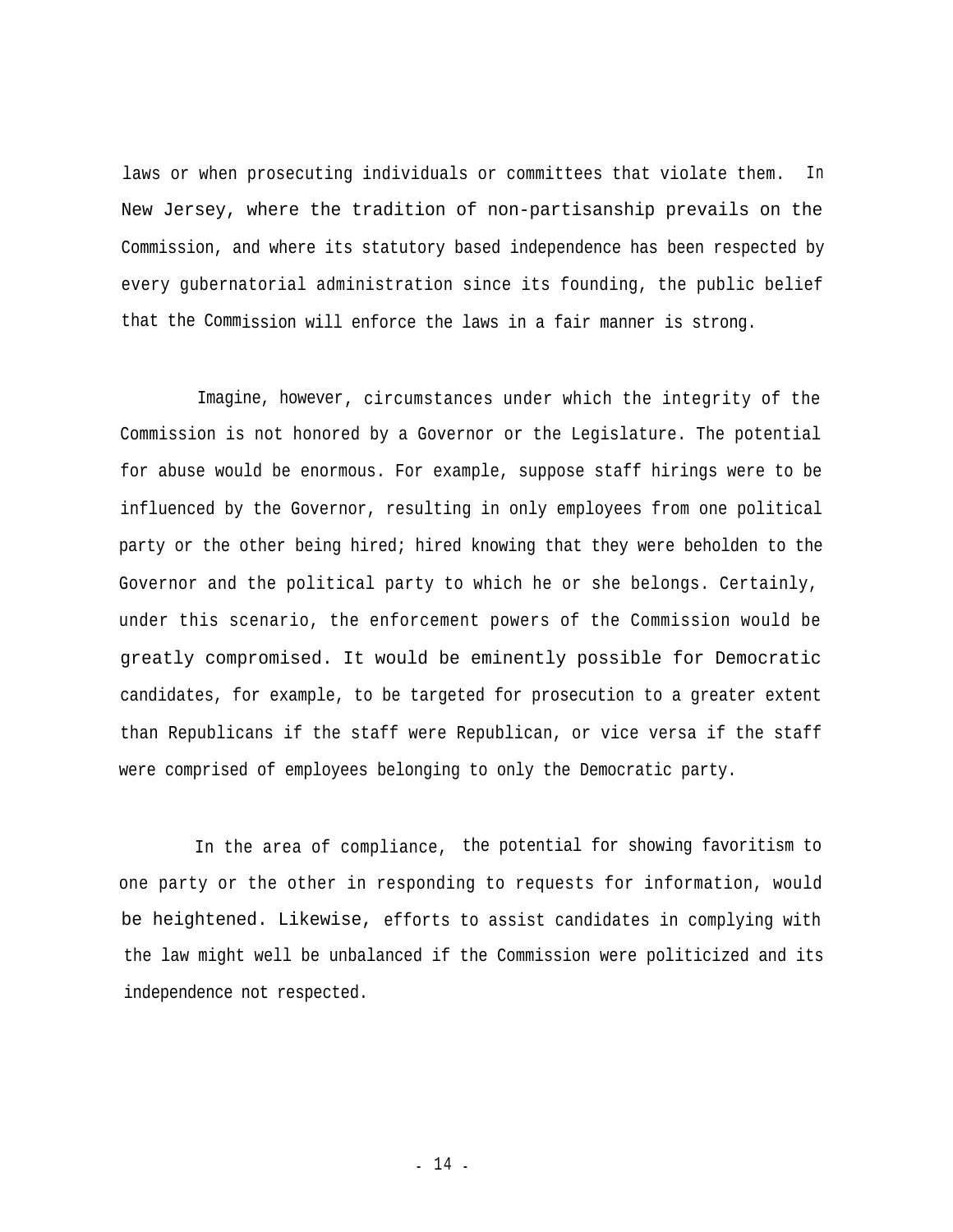The integrity of the gubernatorial public financing program could be undermined by a partisan Commission and staff. Every four years public dollars are dispensed to qualified candidates of both political parties to better enable them to conduct effective campaigns for Governor and to undercut the influence of major contributors over the gubernatorial election process. The potential for abuse relative to penalizing candidates of one party or other by taking certain actions against them or delaying their receipt of their public money, thereby adversely affecting their campaign efforts, would be increased in a Commission stacked with members from one party or the other.

Finally, issue positions, regulations, and advisory opinions of the Commission could be arrived at unfairly and in a partisan way if it were not for the statutory and tradition-based independence of the Commission. Indeed, policies and policy positions would be inspired by partisan considerations and not by the more laudatory consideration of what is in the public interest.

Fortunately, none of the scenarios mentioned above has ever occurred, or, it is safe to say, had the potential for occurring in New Jersey. The Election Law Enforcement Commission has been beyond reproach in its treatment of campaign finance and lobbyist regulation. Principally, its solid record of fairness and neutrality is a testament to its independent status and conduct throughout the years. It is Also a testament to the

- 15 -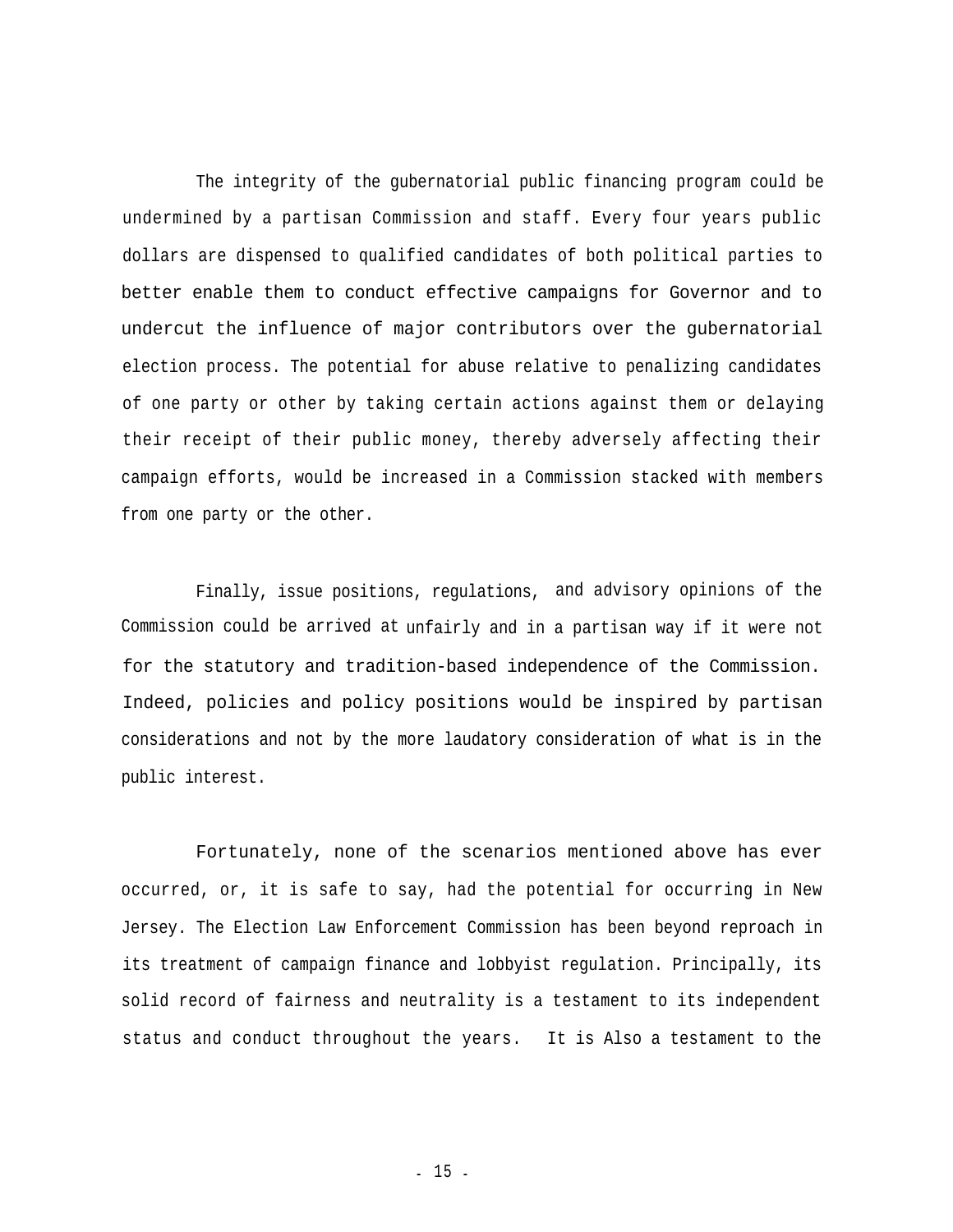deference paid to its need for autonomy by successive Governors and Legislatures alike.

The need for an election finance watchdog that is autonomous is abundantly clear. In New Jersey, the public has an agency that has fulfilled this objective. Thanks to a thoughtful and visionary Legislature that created a watchdog agency free from partisan influence, a tradition of independence respected by four Governors, and the high moral tone set by the individuals serving the Commission, ELEC has become a model ethics agency that enjoys the full confidence of the citizenry. The public knows it will do its job in a fair and non-partisan way.

#### Strengthening ELEC's Independence

Despite the strong record of independence and bi-partisan neutrality of the Commission displayed throughout the years, there is no room for complacency. While there is every reason to believe that future governors and Legislatures will continue to respect the integrity of the Commission, further statutory protection of its autonomy, nevertheless , is desirable. The more that the statutory-based independence is enhanced, the greater insurance against the loss of agency credibility and public confidence in the electoral system.

The Election Law Enforcement Commission believes that several steps should be considered to enhance its independence and strengthen its

- 16 -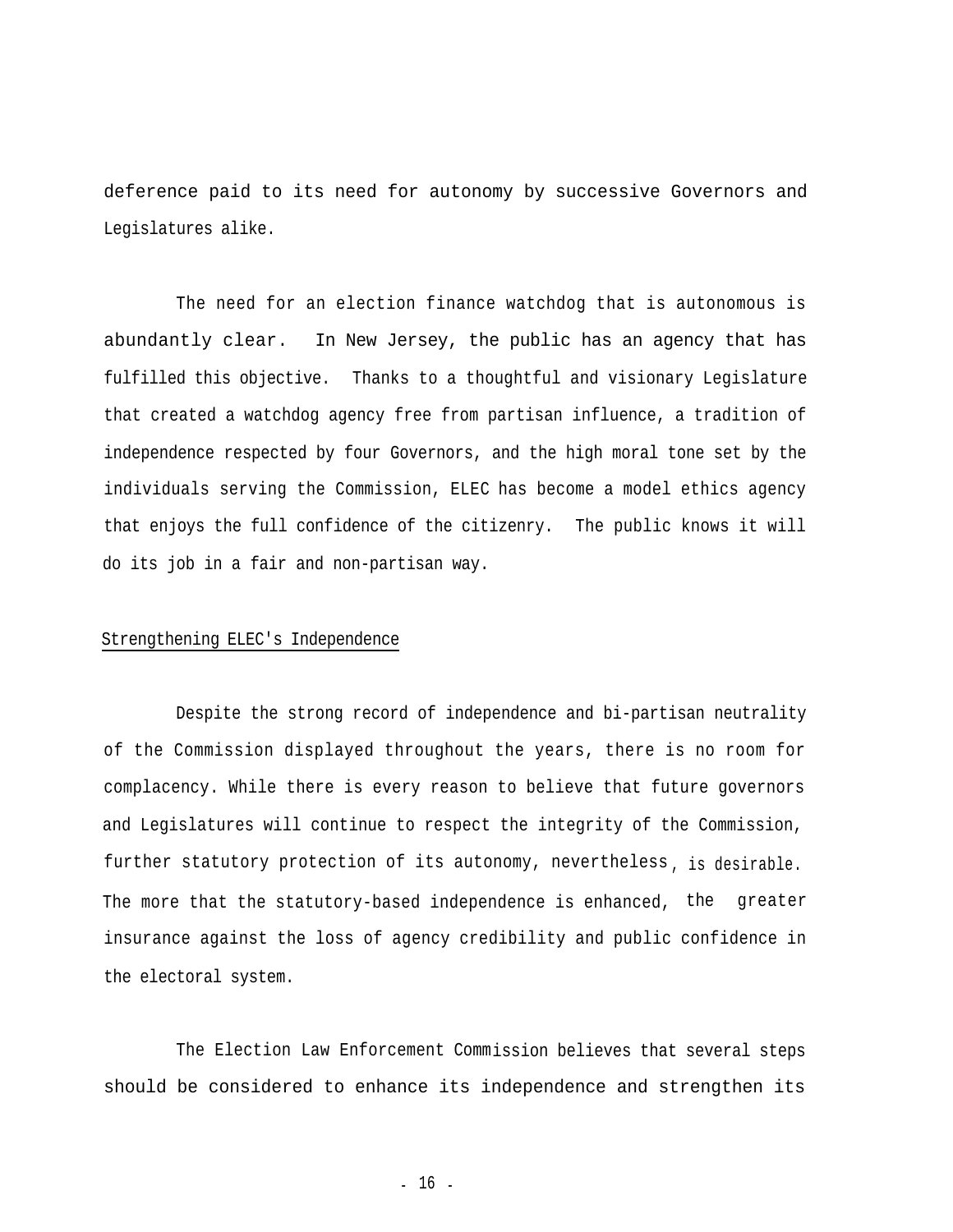statutory autonomy. Undertaking such steps would infuse the Commission with even greater credibility and contribute substantially to the trust that future electorates have in New Jersey's system of elections.

#### Terms of Commission Should Be Lengthened

First, the terms of Commission members might be lengthened to six years from the current three-year terms. Six-year terms for Commissioners, staggered so that no two Commissioners have identical terms, would not only further insulate these individuals from any partisan pressures but would also insure that individuals appointed to the Commission would have the time to acquire the necessary expertise to deal with an increasingly complex array of campaign finance and lobbying issues. A six-year term would improve the prospect for the Commission to have part of its membership serve through two gubernatorial elections, thereby insuring that an experienced Commission administers the gubernatorial public financing program in each gubernatorial election. Under the current three-year term arrangement, it is possible for the entire membership of the Commission to be without any personal experience in overseeing the program. The six-year term would mirror the Federal Election Commission.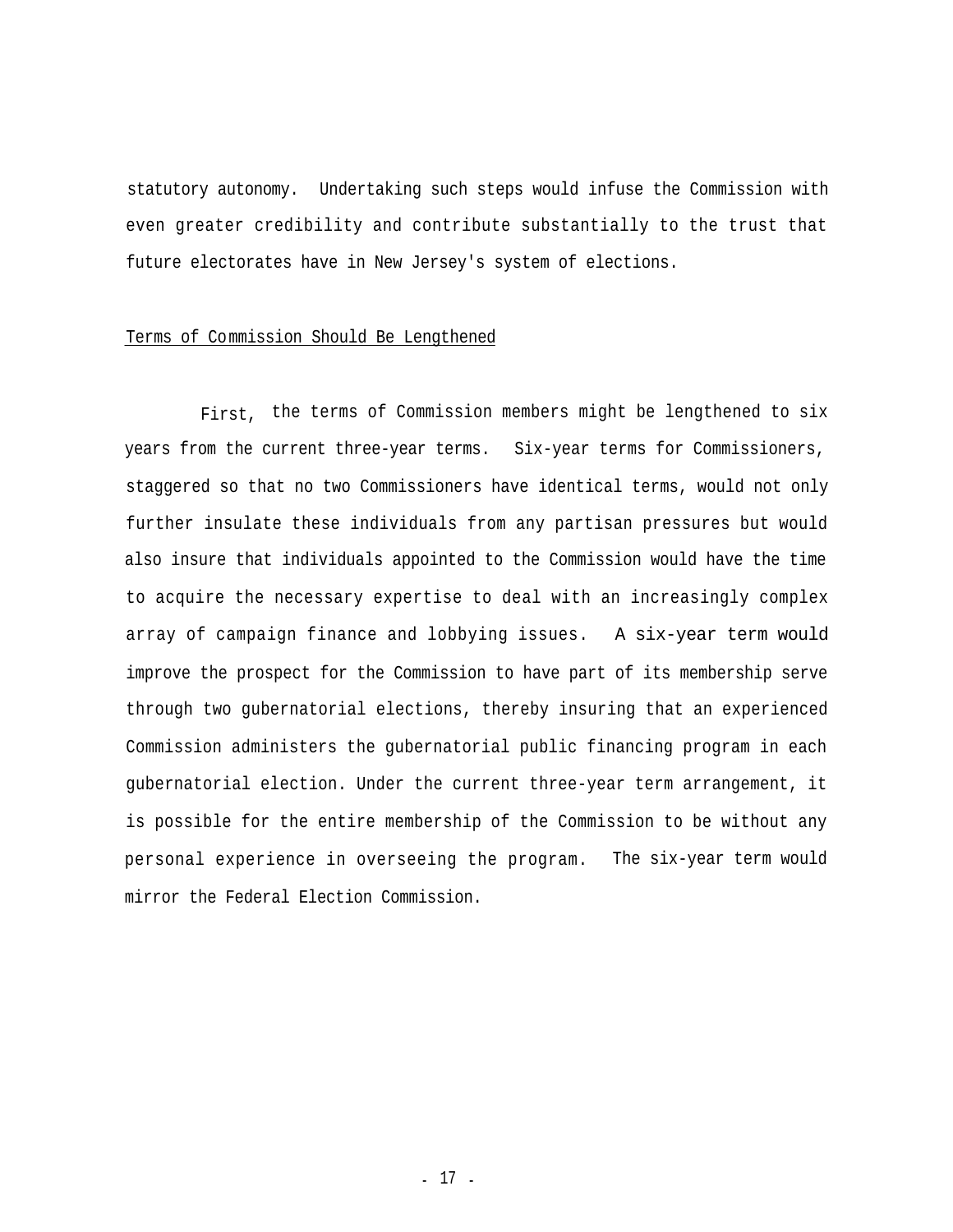#### Commissioners Should Be Paid On A Salary Basis

A second change for consideration that would further the independence of the Commission, and, at the same time, insure that quality persons continue to serve on it, involves the compensation of the members of the Commission. At present, Commissioners' expenses are defrayed on a per diem basis. With the ever-increasing complexity of campaign finance matters requiring a greater time commitment from the Commissioners, and the desire that Commission membership should be open to persons without regard to personal wealth a clear objective, it is important that Commissioners be compensated on a salaried basis, with State benefits, as opposed to the per diem basis, the level of which is artificially low. To be sure, such a change would contribute to the autonomy of the Commission by insuring that the best persons continue to serve on the Commission.

#### Alternate Funding Plan Should Be Enacted

The final change thought to contain real potential for further solidifying the autonomy of the Commission concerns the funding of the Commission. At present, the Commission is funded through the normal appropriations process.

As a result of the Commission's independent standing in the law, ELEC plans and administers its own budget. The Commission submits its own planning documents and makes its own case for additional monies. Though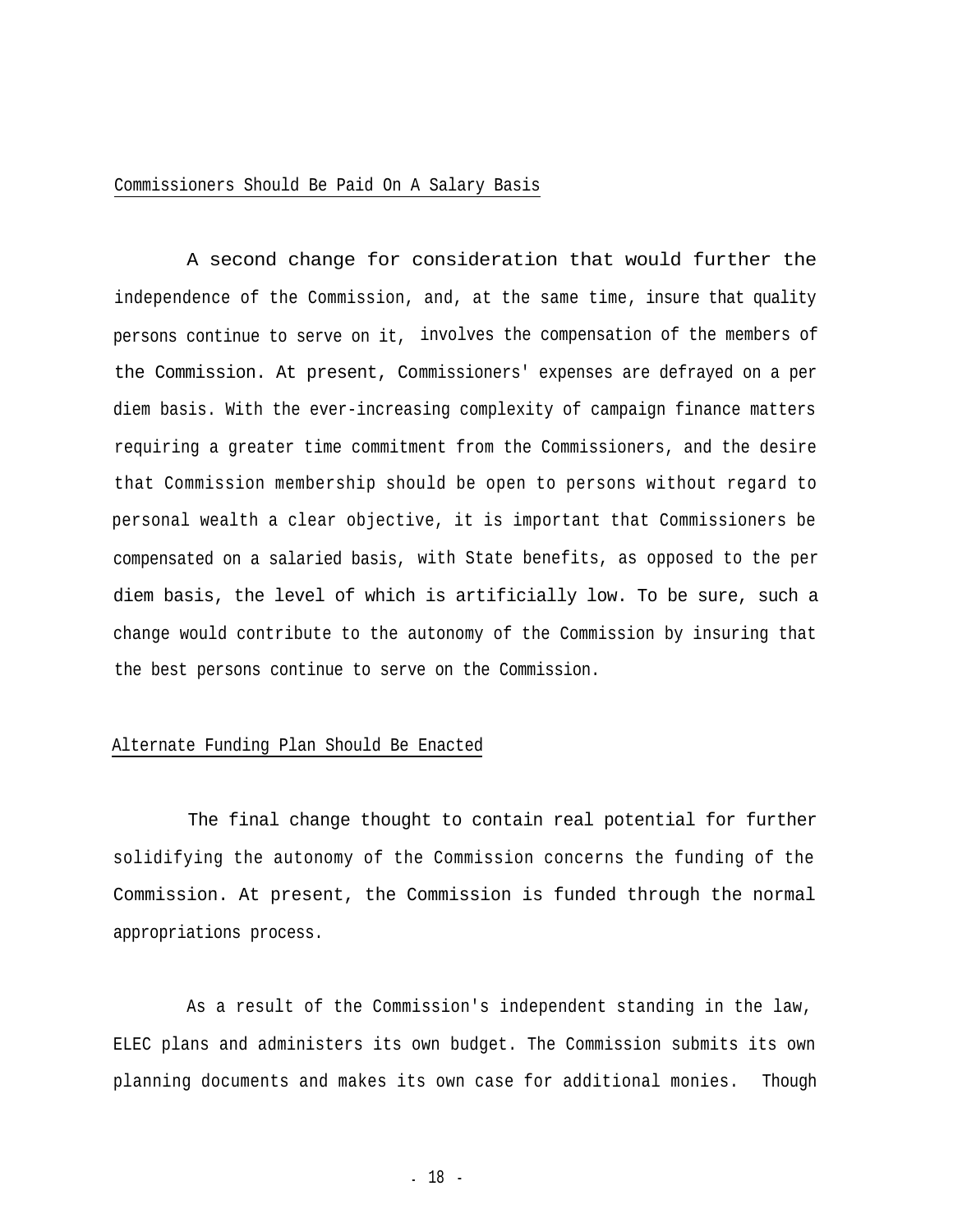subject, as it should be, to State guidelines and approvals on spending its money, the Commission, as much as any other department or agency in State government, has control over how it chooses to spend the taxpayers dollars In a word, though for constitutional reasons, the Commission is organizationally placed within the Department of Law and Public Safety, the department does not negotiate on behalf of the Commission or in any way involve itself with its administration.

Commission autonomy over budgetary matters, however, ends at the points mentioned above. Because the Commission's funding levels are part of the Governor's budget proposal, the Governor has the final say on the appropriation to be recommended to the Legislature for the Commission. Beyond that, the Legislature, which can reduce or increase the Commission's budget, has control over the Commission's final appropriation, except that the Governor may line item veto increases in appropriations. In a phrase, both the Governor and members of the Legislature, all of whom as candidates are regulated by the Commission, have ultimate control over ELEC's budget. Though historically this situation has never constituted a problem because Governors and Legislators have honored the Commission's independence and bipartisan neutrality, the potential for abuse in this area is ever present. It is possible that some future Governor or Legislature could use the appropriations process to attempt to influence the Commission in some partisan fashion. While the Commission does not foresee this happening, it recognizes that the potential is always present.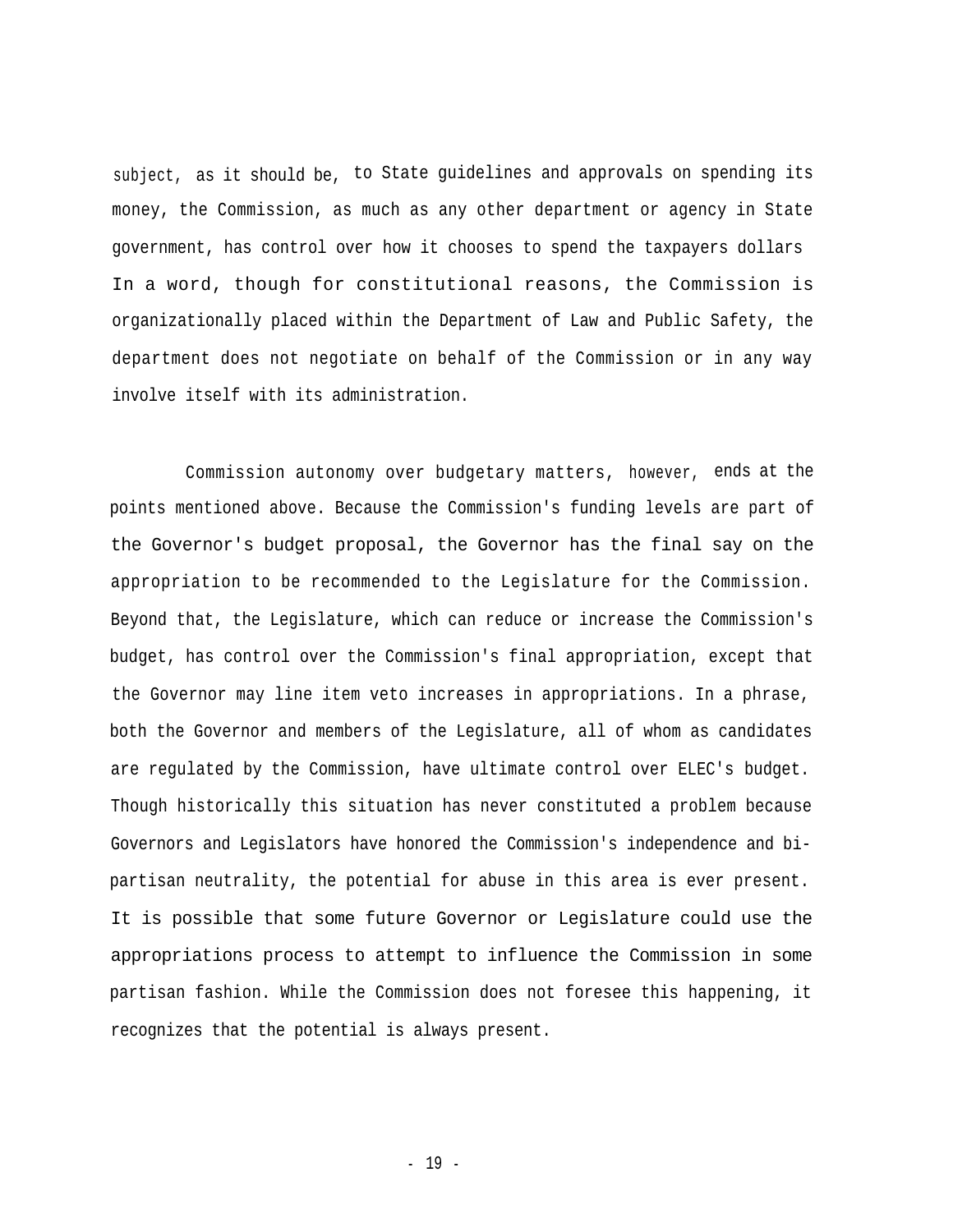To assure that such an eventuality never occurs, the Commission might be constitutionally or statutorily guaranteed a base budget to be adjusted for inflation in each succeeding year. In the event that campaign finance or lobbying laws are amended, adding costs to the Commission's budget, the guaranteed base budget would be changed to reflect the Commission's increased responsibilities. Moreover, the Commission should be permitted to charge filing fees to offset the cost to taxpayers of supporting its operations.

Such a budget approach to ELEC, which would be similar to that of California wherein the Fair Campaign Practices Commission is guaranteed a base budget, would remove the Commission from the normal State appropriations process and take it out from under the fiscal control of the people it regulates.

#### As noted in ELEC's White Paper Number Four:

*The integrity Of the Commission has never been interfered with, nor have there been any attempts to tamper with its budget. Indeed, since its inception, the Commission has always been grateful for the Governor and Legislature's support of its operations and respect for its role. Yet the potential and appearance are always there, suggesting that a Commission budget independent of the appropriations* <sup>13</sup> *process is in the long-term interest of the voters.*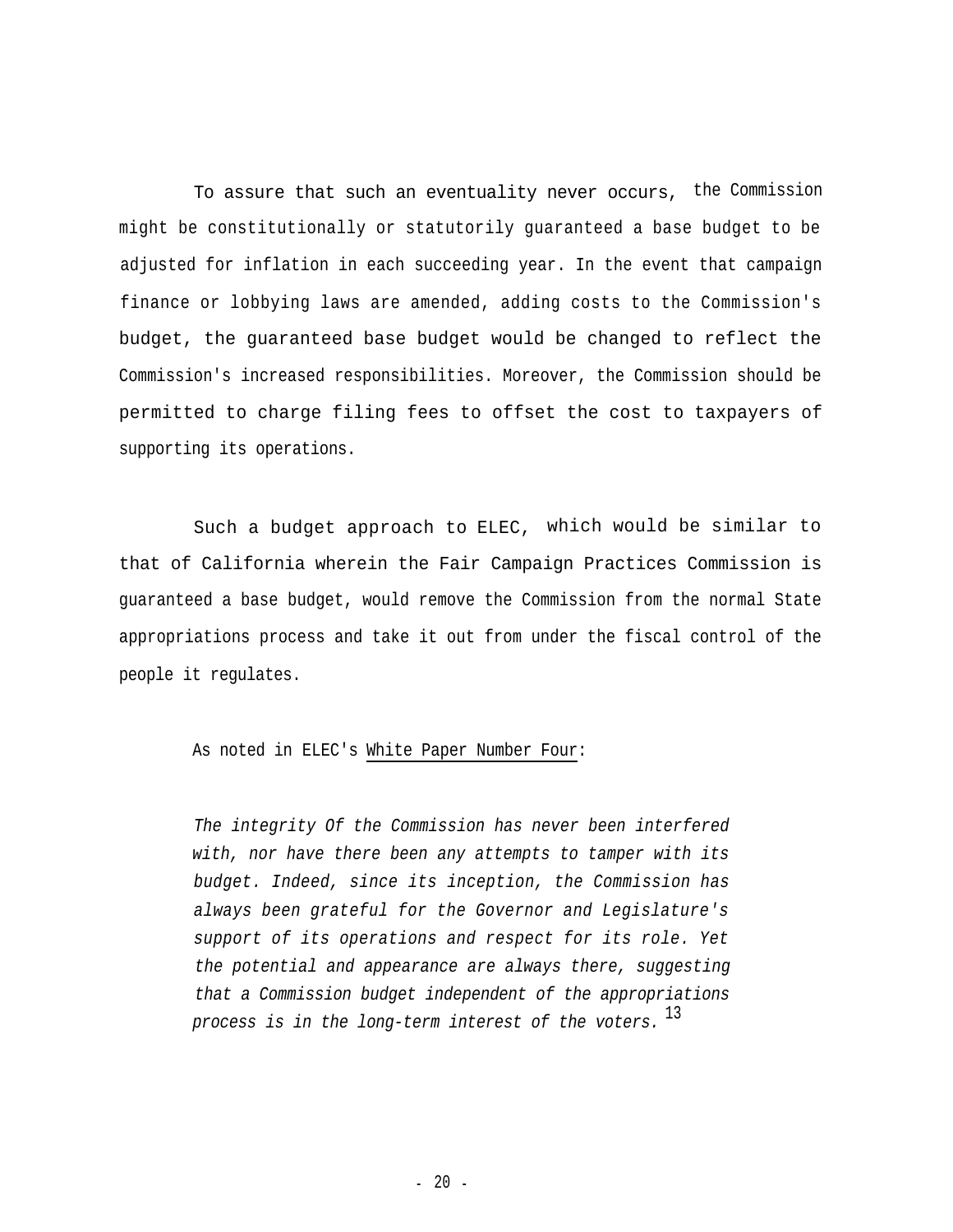#### Conclusion

In conclusion, New Jersey's answer to regulating the campaign financial aspects of campaigns and the financial aspects of the lobbying profession has been to create an agency with statutorily built-in independence and bi-partisanship. The statutory measure of independence has been added to by tradition, which includes respect for the work of the Commission by Governors and Legislatures alike, and a strict, internally imposed, code of ethics on Commissioners and staff. This systematic independence has infused the Commission with a credibility that is in the best interest of the voters. Any proposals, such as the ones noted above, which advance the Commission's autonomy are worthy of consideration and consistent with the positive goals of open and honest government.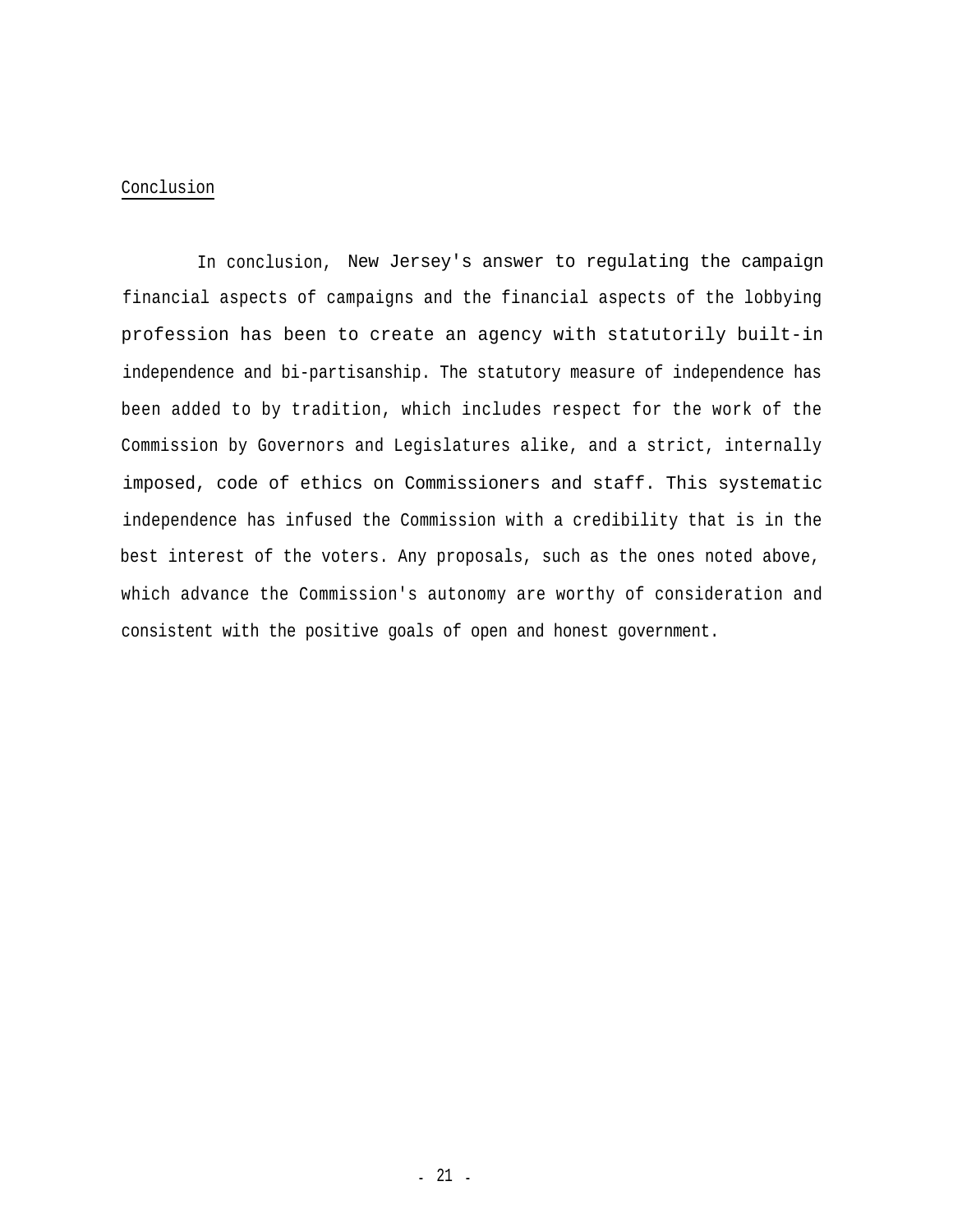PART II

ELEC JURISDICTION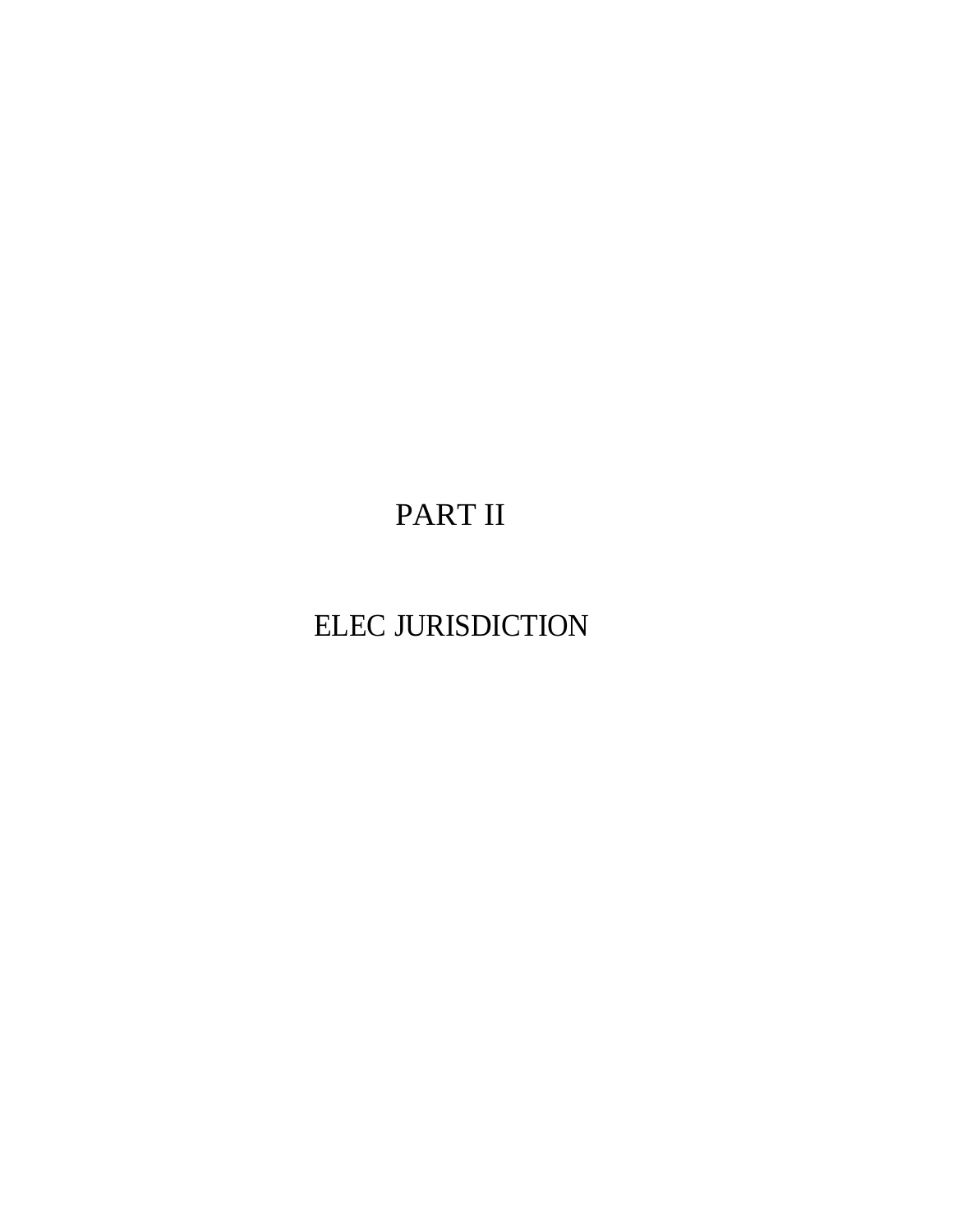#### **THE CAMPAIGN CONTRIBUTIONS AND EXPENDITURES REPORTING ACT**

#### All Candidates Are Subject to Filing

The "*Campaign Contributions and Expenditures Reporting Act*" requires candidates for governor, state legislature, county and municipal offices, school boards, and special elections to file a series of financial disclosure reports with the Commission. In the case of candidates participating in county and municipal elections, these local candidates must file duplicate reports with the county clerk. Moreover, candidates for the Legislature must file a duplicate copy with the county clerk in the county in which they reside. Gubernatorial candidates, on the other hand, need file with the Election Law Enforcement Commission only.

Candidates at all levels participating in primary and general elections are required to file detailed reports of contributions and expenditures if they spend more than \$2,000 in any given election. if candidates join with other candidates to form multi-candidate committees, these committees are required to file when they spend more than \$4,000 Candidates or multi-candidate committees that do not spend these respective amounts are permitted to file short forms with the Commission attesting to that fact.

Under the law, primary and general elections are considered separate elections Therefore, candidates and multi-candidate committees involved in

- 22 -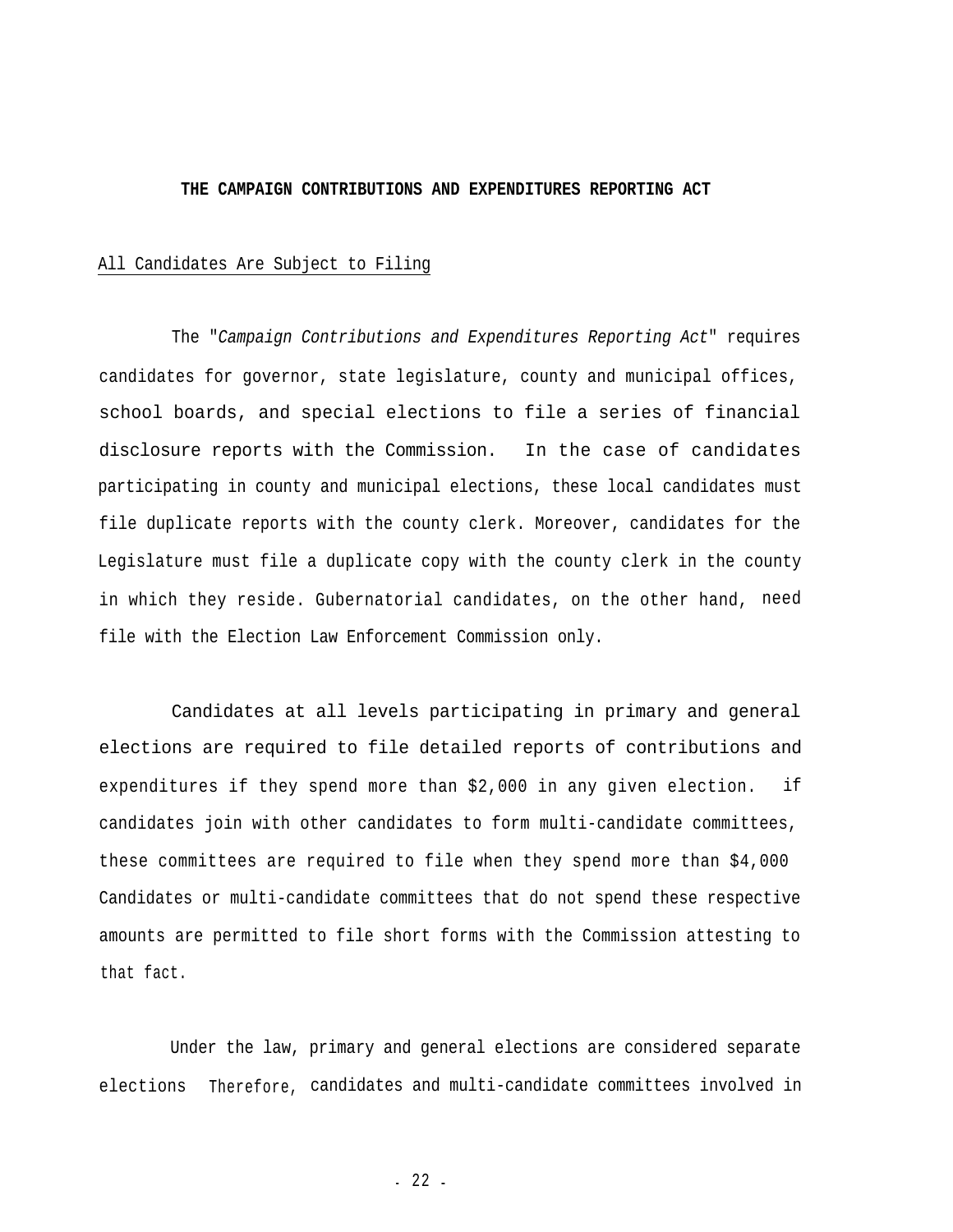these elections are required to submit separate sets of reports for each. These reports provide details of their financial activity relative to either the primary or general election. The law stresses preelection disclosure; therefore, candidates and multi-candidate committees are required to file a 29-day and 11-day preelection report. Reports are due on these dates prior to both the primary and general elections. Following the primary and general election dates, these entities are required to file 20-day postelection reports and then every 60 days thereafter until the accounts are finalized.

Candidates in non-partisan May municipal elections and special elections have the same reporting requirements and schedules as do candidates participating in primary and general elections. Candidates must adhere to the single candidate or multi-candidate committee thresholds noted above in determining whether they file short forms or detailed reports, and must file 29 and 11-days before election, 20 days after it, and every 60 days thereafter until their reports are finalized.

Candidates for school board must similarly adhere to exactly the same requirements and reporting schedule, except that these candidates need not report at all if their financial activity does not exceed \$2,000.

All candidates and multi-candidate committees, participating in gubernatorial, legislative, local, or school board elections and filing detailed reports with ELEC, must disclose the identity of contributors

- 23 -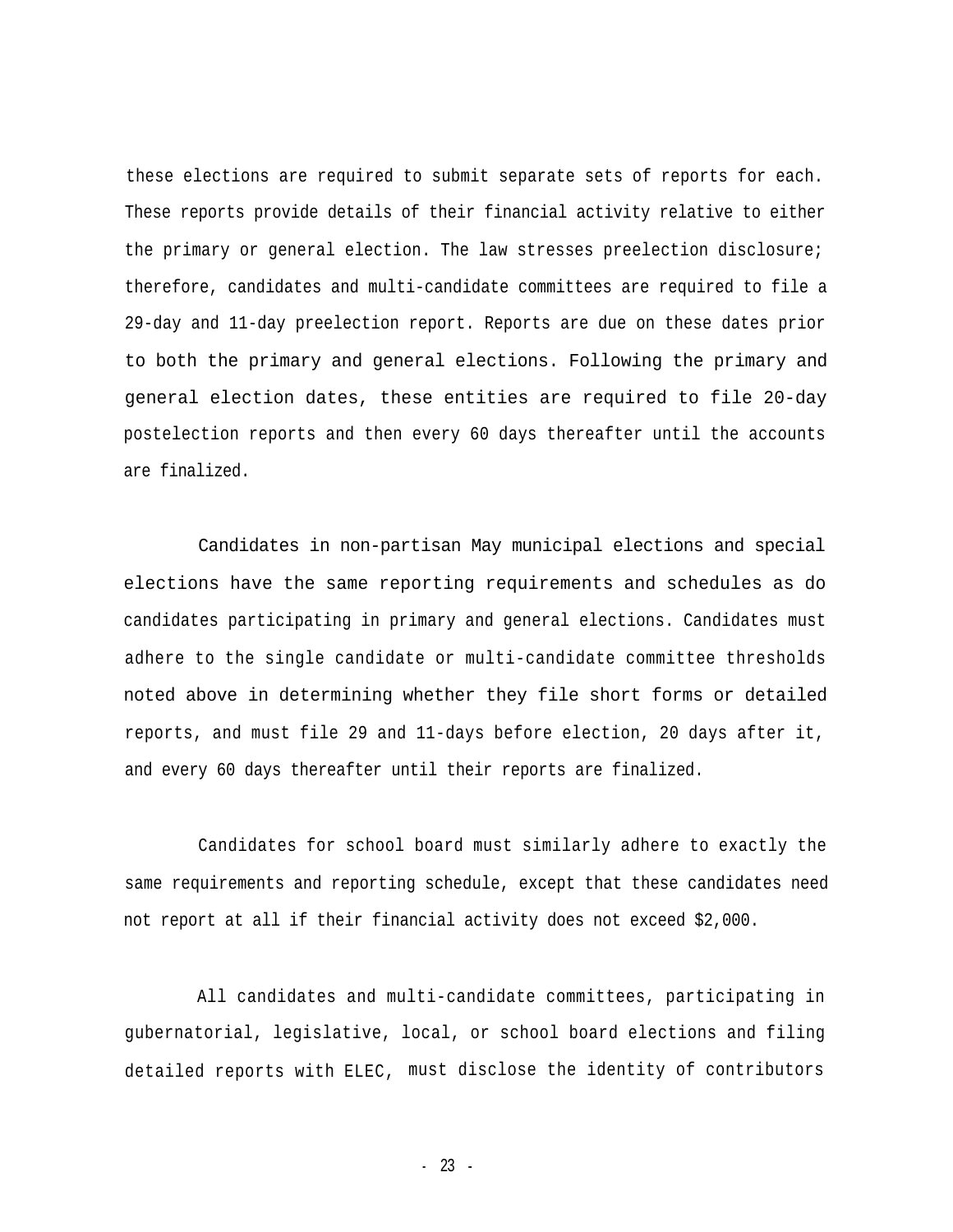making contributions in excess of \$100 and must provide detail on expenditures. Only the total amount in contributions of \$100 or less must be reported. Moreover, any contribution of more than \$250 that comes in between the last day of the period for reporting 11-day preelection activity and election day has to be reported to ELEC within 48 hours of receipt. Detailed expenditure information must also be included. In a word, the detailed reports disclose total receipts and expenditure information for the reporting period in question and cumulative totals for the election in question.<sup>14</sup>

Regarding violations of the law by these candidates or multicandidate committees, the Commission has the authority to impose civil penalties ranging to up to \$1,000 for a first offense and \$2,000 for a second or subsequent offense. 15

#### Political Committees Must File

Political committees are groups comprised of two or more persons that are established for the purpose of participating in a specific election or elections. These committees, separate and distinct from candidate-connected committees, are established to participate in a primary election, general election, May non-partisan municipal election, school board election, or special election.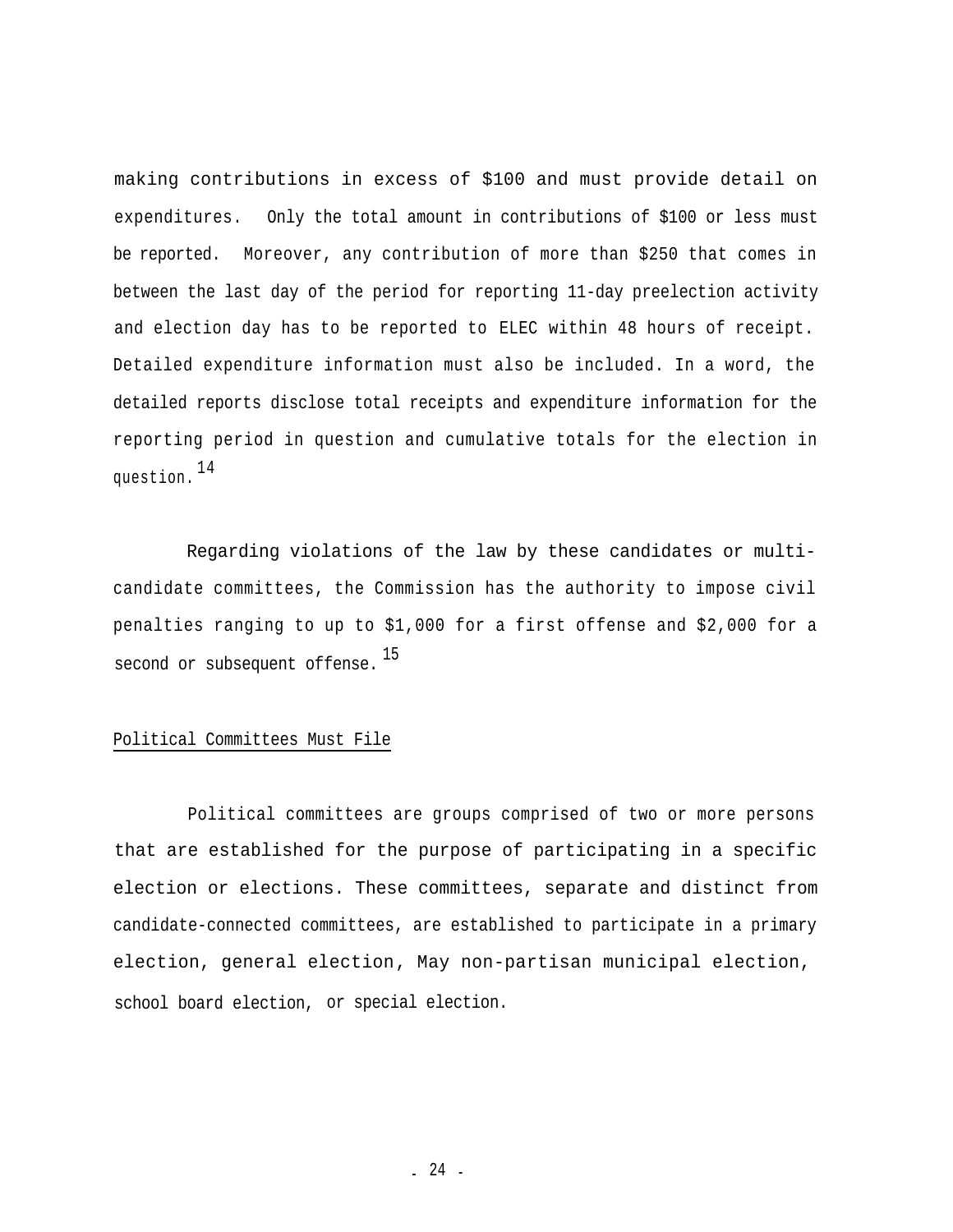In order for a group of two or more persons to incur a filing responsibility as a political committee, it must raise or expend \$1,000 for the purpose of supporting or opposing candidates or \$2,500 for the purpose of supporting or opposing public questions. These groups do not have to report to the Commission if they do not raise or spend this amount.

A political committee which is not the designated committee of a candidate, or group of candidates, but which, in coordination with a candidate or candidates, raises or spends money on behalf of those entities, must have its activity reported as a contribution by the benefitting candidate or candidates. In the case of a political committee acting independently of a candidate or group of candidates, but which spends money on behalf of those entities, the independent committee must notify the candidate or candidates of the expenditure and the candidate or candidates may choose to accept it as a contribution, and report, or not. In either case, the political committee must report on the campaign schedule to the Commission.

Political committees reporting to ELEC must report receipt and expenditure information both in summary and detail form. Total receipts and expenditures for the reporting period as well as cumulative totals for the election must be disclosed. Moreover, disbursements must be disclosed as well as the names of contributors donating in excess of \$100 to the committee. In addition, 48-hour notices on contributions of more than \$250 are required of political committees

- 25 -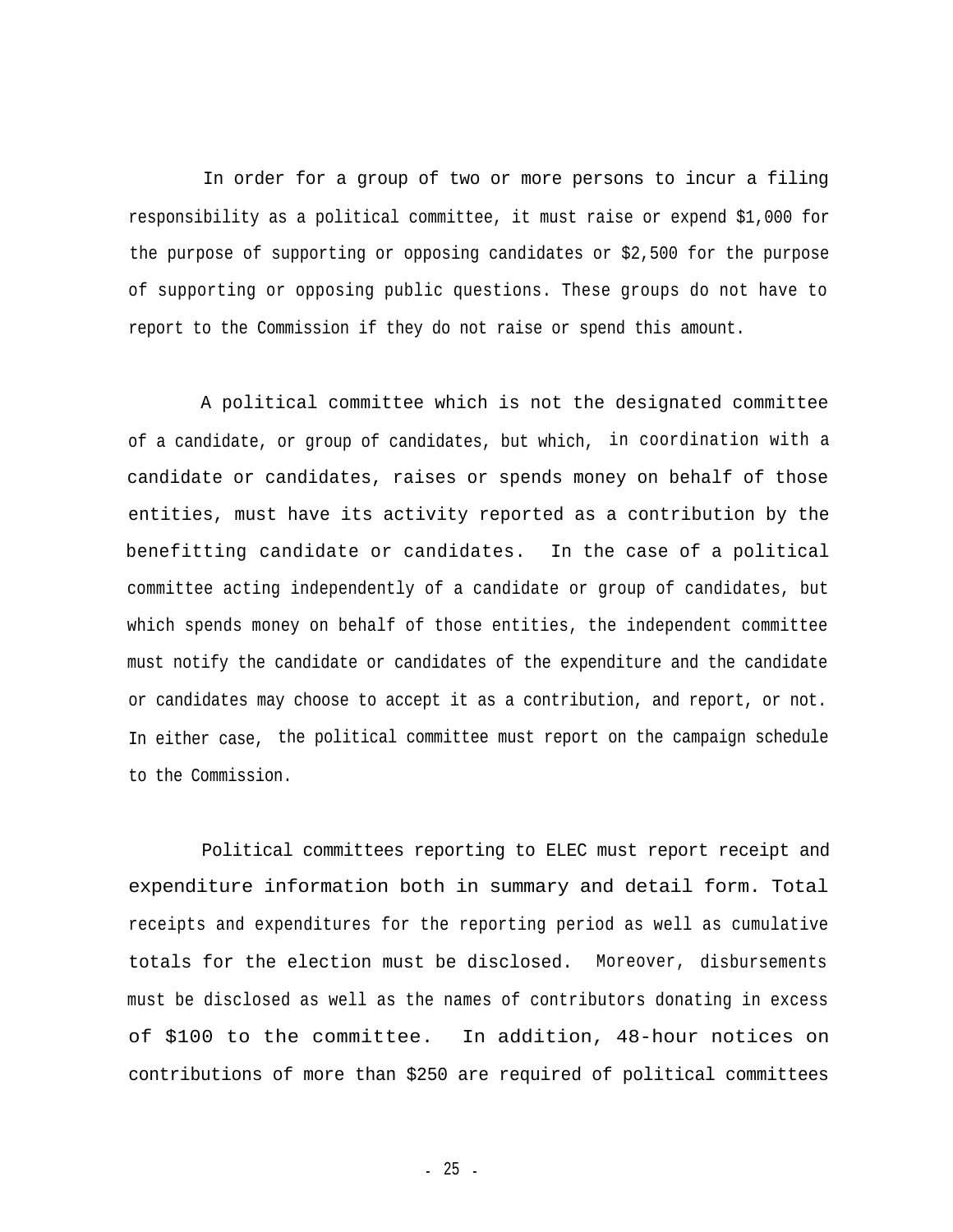in preelection periods. These contributions are to be reported to the Commission within 48-hours of receipt when they are received between the 13th day prior to election day and election day (the period commencing at the cut-off for the 11-day report).

Political committees report on an election cycle, 29 and 11 days before an election, 20 days after an election, and every 60 days thereafter until the report is finalized. As with candidate-connected committees, ELEC's jurisdiction extends to both statewide and local political committees. In other words political committees that are established to support a local public question or a local candidate must report to ELEC just as political committees that are formed to support statewide questions and candidates are required to do.  $^{16}$ 

Again, regarding violations of the law by political committees or continuing political committees or continuing political committees, the Commission has the authority to impose civil penalties ranging up to \$1,000 for a first offense and \$2,000 for a second or subsequent offense.  $^{17}$ 

#### Continuing Political Committees Must File

Continuing political committees (CPC's), like political committees, are groups comprised of two or more individuals that raise and spend money for political purposes. Unlike political committees, however, continuing political committees are ongoing in nature. They plan to participate in the

- 26 -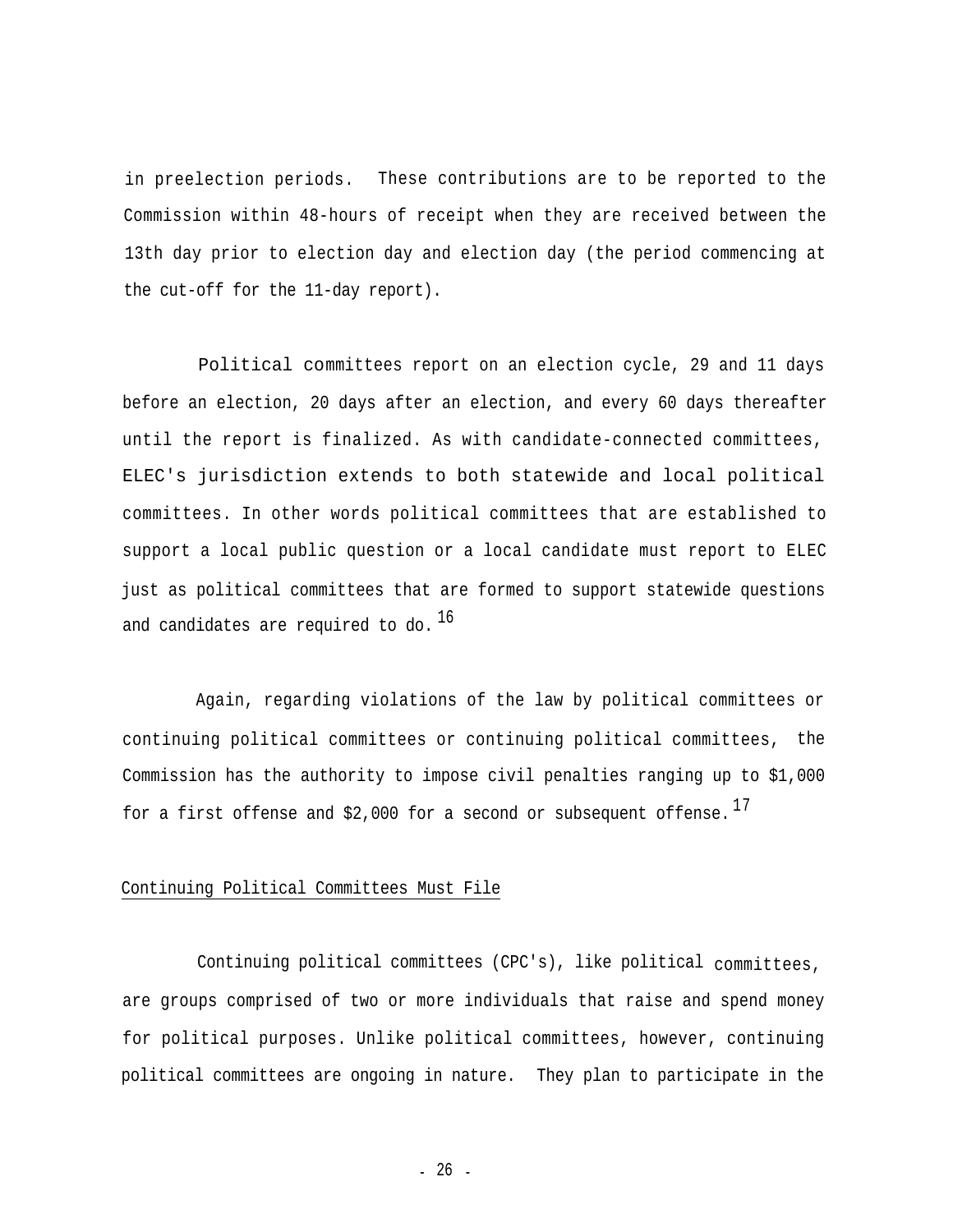electoral process for two or more successive elections. The continuing political committee category includes political action committees (PACs), political clubs; and the State, county, and municipal party committees.

Continuing political committees are required to provide detailed reports to the Commission when they raise and spend more than \$2,500 in one calendar year. A continuing political committee that does not expect to raise and spend more than \$2,500 in any given year may file a short form attesting to that fact in January of that year.

When the detailed reporting threshold is exceeded, CPC's file on a quarterly basis, April 15, July 15, October 15, and January 15. These quarterly reports contain receipt and expenditure information in summary and detail form. Total receipts and expenditures for the quarter as well as cumulative totals for the year must be disclosed.

Continuing political committees must report their disbursements and they must identify contributors donating in excess of \$100. The total of all contributions of \$100 or less must be disclosed, and 48-hour notices on contributions are required of continuing political committees in the preelection period when they are involved in an election. In the case of CPC's filing 48-hour notices , they are required to file them on contributions of \$250 or more when the contributions are received after the final day of a quarterly reporting period and prior to the election day in <sup>18</sup> question.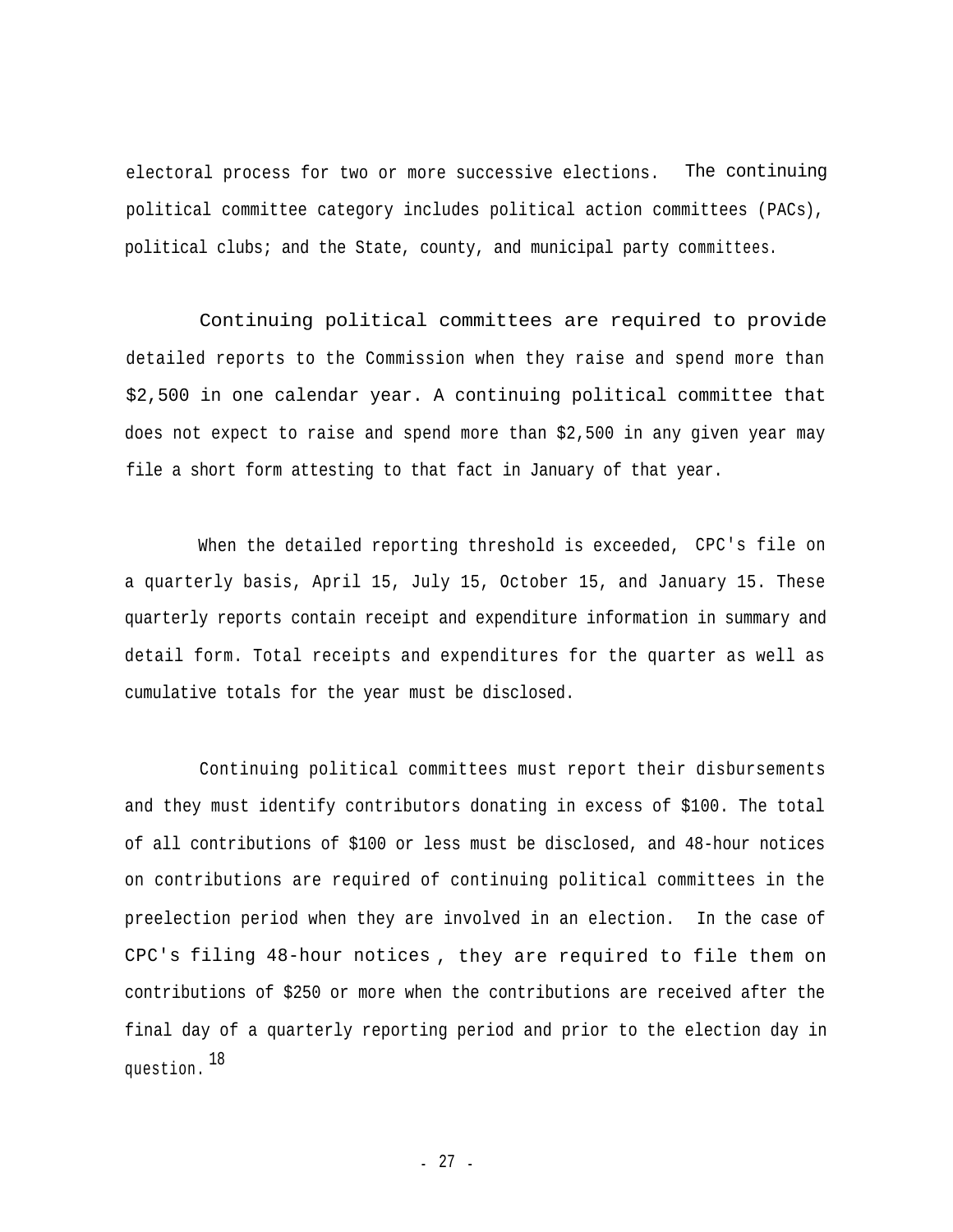Similar to candidate-connected committees and political committees, it does not matter whether the CPC is local or Statewide in orientation they are all required to report. In the same way, ELEC has the authority to impose civil penalties ranging up to \$1,000 for a first offense and \$2,000 for a second or subsequent offense when these CPC's are found to be in violation of the law.  $19$ 

Essentially, there are several entities that are required to file with the Election Law Enforcement Commission under the Campaign Act. These are: candidates, candidate-connected multi-candidate committees, political committees, and continuing political committees, which include PACs and parties. Moreover, these entities are required to file whether they are municipal, county, or statewide in nature and whether they spend a great deal of money or the minimal threshold amount.

### Gubernatorial Public Financing Program

The Campaign Act also gives ELEC jurisdiction over administering the gubernatorial public financing program and over enforcing its provisions. In the general election of 1977, the first public dollars were distributed to qualified candidates for Governor. Since that time, the program, which has been extended to gubernatorial primary elections as well as general elections, has distributed \$32.3 million to qualified candidates for Governor through four gubernatorial election cycles.  $20$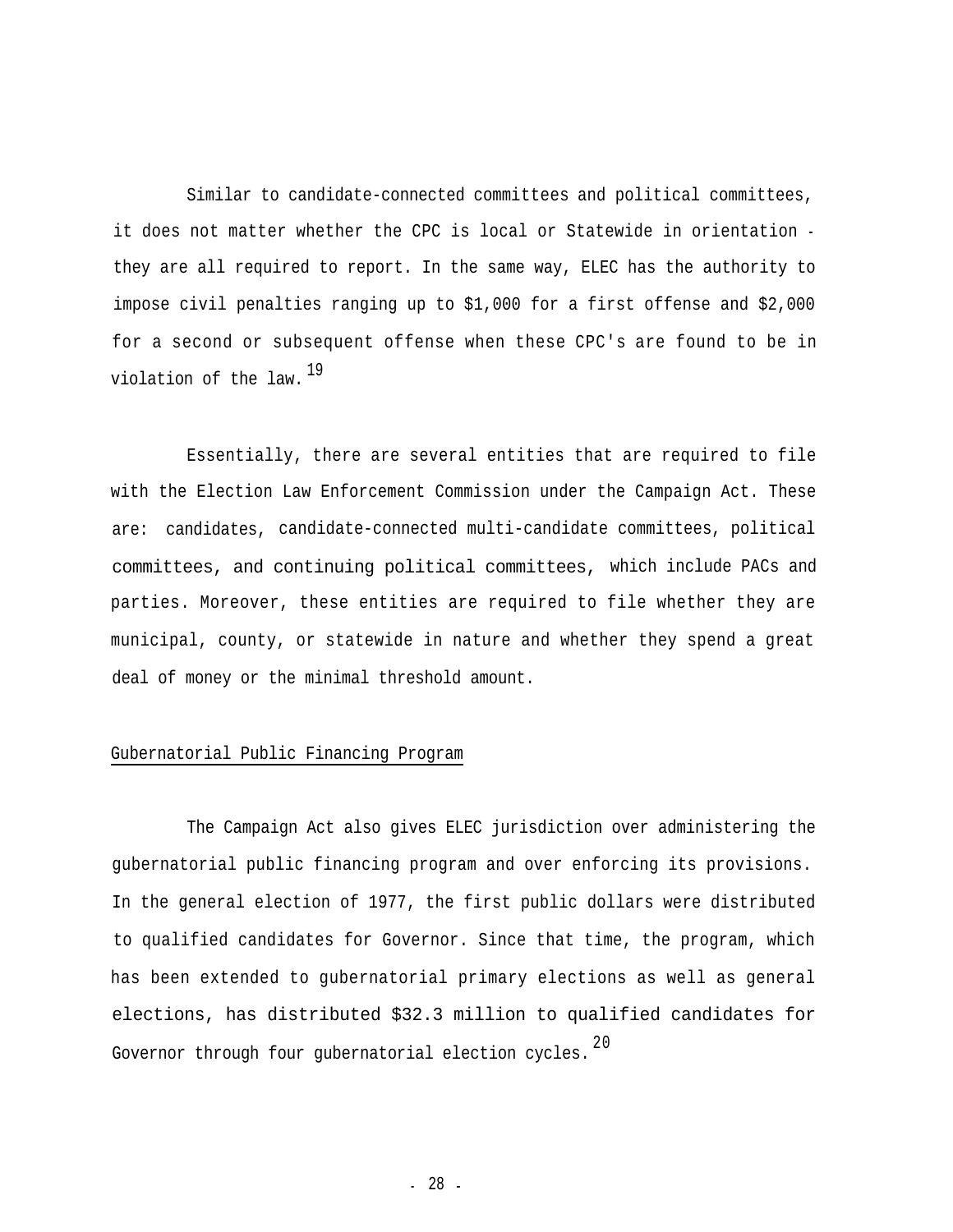The Campaign Act states:

*It is hereby declared to be a compelling public interest and to be the policy of this State that primary and general election campaign for the Office of Governor shall be financed with public support pursuant to the provisions of this Act. It is the intention of this Act that such financing be adequate in amount so that candidates for election to the Office of Governor may conduct their campaigns free from improper influence and so that persons of limited financial means may seek election to the* <sup>21</sup> *State's highest office.*

Public financing of gubernatorial campaigns has been a success. Through the realization of the twin goals of the program, to free campaigns from the appearance if not reality of improper influence and to permit persons of limited means to run for governor, the program has helped to shore up public confidence in gubernatorial electoral contests.

The provisions of the program include a qualifying threshold, contribution and expenditure limits, a public funds cap, a private/public funds matching ratio, and aggregate county and municipal party expenditure limitations. The law also places limits on the use of a gubernatorial candidate's personal funds and loans. There is a requirement that participating candidates participate in at least two television debates and a provision that requires the various limits and thresholds to be adjusted for inflation every four years.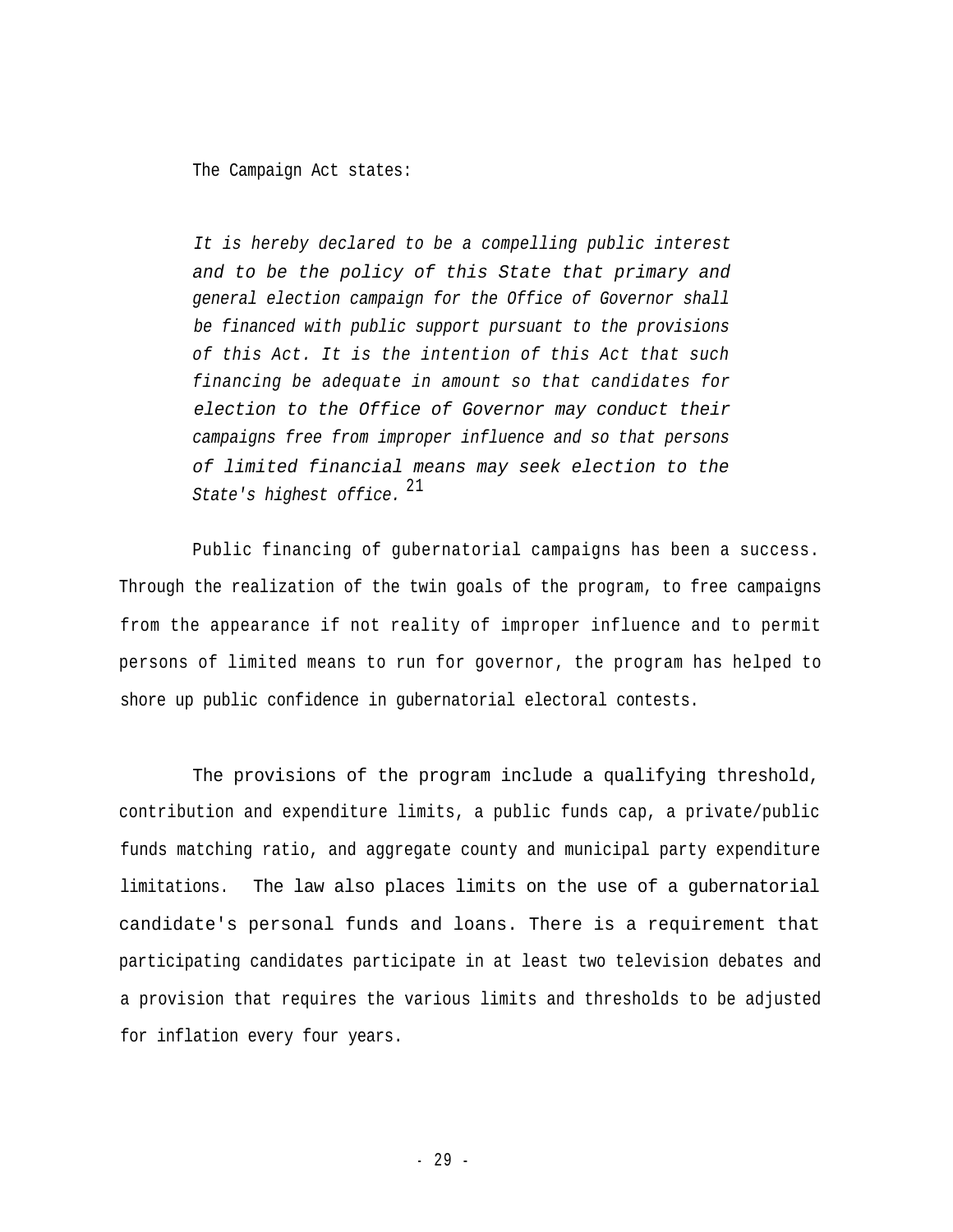In order for a candidate to qualify for public funds, he or she must raise a minimum of \$150,000 in eligible contributions. After a candidate exceeds that threshold and is qualified to receive public funds, he or she receives two public dollars for every one private dollar raised after the first \$50,000.

The law provides for a \$1,500 contribution limit to candidates for Governor. A contributor can give up to a \$1,500 contribution to a candidate in the primary and another \$1,500 contribution to that same candidate in the general election.

The public financing law contains a public funds cap in the primary of \$1.35 million and in the general of \$3.3 million. It requires gubernatorial candidates receiving public funds to adhere to a \$2.2 million expenditure in the primary and a \$5 million one in the general. Loans in the aggregate of up to \$50,000 can be borrowed in each election but must be repaid in full prior to the primary or general election for which the loan was made. No individual or committee, except for the candidate or the State party committee, may guarantee a loan of more than \$1,500. Finally, candidates cannot spend more than \$50,000 of their own funds in the primary or in the general election.

The State party committees are subject to the same contribution limits as most other contributors. While they cannot participate in the primary election they can contribute \$1,500 to their candidate in the

I

- 30 -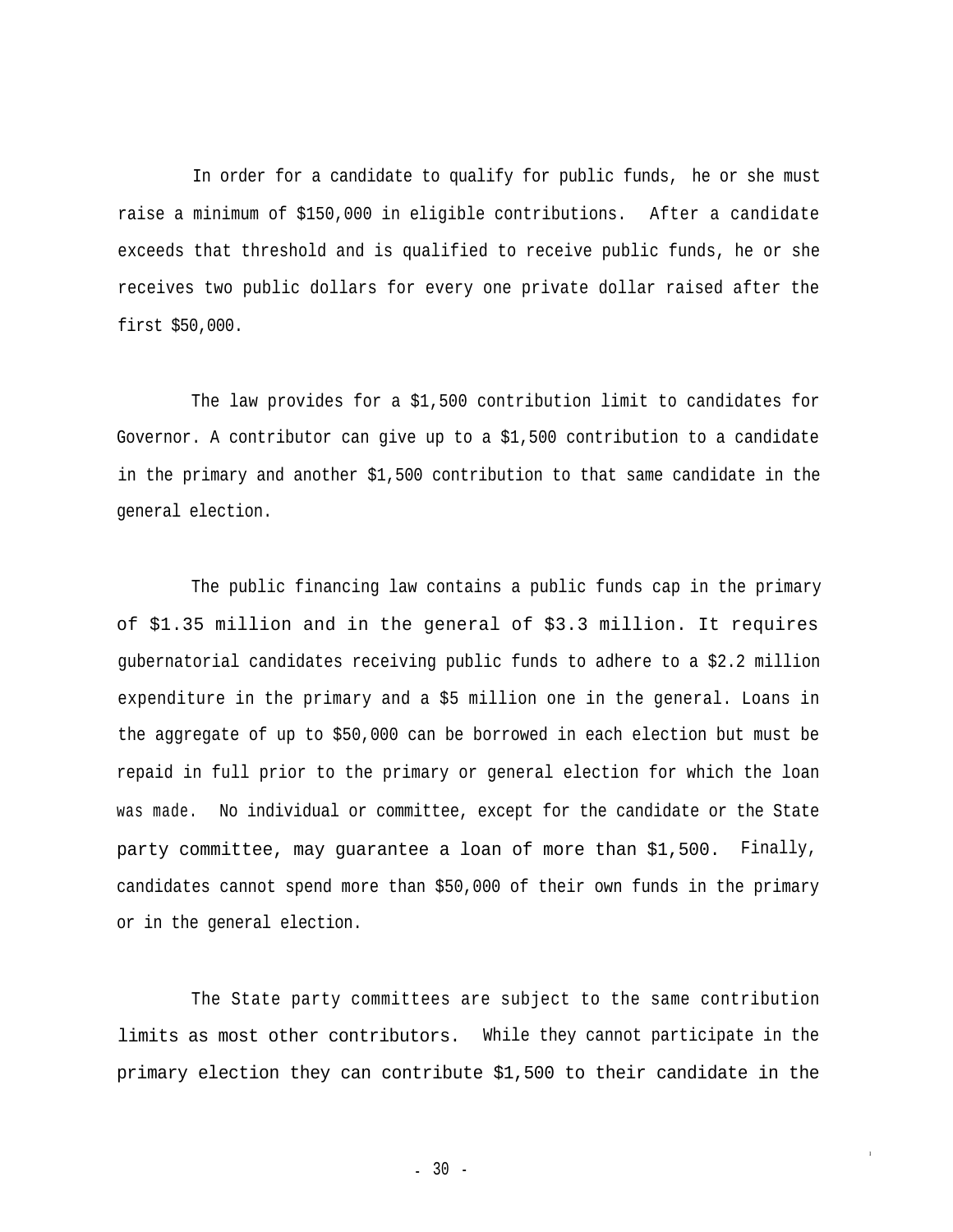general election. County and municipal parties throughout the State are permitted to spend up to \$200,000 in behalf of the candidate of their party.

In addition to these provisions, the law provides guidelines for expenditure of public funds. Public funds, which are contained in a separate bank account from private funds, can be used for radio or television advertisements, outdoor advertising, print media advertising, direct mail, advertisement production costs, legal and accounting services, and telephone costs.

The public financing statute requires primary gubernatorial candidates accepting public funds to participate in two televised debates General election candidates receiving public funds also must participate in two televised debates. The law gives the Commission responsibility for selecting sponsors and provides guidelines for doing so.

Finally, the law requires that the Commission adjust the various thresholds and limits every four years for inflation. The limits are to be adjusted by a unique campaign cost index developed by the Commission and incorporated into the law.

Candidates for the Office of the Governor, in addition to the submissions for public funds required of public financing participants, are subject to disclosure rules similar to other candidates. They are required to file reports 29 and 11 days before election and 20 days after election.

- 31 -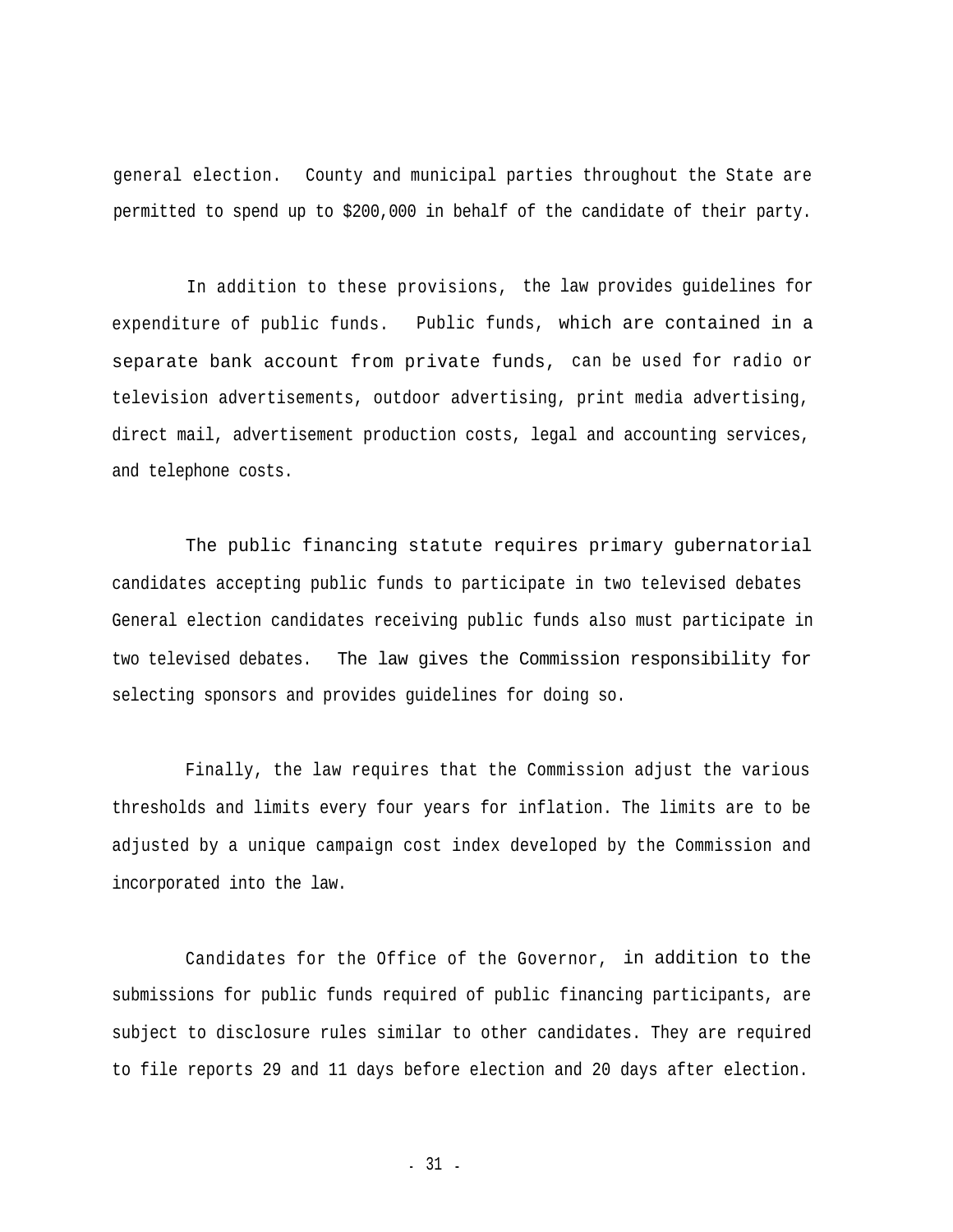These candidates are also required to file every 60 days following the 20 day postelection report until the report is finalized.

As with all other candidates, gubernatorial candidates are subject to enforcement proceedings by the Commission and can be fined for infractions of the law. 22

#### Easing the Burdens on Local Filers

As noted above, ELEC has broad jurisdiction in the area of campaign finance regulation. The comprehensive Campaign Act extends the Commission's regulatory authority beyond elections at the State level to elections at the local level as well. It grants the Commission oversight over candidates and a variety of politically-oriented committees, be they political committees, PACs, parties, or political clubs. Finally, it authorizes a reporting schedule that requires detailed reports from thousands of entities exceeding spending thresholds.

While ELEC believes activity at the local level of electoral politics is significant and that it ought to be reported, the Commission has always attempted to ease the burden on local entities of reporting their sometimes meager financial activity. It believes that beyond improvements in compliance efforts on its part, such as telephone assistance, and, when its budget permits, a reaching out to candidates and other filing entities through educational programs, attempts at easing the burden on filers in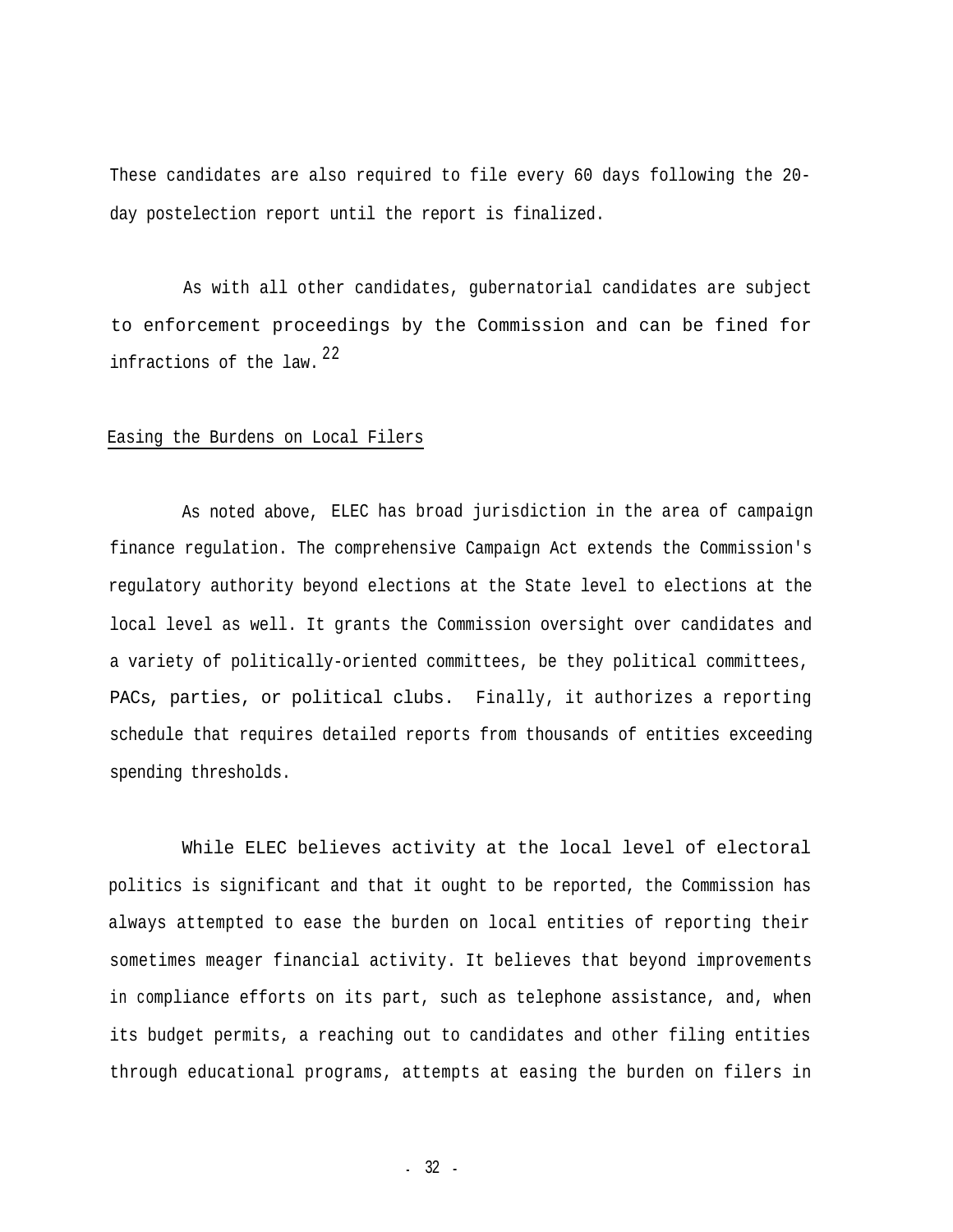local settings can be facilitated through changes in ELEC's jurisdiction, changes in schedules for reporting, and changes in reporting thresholds.

#### Local Reporting System For School Board Candidates

The Campaign Act defines a candidate as "*an individual seeking or having sought election to a public office of the State, or of a county, municipality or school district at an election; except that the term shall* <sup>23</sup> *not include an individual seeking party office."*

In terms of candidates for school board, ELEC believes that its jurisdiction over these candidates could be statutorily abolished and a local reporting system put in its place with no loss of disclosure. Candidates for school board could be required to submit reports of their financial activity to some local authority, such as the county clerk (they currently file duplicate copies with the county clerk), the municipal clerk, or the school board secretary. With this requirement satisfied, there would be no reason to file with a State agency such as the Commission.

The statute calls for only those school board candidates who spend more than \$2,000 in an election to file with the Commission. Those candidates spending \$2,000 or less do not have to file any report, neither the short form or the detailed report.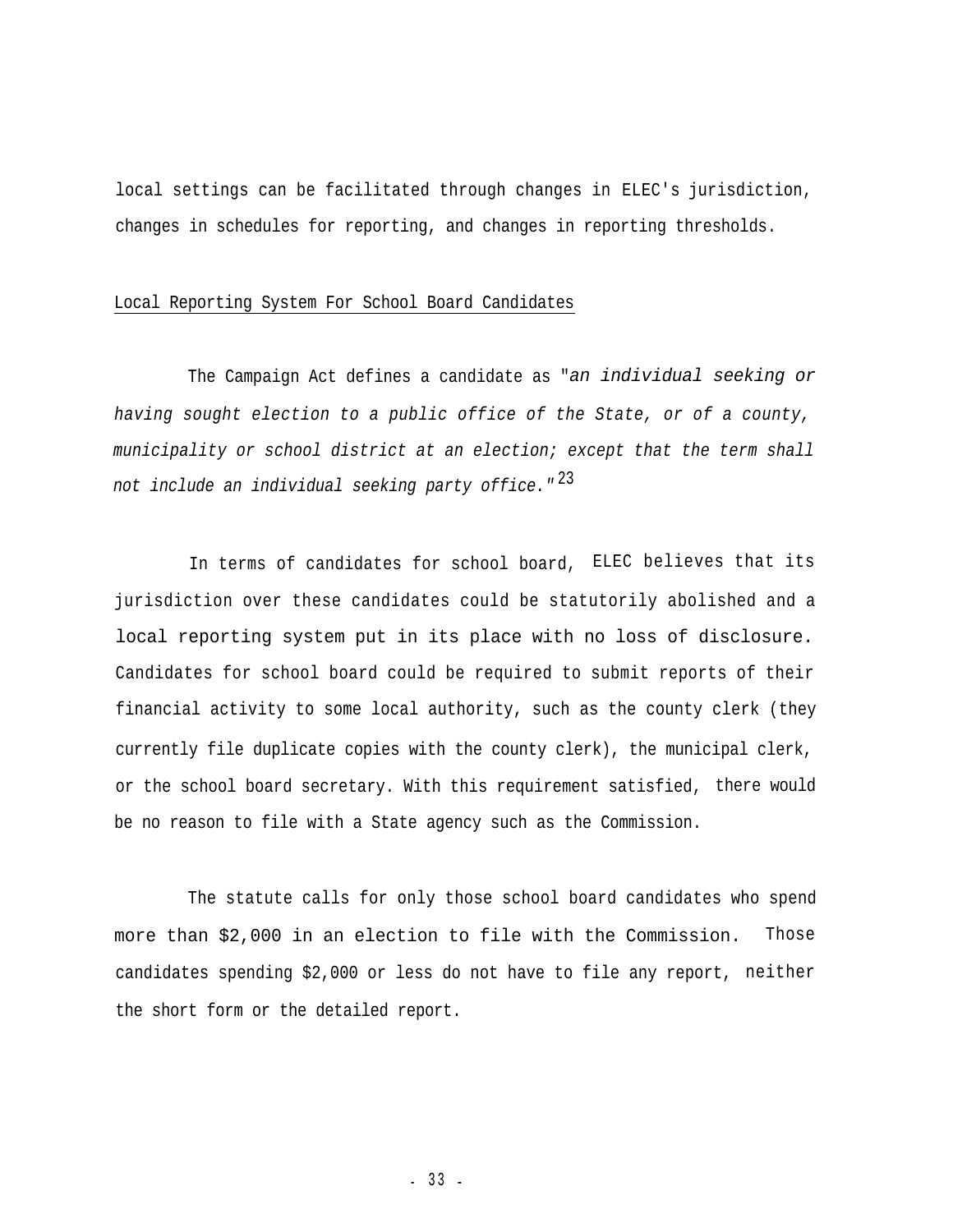Removing school board candidates from ELEC's jurisdiction is a commonsense approach to campaign finance regulation. Usually, school board candidates spend little money. In the 1990 school board election, 144 candidates filed with ELEC. These candidates spent a total of \$209,000. Compared with candidates for local office, who spent \$14.5 million in the general election of 1989, this financial activity is insignificant.  $^{24}$ Secondarily, unlike candidates for municipal, county, and statewide offices, school board candidates do not file nominating petitions with the municipal clerk, county clerk, or Secretary of State. Instead they file with district school board secretaries. Because of this fact, there is no system in place for the Commission to easily and accurately obtain the names of school board candidates. In establishing a system for providing ELEC with the names and addresses of candidates for municipal, county, and statewide offices , the statute states:

> *Petitions* ... *shall be filed* ... *before 4.00 p.m. of the 54th day Not later than the close of business of the 48th day preceding the primary election for the general election the municipal clerk shall certify to the county clerk the full and correct names and addresses of all candidates for nomination for public and party office The county clerk shall transmit this information to the Election Law Enforcement Commission in the form and manner prescribed by the Commission and shall notify the Commission immediately upon the withdrawal of a petition* <sup>25</sup> *for nomination.*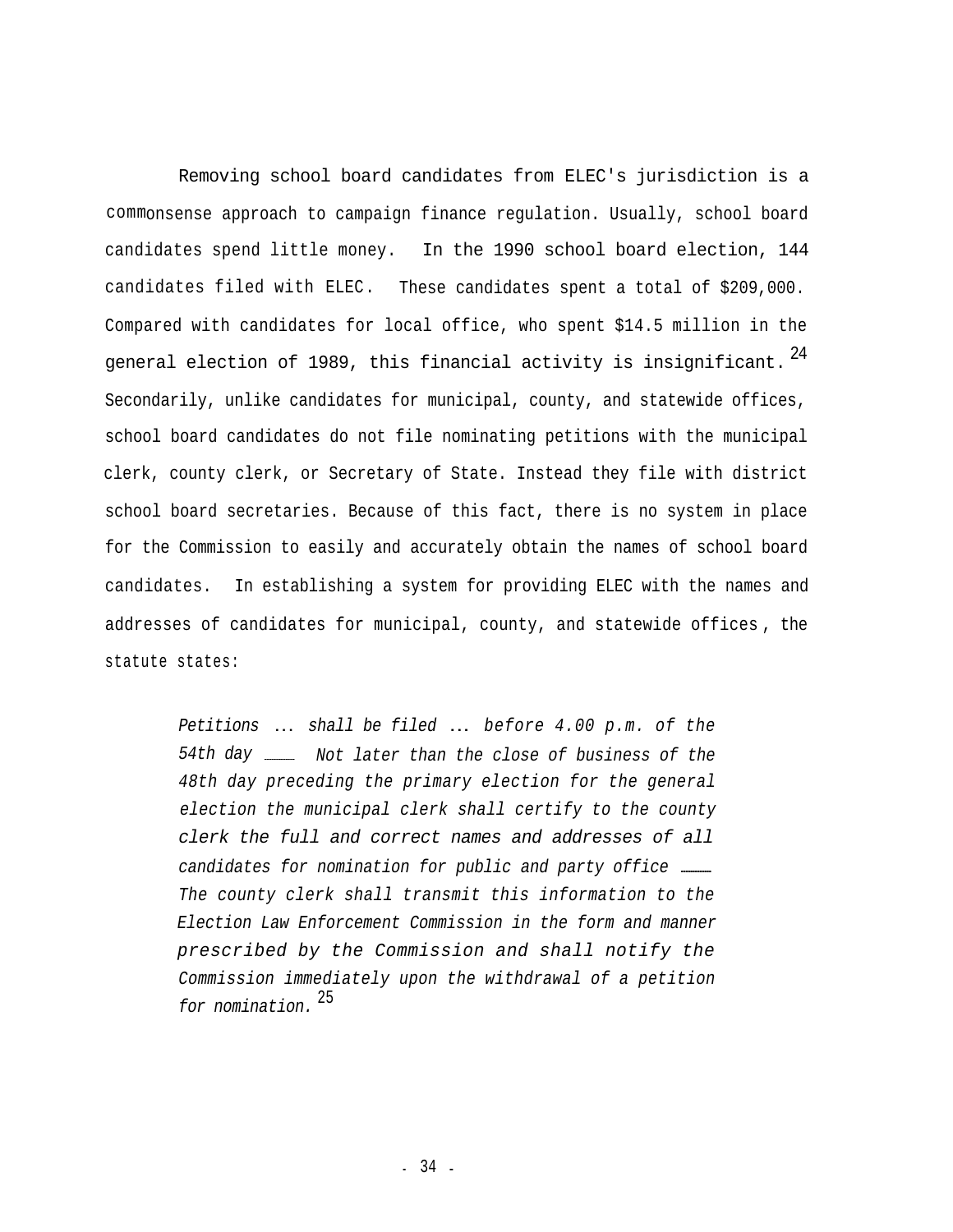School board candidates are not contemplated in this section; therefore, there is no systematic means of obtaining a list of these candidates throughout the State. At the same time that reporting by these candidates to the State is an unnecessary burden to them, it is not costeffective for the Commission to spend hours of staff time attempting to obtain a reliable list of candidates.

Finally, school board elections are completely local in nature. In fact, as attested to through voter turnout records, the vast majority of citizens in a school district do not even vote in a school board election. Certainly, the cause of disclosure would be amply served by a statutory change that required school board candidates to file locally and not with the State. In fact, disclosure may even be enhanced further if school board candidates were made to file short forms at the local level requiring them to affirmatively state that they are not spending more than \$2,000 on their election.

# Regulation of Fire District and Other Special District Elections Should Be Eliminated

Throughout the years, there has been a school of thought within the Commission that has believed that ELEC has the authority to regulate candidates in various special district elections that mainly take place within municipalities. This type of election would include those for fire district commissioner, water and sewerage district commissioners and commons

- 35 -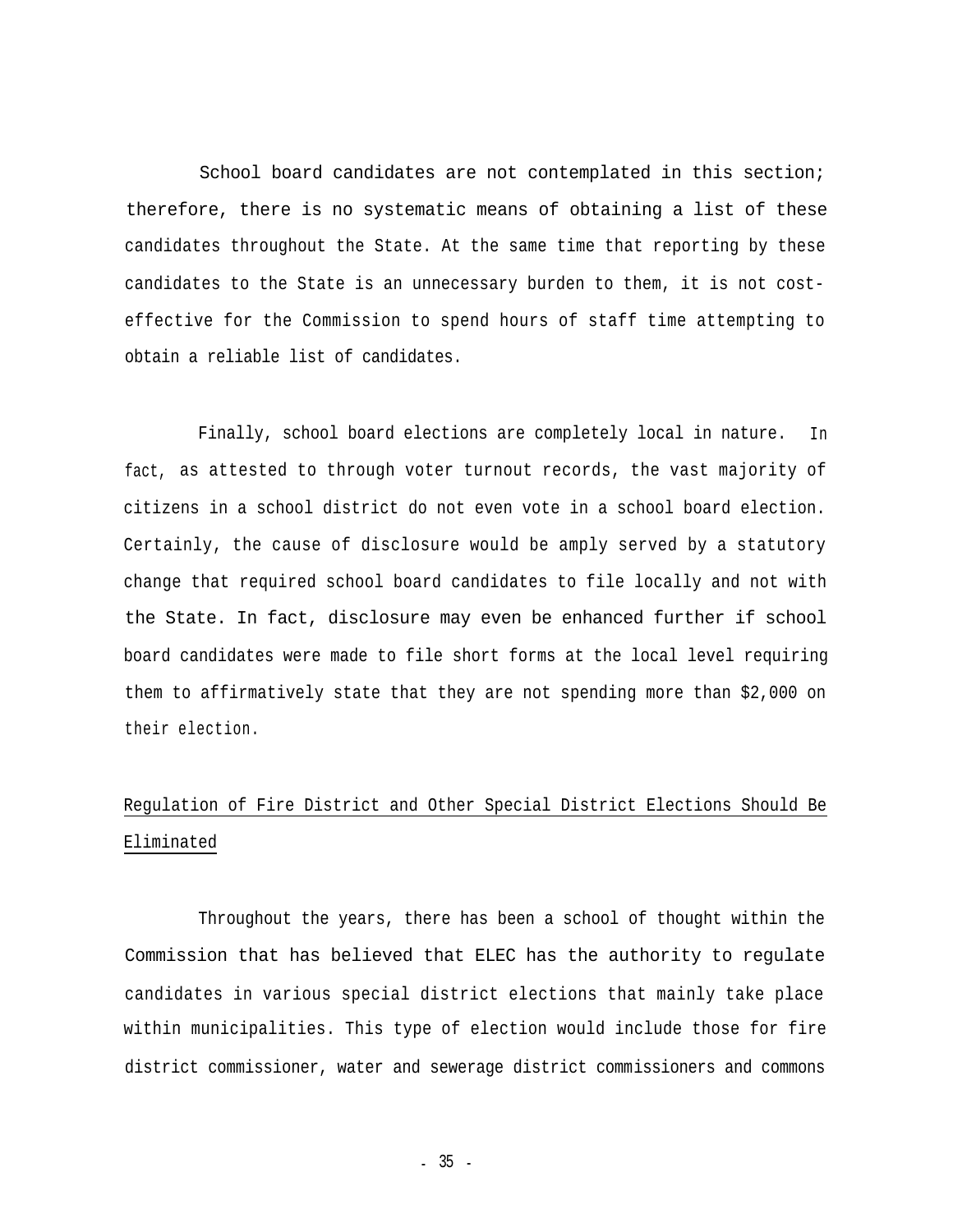district commissioner, for instance. These elections could also include those for positions on a municipal charter study commission. This approach toward the regulation of campaign financing in New Jersey has been in effect at the Commission for several years. In fact, in its compliance manual for candidates the Comm ission specifically mentions fire commission elections as subject to the Act.

Upon reexamination it appears that while it is easy to see why this interpretation of the law was made and approach taken, there is another interpretation that is equally valid. This second interpretation suggests that fire district elections and the like are not subject to the Act and its reporting requirements.

The Campaign Act declares that the Act extends to "*any election at which a public question is to be voted upon by the voters of the State or any political subdivision thereof*;" and to *"any election for any public "26 office of the State or any political subdivision thereof*

The key phrase in this section of the law is "*or any political subdivision thereof"* For years, ELEC has considered fire commission districts, etc., to be *"political subdivisions"* of the State. While certainly a reasonable interpretation, upon reconsideration of this policy it seems that, read in tandem with other sections of the Campaign Act and Title 19 in general, that what is actually meant by *"political subdivision"* is county government and municipal government.

- 36 -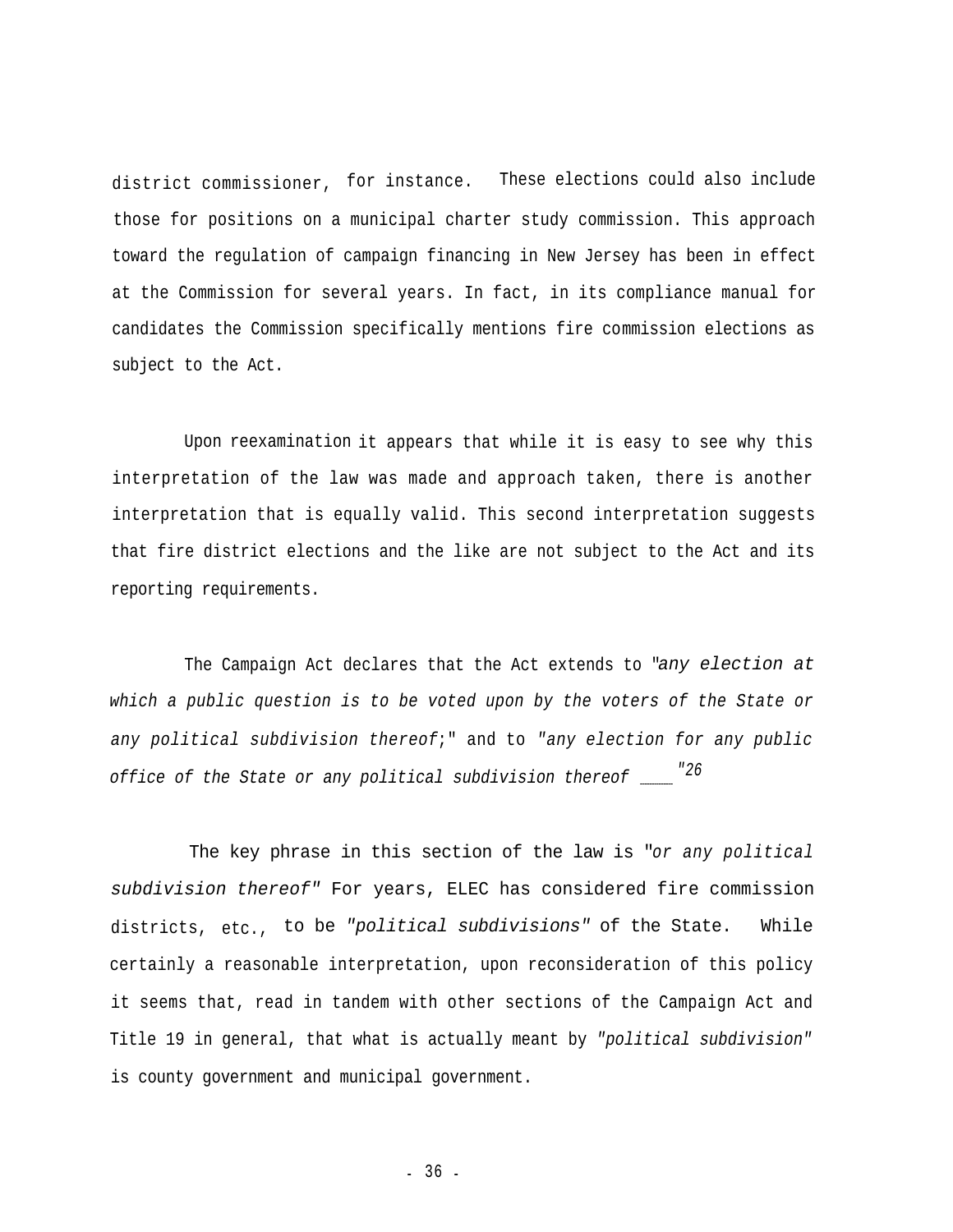This interpretation is drawn for several reasons. First, in the Campaign Act, school district elections are singled out in terms of candidates in those elections being subject to reporting.

As noted above, the definition of candidate under the law is *"an individual seeking or having sought election to a public office of the State, or of a county, municipality or school district at an election; except that the term shall not include an individual seeking party* <sup>27</sup> *office."*

Moreover, in the body of the law, reporting requirements are prescribed for candidates in municipal, county, and statewide elections and school board elections. While there is no mention whatsoever of filing requirements for fire district candidates, the law, again, does specifically refer to school board candidates as having a requirement to file a duplicate copy of their report with the county clerk. The law also distinguishes school board candidates from municipal candidates in that it requires no reporting at all from these candidates if they spend less than \$2,000. Finally, the law specifically excludes individuals seeking party office from the requirements of filing. In a phrase, if the intent of the Legislature was to require candidates for fire district and the like, to file with ELEC, it would have singled these elections out and prescribed specific filing requirements as it did in the case of school board candidates. If indeed these candidates must report to ELEC then under current law the question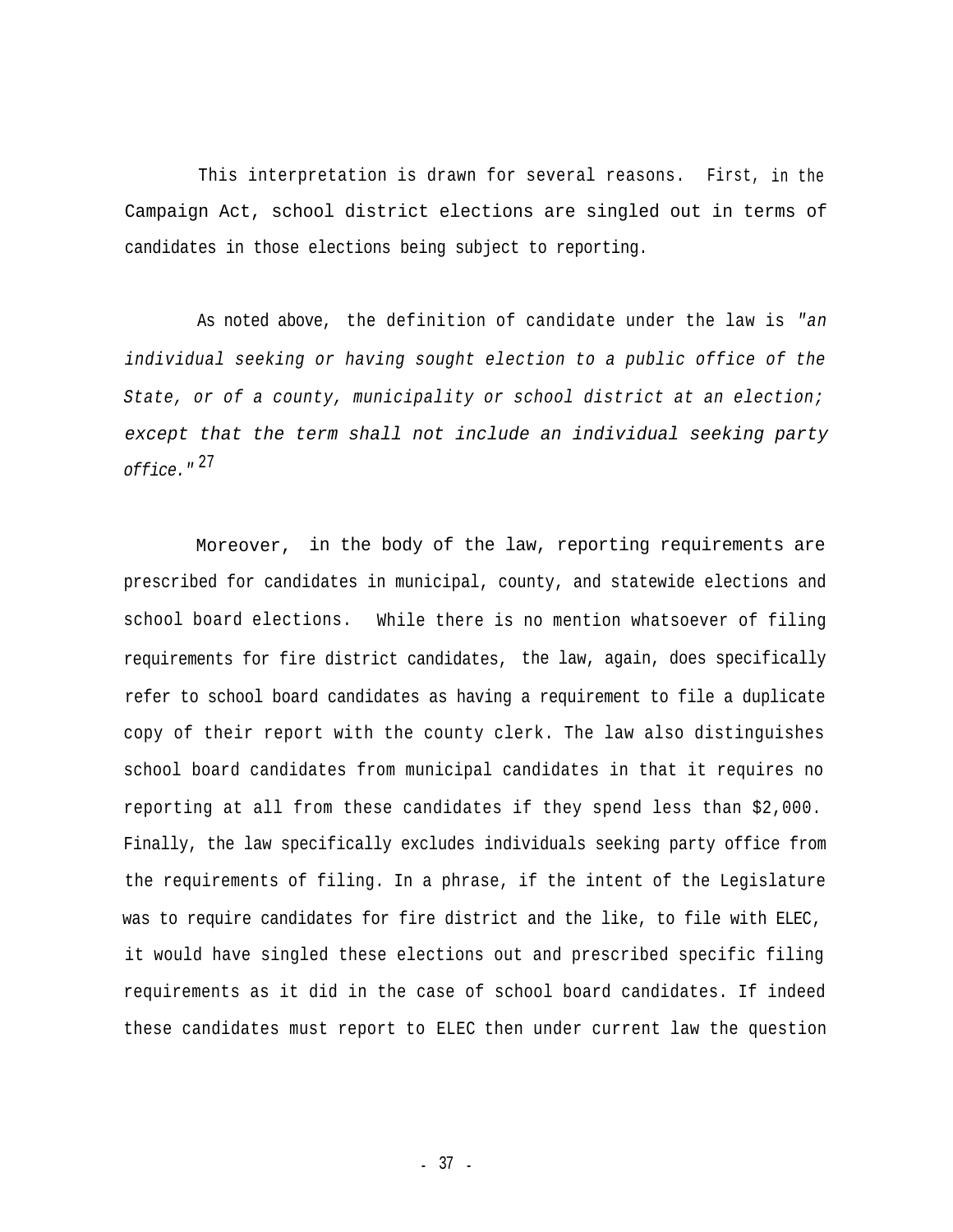must be: are these candidates to follow requirements set forth for school board candidates or local candidates?

The argument against requiring filing in these special district elections is further bolstered in other parts of Title 19. As noted above, the procedure for nominating candidates to become the nominee of a political party in a general election is set forth in this statute. Procedures are set for independent candidates to get on the general election ballot as well.  $28$  There is no procedure set forth for school board candidates or fire district candidates, etc , to get on the ballot in Title 19. However, school board candidates are singled out in the Campaign Act as having a filing responsibility, whereas, fire district candidates, etc., are not. Taking this fact into consideration as well as the fact that Title 19 in total seems aimed at candidates for municipal, county, legislative, congressional and gubernatorial office, it seems even more possible that the Campaign Act never contemplated requiring reporting by such candidates as those for fire district commissioner.

Finally, the law prior to amendments in 1983 defines a candidate that is subject to the Campaign Act to mean "*an individual seeking or having sought election to a public office of the State, or of a county, municipality, or school district at a primary, general, municipal, school board or special election; except that the term shall not include the office* <sup>29</sup> *of county committeeman or committeewoman."*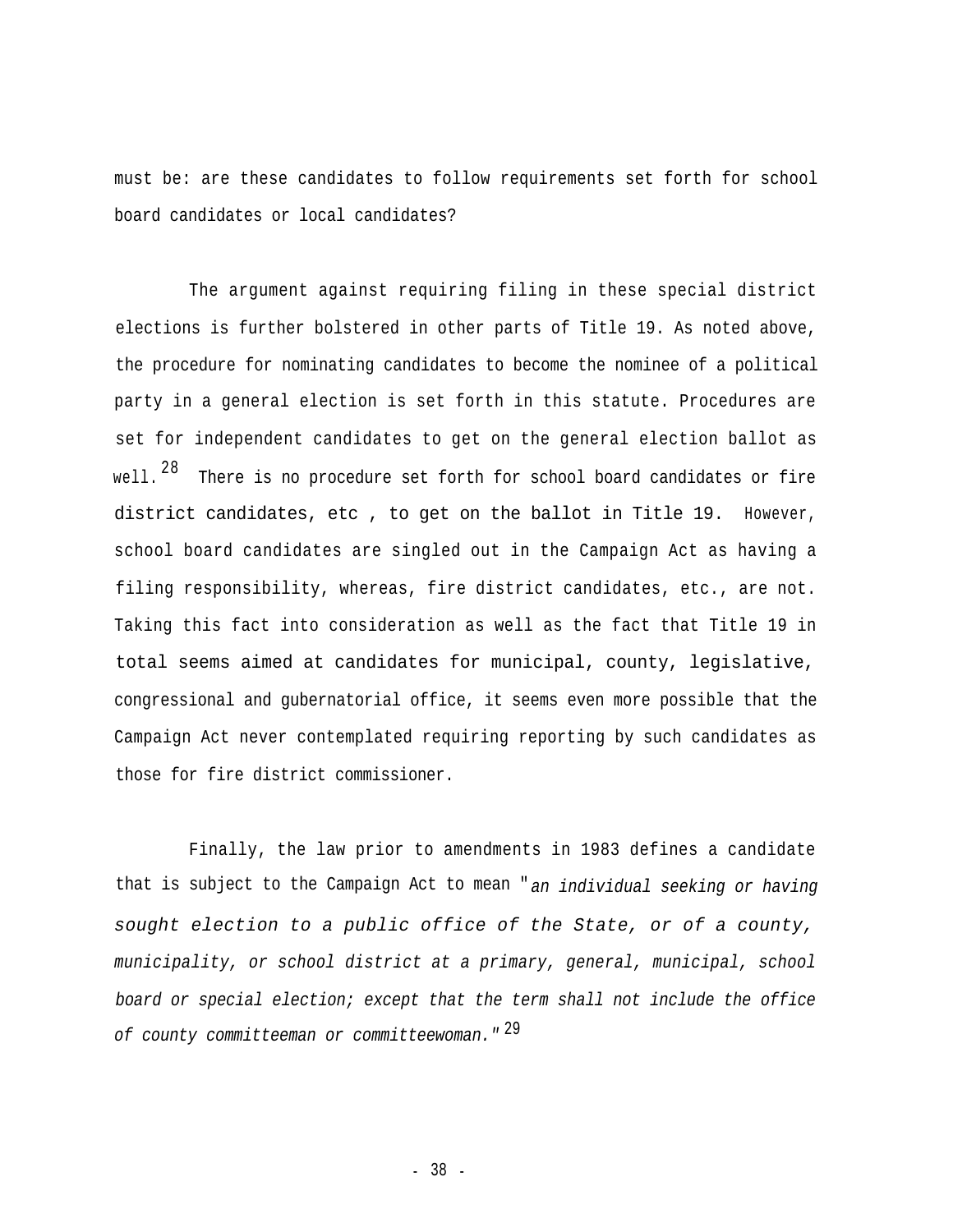Furthermore, as in current law, the term *"election" was* defined to mean any election described in Section 4 of this Act. Section 4 of the law prior to 1983 contained the provision that the law applied in "*any primary, general, special, school or municipal election for any public office of the State or any political subdivision thereof; provided, however, that this Act shall not apply to elections for county committeeman or* "30 *committeewoman.*

It is clear in the original statute that the candidates intended to be subject to the Act were those in the primary, general, special, school and municipal elections. Municipal elections are those held in May and special elections are those held to fill vacancies on the municipal, county or State levels of government. Thus, fire district elections, etc., were not subject to the Campaign Act as originally constructed.

A certain confusion arose as a result of amendments to the law in 1983. As a result of these amendments, the language pertaining to the definition of candidates as well as the language pertaining to the type of elections subject to the Act changed. Essentially, the definition of candidate was shortened and thereby made less specific, eliminating the phrase "at a primary, general, municipal, school or special election." <sup>31</sup> At the same time, the language excluding party elections for county committee was broadened to include any "*individual seeking party office.*<sup>"32</sup> Similarly, the applicability of the section in the law pertaining to elections subject to the Act was made less specific through the use of the

- 39 -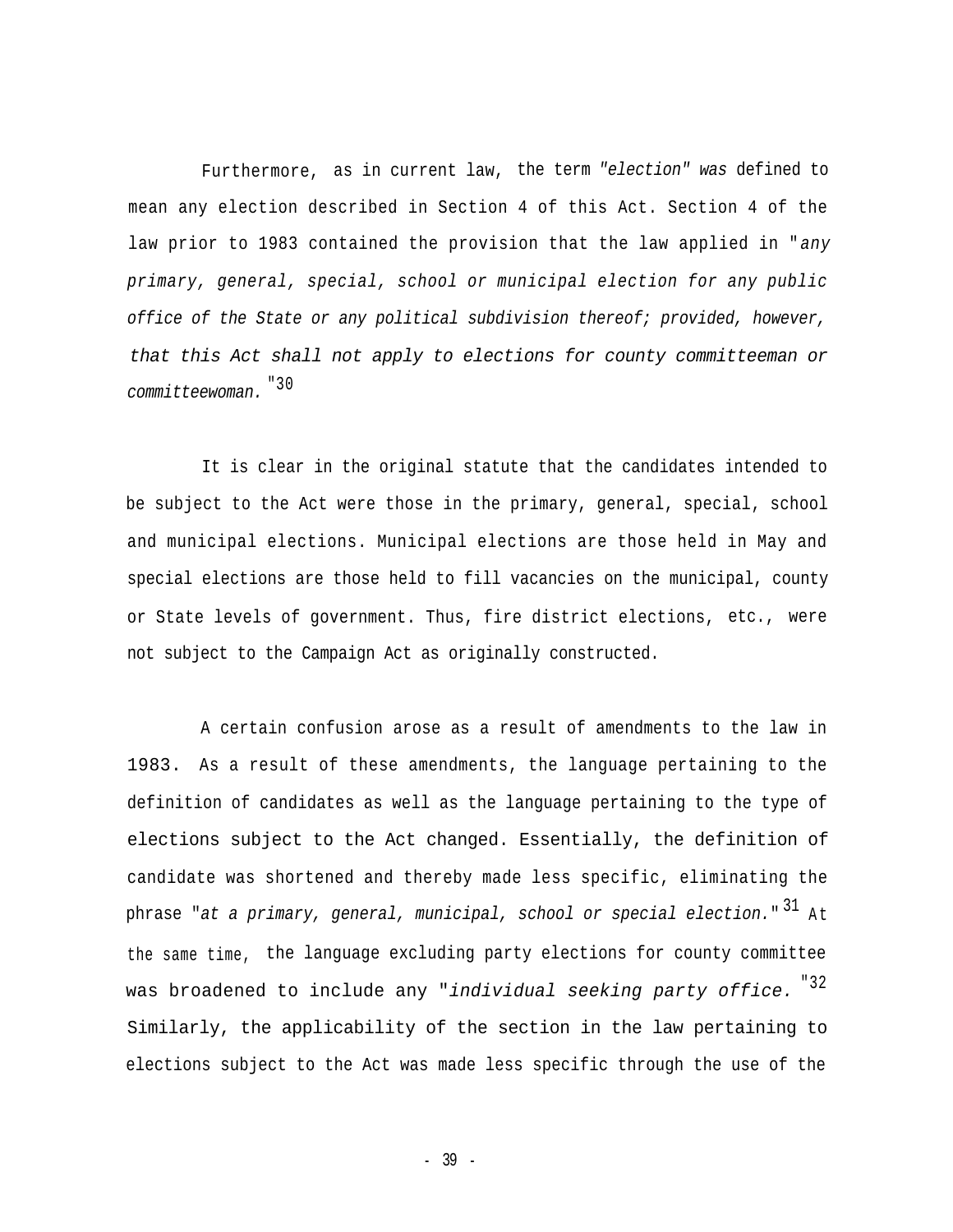phrase "*In any, election for any public office of the State or any political* "33 *subdivision thereof.*

These changes in the law may be at the root of the interpretation that fire district elections, etc., are subject to the Campaign Act. In a word, they may have been interpreted as broadening the scope of the Act. However, no evidence to support that contention has been found, either in the sponsor's statement, in other literature surrounding the bill, in Commission proposals at that time, or in newspaper accounts of the Campaign Act amendments. The thrust of the Amendments were to remove lobbyists from being subject to the Campaign Act and to create a new category of filing, the continuing political committee. The amendments also changed certain thresholds for reporting under the Act and established the 48-hour notice requirement. Pursuant to those amendments, there is no mention of the inclusion of fire district elections, etc. , under the Act, thus it can be interpreted that these type of elections are not subject to the disclosure <sup>34</sup> requirements of the Reporting Act.

One way or other, candidates for fire district elections, etc., should not be subject to regulation by the Commission. If the view is accepted that the framers of the Act never contemplated including these type of elections under the Act then the Commission can on its own change its policy and remove these candidates from its jurisdiction. On the other hand, if the view prevails that these elections Are under the Act, then legislation should be enacted to specifically exclude these type of

- 40 -

I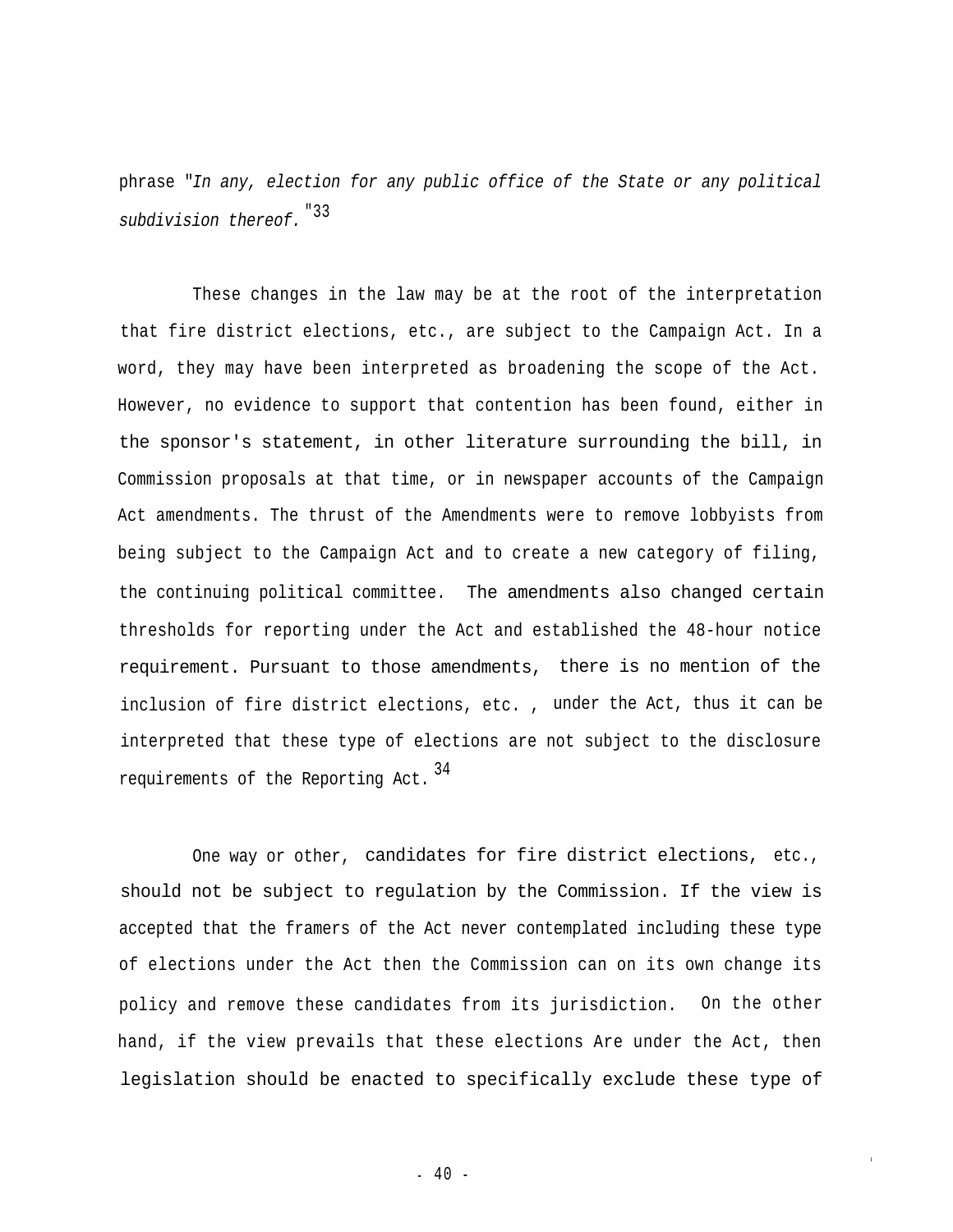elections from ELEC's jurisdiction. The regulation of fire district elections, etc., is neither cost-effective for the Commission nor in the public interest.

-

#### Municipal and Runoff Elections Should Be Treated As Single Elections

Beyond yielding jurisdiction over school board elections and other special district elections, such as fire district elections, there are other changes that can be made to ease the reporting burdens on candidates filing with ELEC.

For example, for reporting purposes, May municipal and runoff elections could be treated as one election instead of two. Under the current arrangement, there is no 29-day report requirement for the runoff election because there is not a 29-day period between the date of a municipal election and the date of any runoff election that is needed. Only an 11-day pre-runoff election report is required. Besides the required 11 day report, however, is the requirement that a 20-day post municipal election report be filed by the candidate. Thus, within a span of days a candidate in the May municipal election is filing a 20-day postelection report for one election and an 11-day preelection report for the other.

In the case of May municipal and runoff elections, it would make sense, for the purposes of reporting, to treat them as one election, with the 20-day post municipal report serving as the one preelection report

- 41 -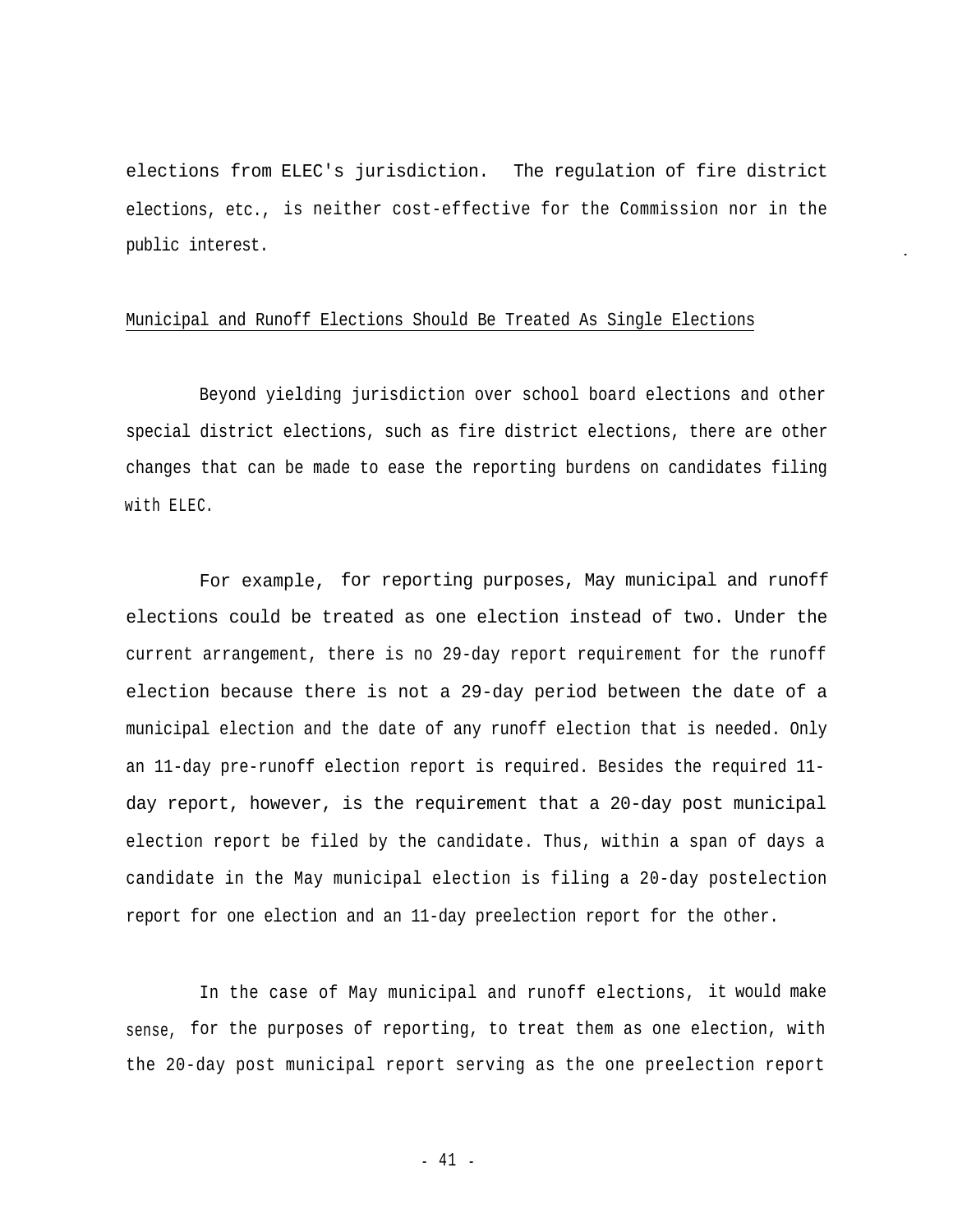required prior to the runoff election. In effect, postelection reports including information for both elections would begin at 20 days after the runoff election and continue at 60-day intervals thereafter. Thus, the Commission would require two preelection reports for the municipal election, a preelection report for the runoff, which would include activity for the period between the 11-day pre-municipal report and the pre-runoff report as well as cumulative activity to that date, and at least one postelection report. Rather than separate sets of report for each election, one set of reports would be sufficient.

To implement this reporting scheme for municipal and runoff elections, a statutory change would be required. Such a change would not only ease the burden of reporting on the local candidates but ease the administrative burden on ELEC of compiling reports.

# Short Forms Should Be Included On Nominating Petitions

Another change that would make candidate reporting easier and less cumbersome involves the filing of short forms. These short forms are filed when primary and general election candidates do not spend more than \$2,000, or, if a member of a multi-candidate committee, \$4,000 in any one election.

At the present time, candidates receive the short form in the same package as they receive the forms for filing detailed reports. In the primary election, these forms are distributed to the candidates by either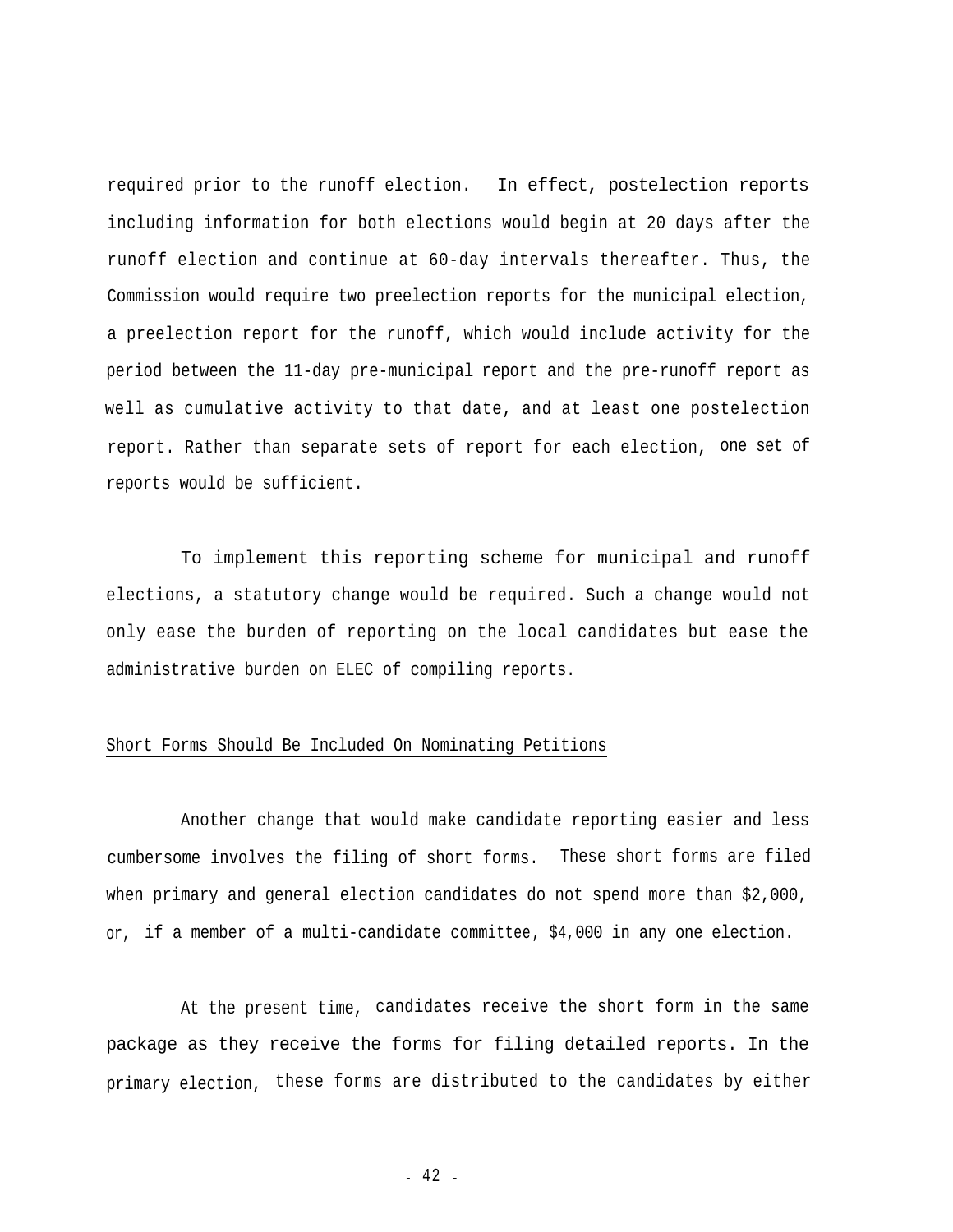the municipal or county clerks or the Secretary of State, depending upon the office being sought. They are distributed at the time that candidates submit their petitions to these officials. In the general election, candidates are sent the forms directly by the Commission after receiving their names and addresses from the Secretary of State and/or the county clerks. For both the primary and general elections, once candidates have received their forms, they are then required to submit them directly to the Commission.

The process can be improved in part by a statutory change that would include the short form on the petition filed by primary candidates and independent candidates. In this way, candidates could sign the affidavit attesting to the fact that they would not be spending more than \$2,000, if a candidate committee, or \$4,000, if participating in a multi-candidate committee, and submit it as part of the petition to the municipal or county clerk or Secretary of State. In turn, these officials would provide this information to the Commission.

This procedure would only work for primary election candidates and general election independent candidates. It would not work for general election candidates nominated to run in the general election through the primary election process. General election candidates have no obligation to file any further petitions with the clerks and/or the Secretary of State and would have to be sent the forms directly as is now the case.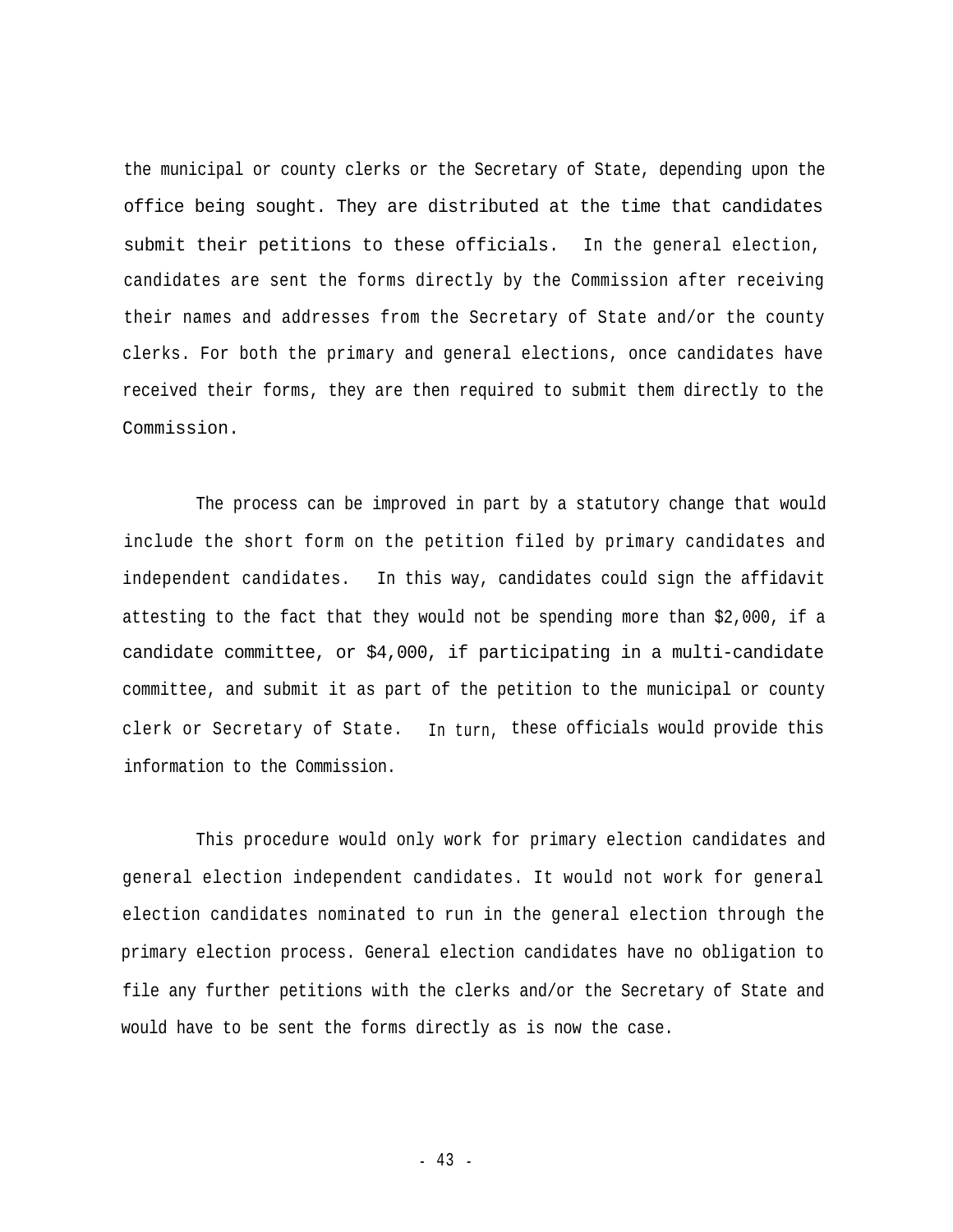Despite this drawback, this procedure for primary and independent candidates would, nevertheless, constitute an important change.

Compliance with the filing requirements of the Act are more difficult to achieve for primary election candidates and general election independent candidates than for general election candidates who have already been through the process via the primary election. A change in the statute resulting in the inclusion of short forms on candidate petitions would represent an excellent compliance tool. It would improve the compliance rate in the primary election, and, in the general election, for independent candidates. It would substantially ease the burden of filing on candidates who do not spend much money. At the same time, it would preserve a system whereby the Commission is able to maintain an affirmative record of each candidate's financial activity.

## Various Candidate Reporting Thresholds Should Be Adjusted Upward

The demands of filing imposed upon candidates can be eased further by adjusting the various reporting thresholds upward to account for inflation. Such adjustments would not adversely affect disclosure.

For example, the spending threshold of \$2,000 which triggers detailed reporting for candidates should be increased to \$4,000. Likewise, the \$4,000 spending threshold which triggers such reporting for multicandidate committees should be raised to \$8,000. These new thresholds,

- 44 -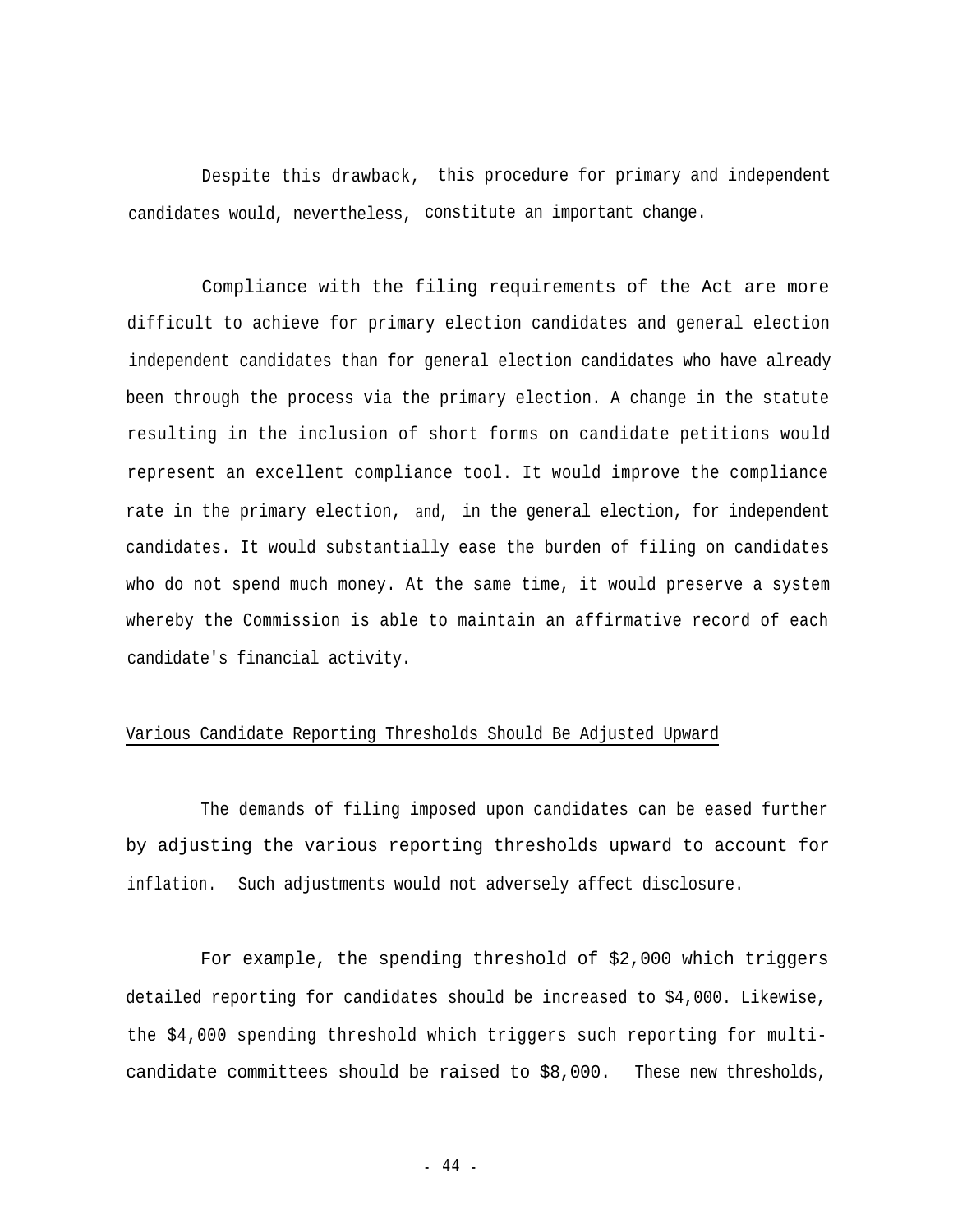which, in and of themselves, should be raised periodically to account for inflation, would exempt many more small spenders from the responsibility to file detailed reports. Moreover, these inflation-adjusted thresholds would not only ease the burden on many local campaigns and *"shoestring"* legislative efforts, but would reduce the administrative burden of the Commission with no significant loss of disclosure.

Based on the 1989 reports, if these thresholds were enacted , there would be an increase of 129 short-form filers. Whereas, in 1989, there were 967 short-form filers under this plan there would have been 1,096 under the proposed thresholds. This adjusted number equates more closely with the number of candidates filing short forms in 1983. In that year, 1,285 filed these forms. Thus, an adjustment in these thresholds would not result in a loss of disclosure but would merely get disclosure closer to where the Legislature originally intended it to be when it amended the law eight years ago. <sup>35</sup>

The threshold for disclosing the identity of contributors to political campaigns should also be increased. Presently, as it has since 1973, this threshold stands at "*more than \$100."* It should be raised to "*more than \$200"* to account for inflation. Again, such a change would streamline the reporting responsibilities of candidates and ease the administrative burden on ELEC. Because of the inflationary factor, there would be no loss of disclosure.

- 45 -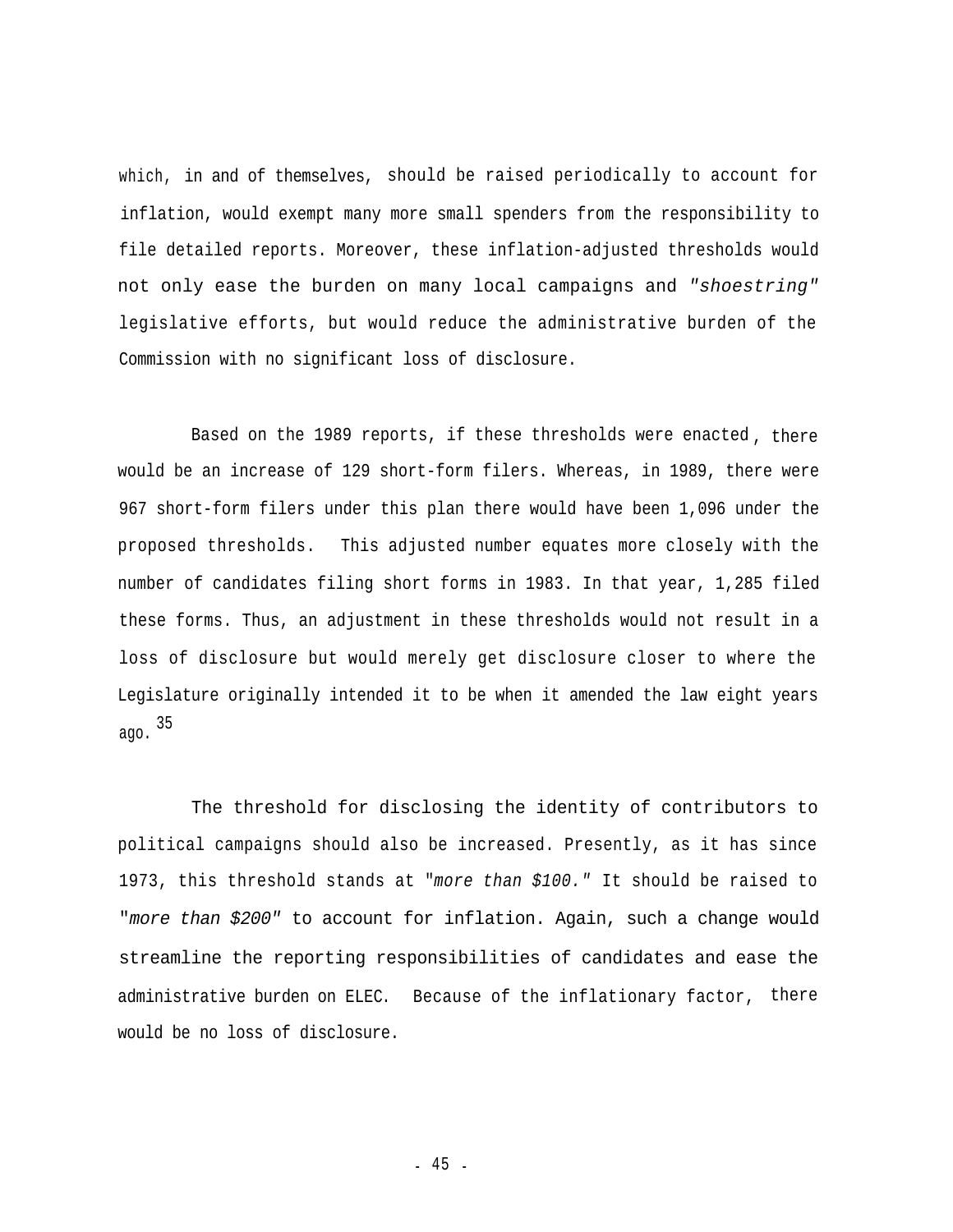Finally, the 48-hour notice threshold for candidates reporting contributions they receive between the 13th day before election and election day should be increased from "*more than \$250"* to "*more than \$500." The* effect of such a change would be the same as for raising the other thresholds.

#### Committee and Contributor Thresholds Should Be Adjusted Upward

In terms of political committees and continuing political committees, the various thresholds applicable to these groups should also be raised. The "*more than \$1,000*" and "*more than \$2,500*" thresholds triggering detailed reporting for political committees should be increased to "*more than \$2,000*" and "*more than \$5,000"* respectively. Similarly, the "*more than \$2,500"* threshold triggering detailed reporting for PACs, political parties and other political groups of a continuing nature should be increased to "*more than \$5,000.*" The "*more than \$100*" threshold for identifying contributors to political committees and continuing political committees should be increased to "*more than \$200,*" and the "*more than \$250"* 48-hour notice threshold should be raised to "*more than \$500."* All of these changes, which , again, should be adjusted periodically for inflation, would ease the burden of reporting on many small, less well financed groups and reduce the administrative strain on the Commission. Moreover, there would be no significant loss of disclosure.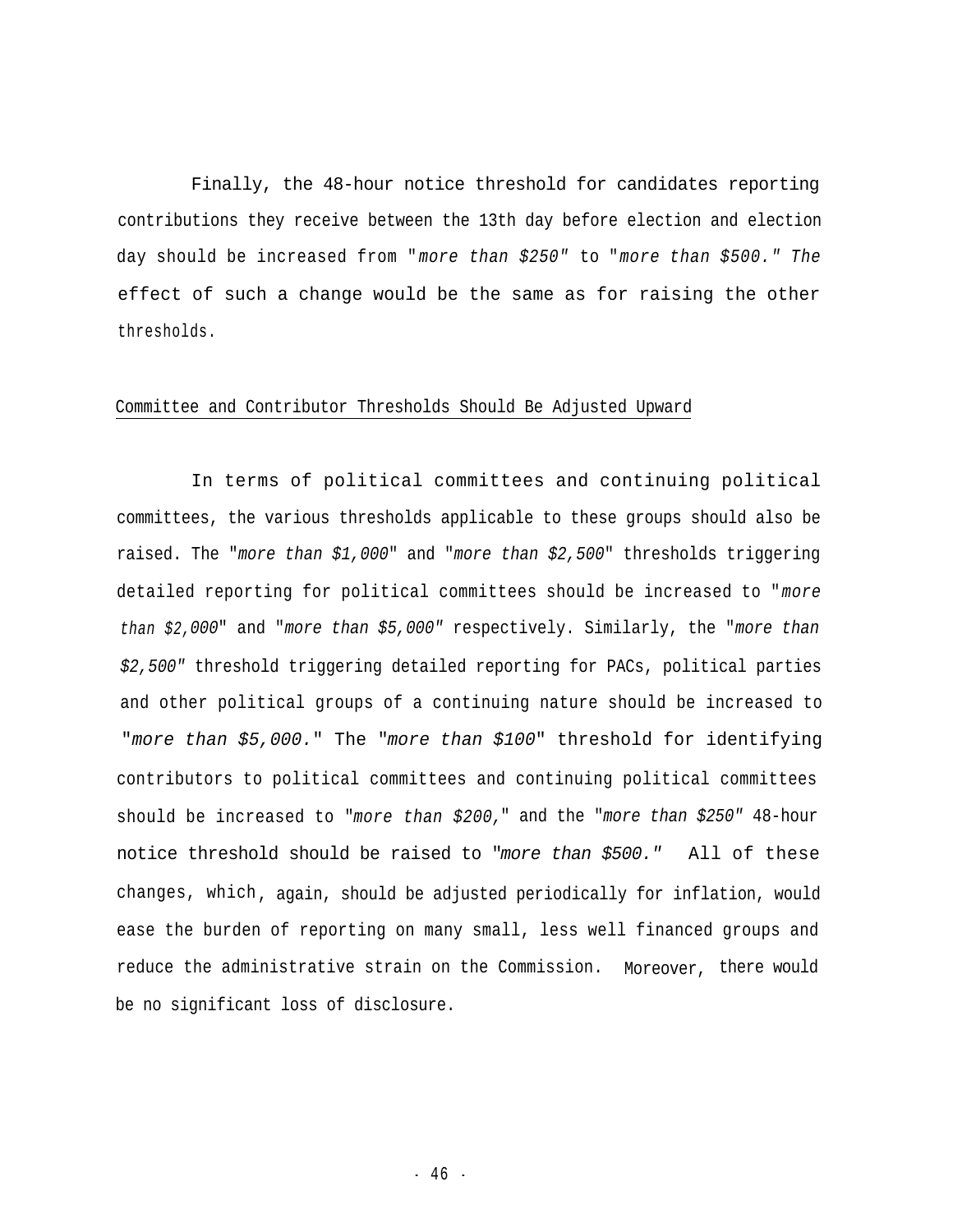Adjusting the various thresholds to account for inflation is a sensible way to maintain the Commission's credibility with the public through eliminating unnecessary bureaucratic red tape to which meager spending candidates and committees are subjected. It is also a sensible way to ease the strain on a Commission staff that has witnessed a tremendous increase in its workload and a crippling decrease in its resources. Both of these objectives can be met through measures that will not impair the public's ability to determine who it is that is financing the electoral process.

-

# ELEC Should Be Given Civil Jurisdiction Over Prohibited Contributions

In terms of ELEC's jurisdictional scope, it is important to discuss "*prohibited contributions."*

Two provisions in Title 19 ban specific entities from making campaign contributions. The first prohibits insurance corporations from making these contributions: *"No insurance corporation or association doing business in this State shall, directly or indirectly, pay or use, or offer, consent or agree to pay or use, any money or property for or in aid of any Political Party, committee, organization or corporation, or for or in and of any candidate for political office, or for nomination for such office, or* for any political purpose whatsoever \_\_\_\_<sup>"36</sup> The second provision prohibits certain other regulated corporations from making campaign contributions: *"No corporation carrying on the business of a bank, savings bank,*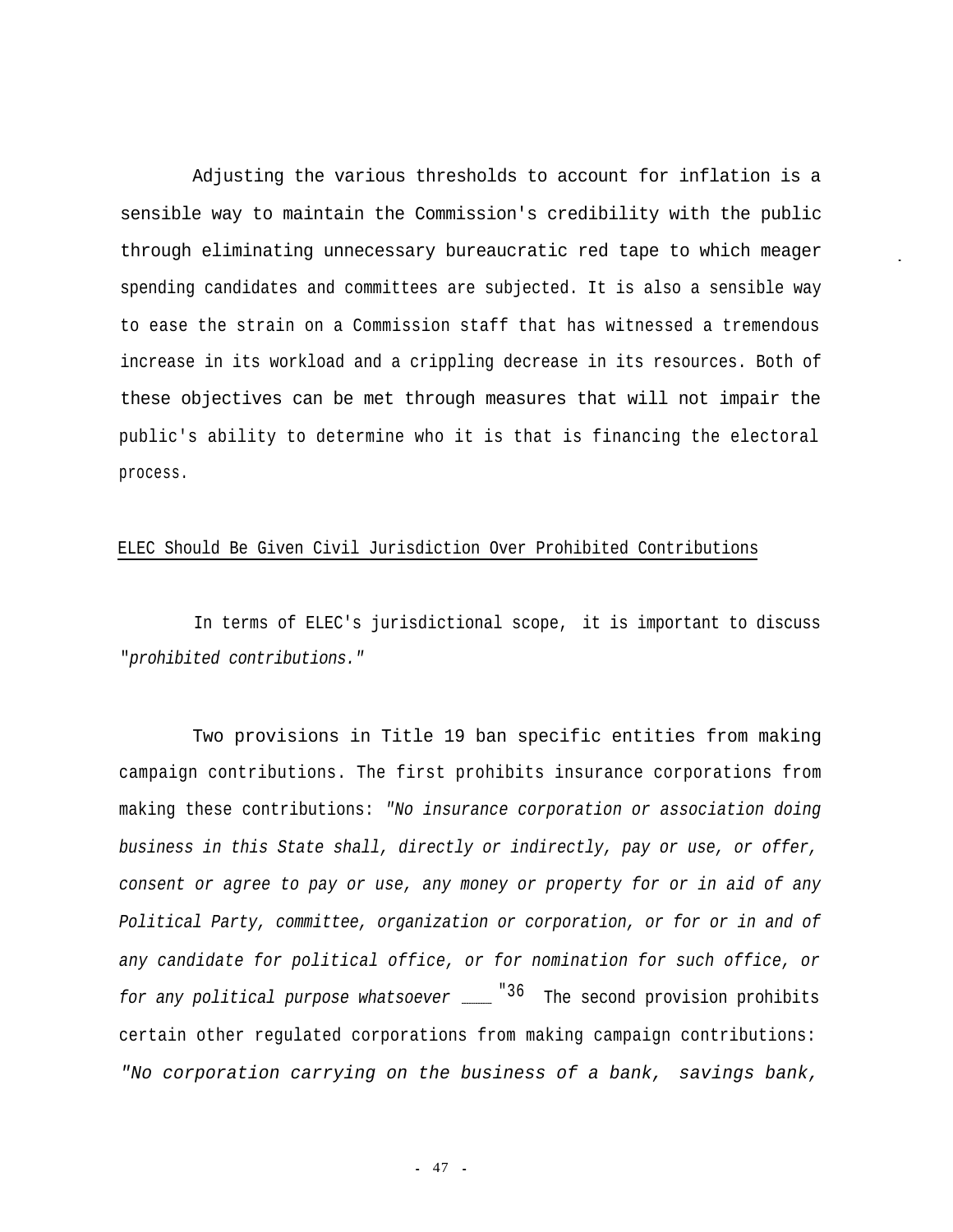*cooperative bank, trust, trustee, savings indemnity, safe deposit, insurance, railroad, street railway, telephone, telegraph, gas, electric, light, heat, or power canal or aqueduct company, or having the right to condemn land, or to exercise franchises in public ways granted by the State* or any, county or municipality \_\_\_\_\_ "37

A separate provision in Title 5 places a prohibition on the casino industry. This provision prevents casino corporations as well as employees of casinos from making campaign contributions. It reads in part:

> *No applicant for or holder of a casino license, nor any holding, intermediary or subsidiary company thereof, nor any officer, director, casino key employee, or principle employee of an applicant for or holder of a casino license* ... *shall directly or indirectly, pay or contribute any money or thing of value to any candidate for nomination or election to* any *public office* in *this State, or to any committee of any political party in this State, or to any group, committee or association organized in support of* <sup>38</sup> *any such candidate or political party.*

Currently, these provisions are written in the criminal statutes and not in the Campaign Act. Though they prohibit activity that is closely tied to activity falling under the Campaign Act, the Commission has no authority in the area, either with respect to prosecuting violations of the law or developing advisory opinions in relation to it. Under the current system,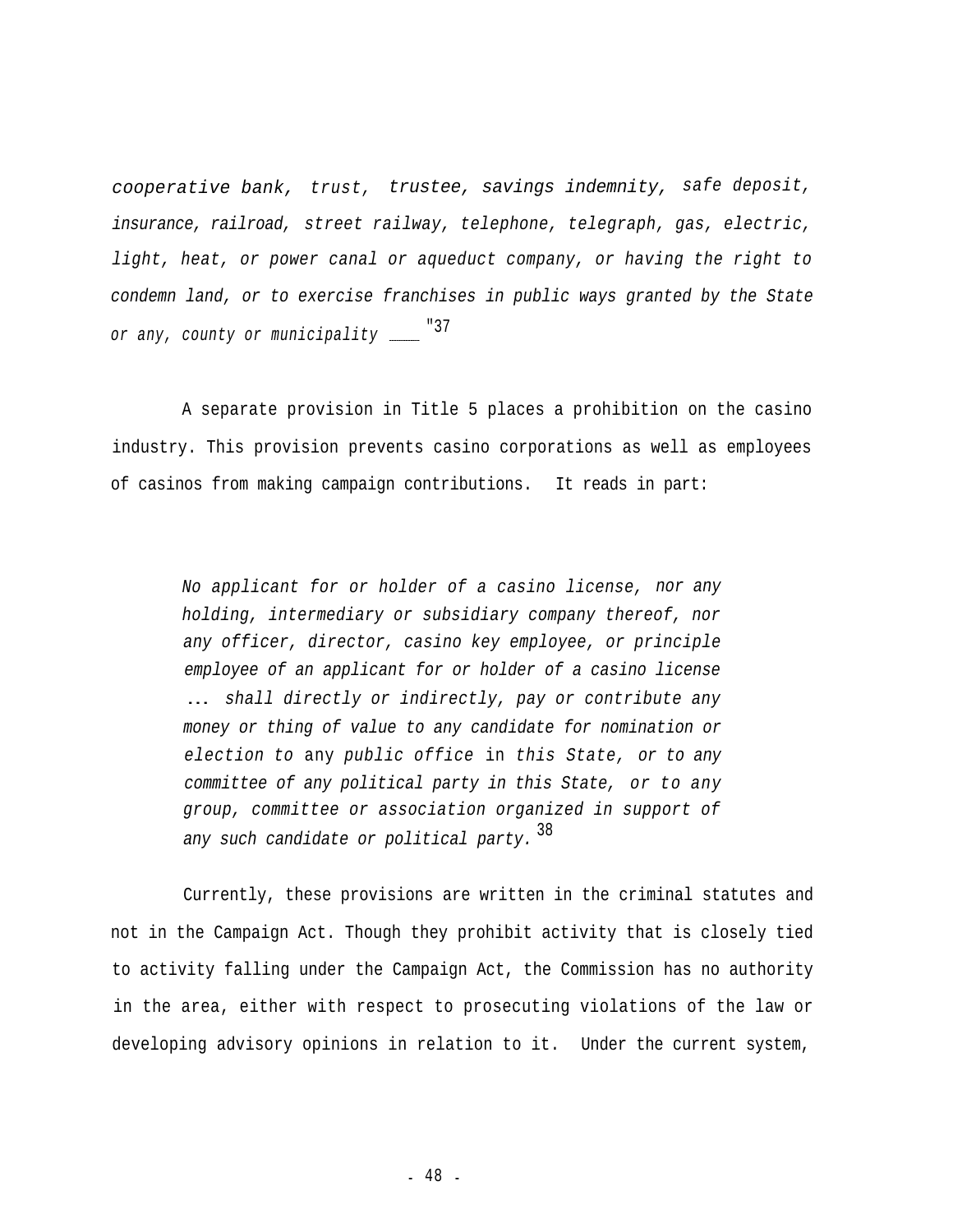the Attorney General has jurisdiction over the prohibited contributor sections in the statutes.

The law should be changed and jurisdiction over prohibited contributions transferred to ELEC. Simultaneously, violators of the law should be prosecuted civilly and not criminally.

There is much confusion on the part of the public as to which governmental agency has jurisdiction over prohibited contributions. Because of the functions performed by the Election Law Enforcement Commission, many people assume that ELEC has jurisdiction over this matter. Routinely, requests for advisory opinions are sent to the Commission instead of the Attorney General as are queries as to the permissibility of certain contributions. In the case of advisory opinions, the Commission refers the request to the Attorney General because it has no authority to respond. Similarly, in the case of complaints ELEC refers the individual to the Attorney General where investigations regarding illegal contributions are to take place added step. Often delays in resolving the matters occur because of this

Prohibited contributions should be transferred to ELEC. The Commission deals with campaign financial issues on a daily basis and has the particular expertise to quickly and thoroughly respond to requests for advisory opinions and to complaints. Moreover, it is more appropriate to categorize an illegal contribution as a civil violation as opposed to a

- 49 -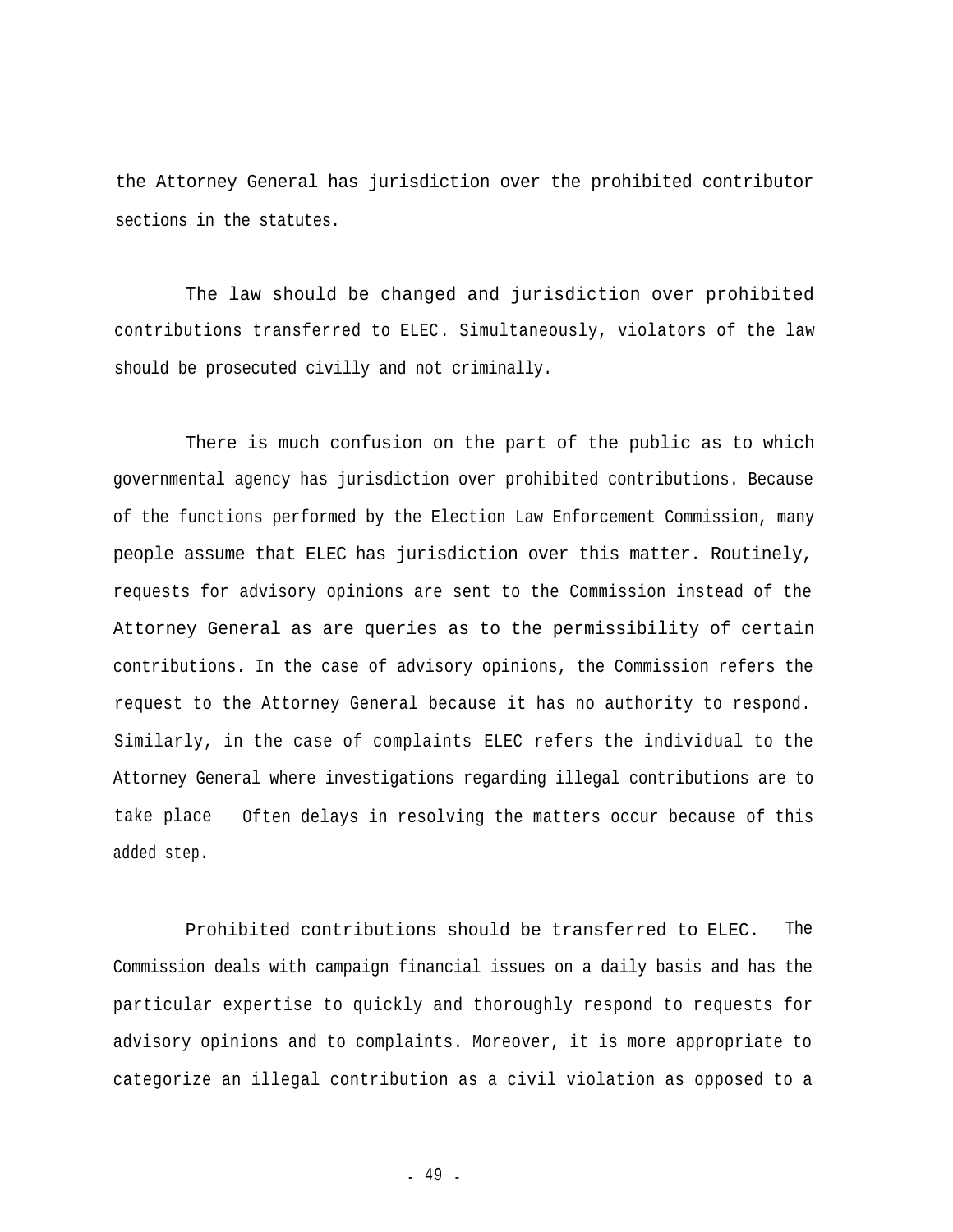criminal one. As a campaign financial issue the Commission is well equipped to investigate these matters and enforce the law.

# ELEC Should Be Given Civil Jurisdiction Over Political Advertising Identification

Jurisdiction over the issue of disclosing the identity of the individual or group paying for political advertising should also be transferred to the Election Law Enforcement Commission. This proposal would make violations civil matters instead of criminal ones.

The law holds: *"No person shall print, copy, publish , exhibit, distribute or pay for the printing* ... *advertisement, or other printed matter having reference to any election or to any candidate or to the adoption or rejection of any public question at any general, primary for the general, or special election unless* ... *printed matter shall bear upon its face a statement of the name and address of the person or persons causing* the same to be printed \_\_\_\_<sup>"39</sup> The law further states that when an association, organization, or committee undertakes such advertising it must provide the name and address of the association and the name of at least one person who has the authority to undertake such action.

Responsibility for enforcing the identification of the source of political advertising provision in the statute, or in common campaign parlance, the *"disclaimer*" law lies with the Attorney General and/or the

- 50 -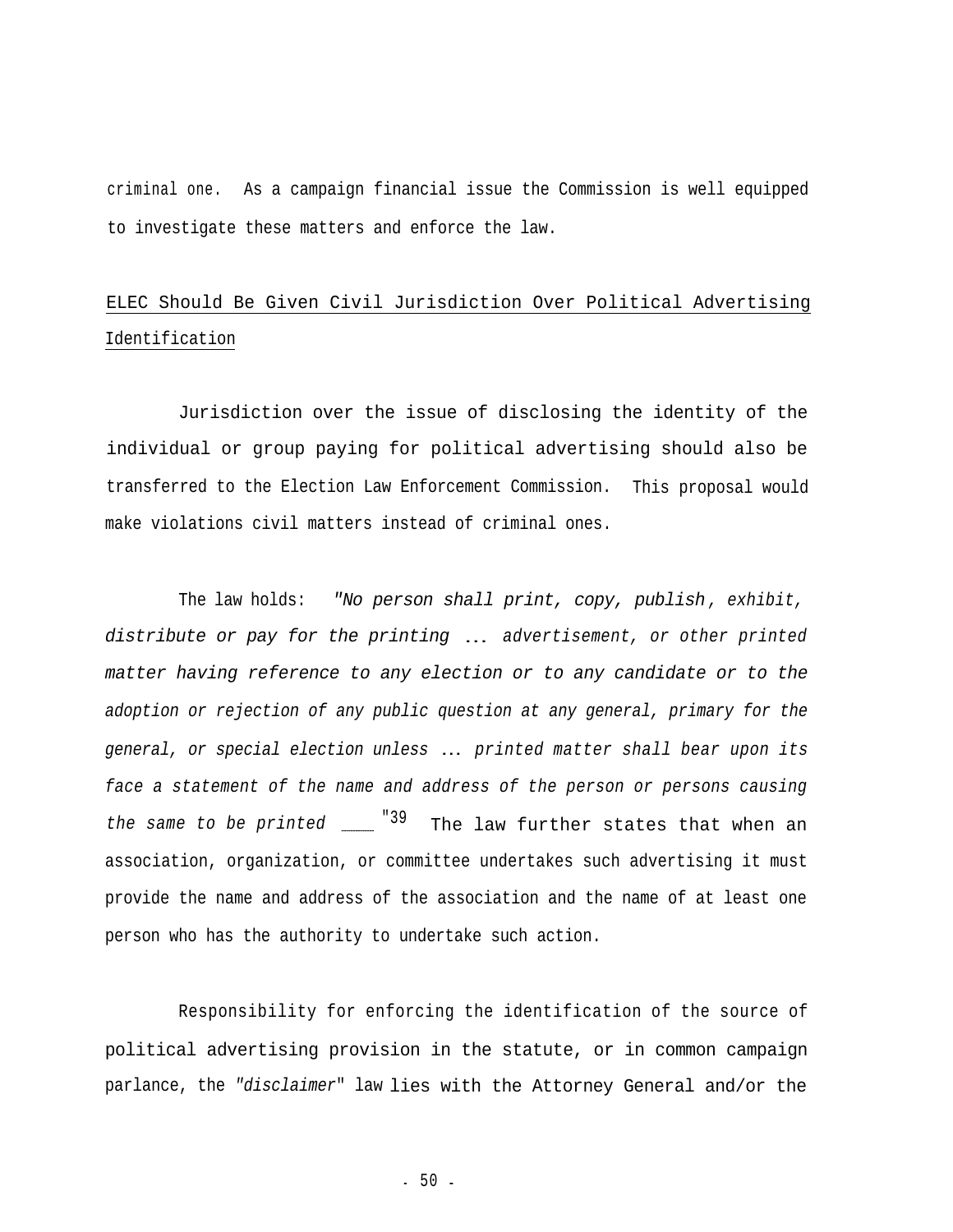various county prosecutors. If an individual has a complaint about the lack of proper identification on political advertising, he or she must file it with one of these entities. As a practical matter, many inquiries about this issue first come to the Commission. Again, because of the function performed by ELEC, the average citizen assumes that the Commission is the obvious agency to lodge such a complaint or inquiry. But, as it does with prohibited contributions the Commission must refer these inquiries to the Attorney General or county prosecutor. Invariably, because of the nature of this issue and its relative unimportance in relation to the other functions performed by the Attorney General and the county prosecutors, these matters get back-burnered. Transferring jurisdiction over these matters to ELEC would get them off the back-burner, resulting in more speedy review. Moreover, violations in the area of identification of advertisers is more suited to being treated as a civil offense as opposed to a criminal offense. While it certainly is important that the voters know who or what supports or opposes certain candidates or public questions, it is overreaching acceptable bounds to view violation in this area as criminal in nature. Moreover, it is counterproductive. The purposes of disclosure are better served by placing these matters under the civil jurisdiction of ELEC where they would receive more attention and be subject to the review of a staff that deals with campaign-related issues on a continuing basis. The Commission's primary function is to ensure that campaign financial activity is properly disclosed and the advertising identification issue certainly falls in the category of financial disclosure.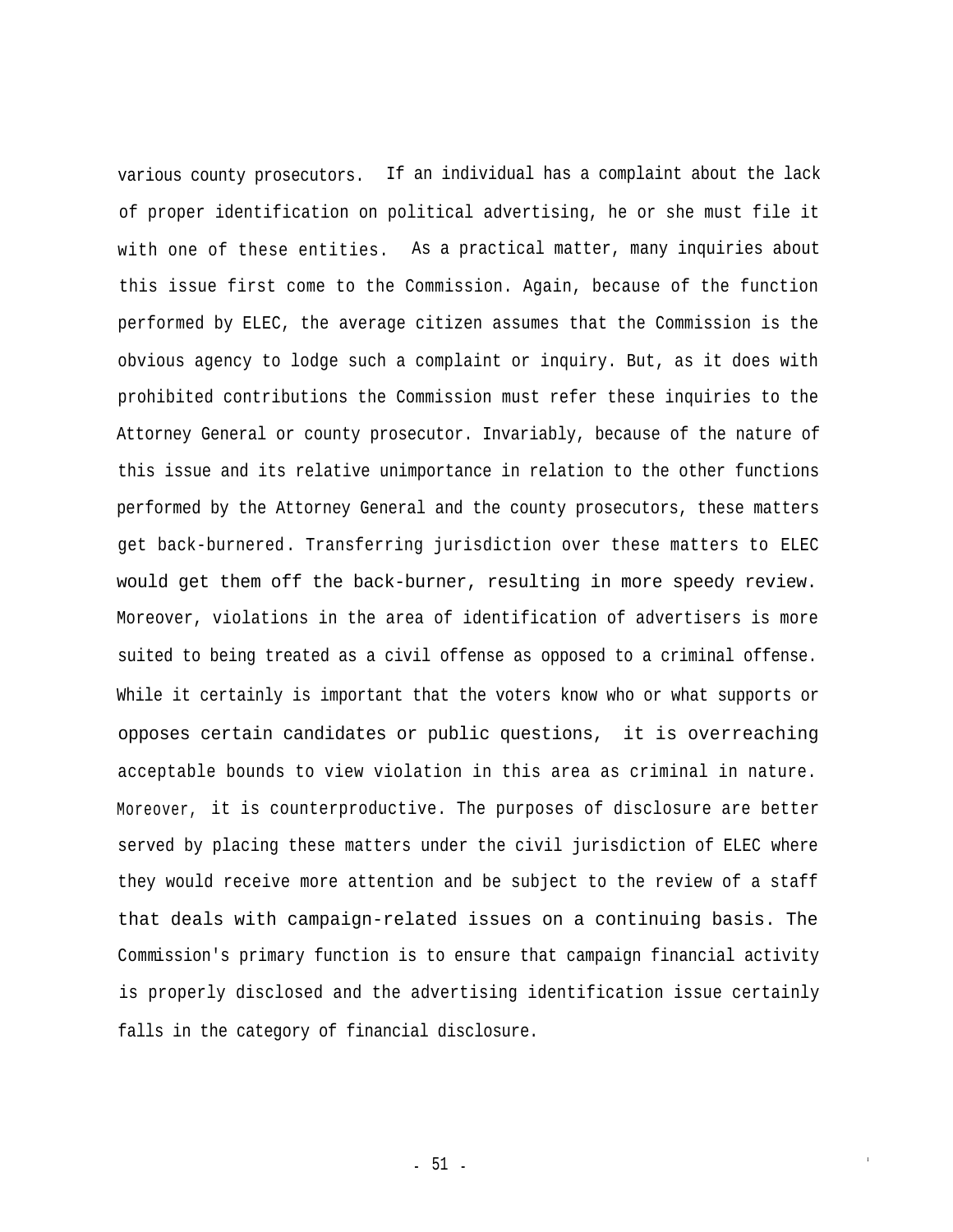#### Statutory Guidelines Needed For Surplus Funds Use

Another campaign finance issue that needs to be addressed involves the appropriate use of surplus campaign funds.

The Campaign Act is silent on this matter. Despite this fact, however, the Commission has adopted regulations that provide guidance to candidates and committees in regard to how surplus campaign funds may be <sup>40</sup> used.

The regulations prohibit personal use of campaign funds Conversely, they permit surplus funds to be used to pay campaign debts, to repay contributors, and to repay loans. They permit excess campaign money to be used for charitable purposes, for future campaigns, and for transmittal to other candidates.

Despite these regulations promulgated by a Commission eager to resolve a nettlesome issue, there is still considerable uncertainty with respect to how these funds can be used. The Campaign Act does not specifically prohibit personal use of campaign funds nor does it set forth how these funds may be used. Further, the Act gives no direction on the disposition of funds belonging to a deceased former candidate or guidance as to whether or not campaign funds may be used to support the functions of a legislator's district office or may be used for any other ordinary and necessary expense of holding any public office.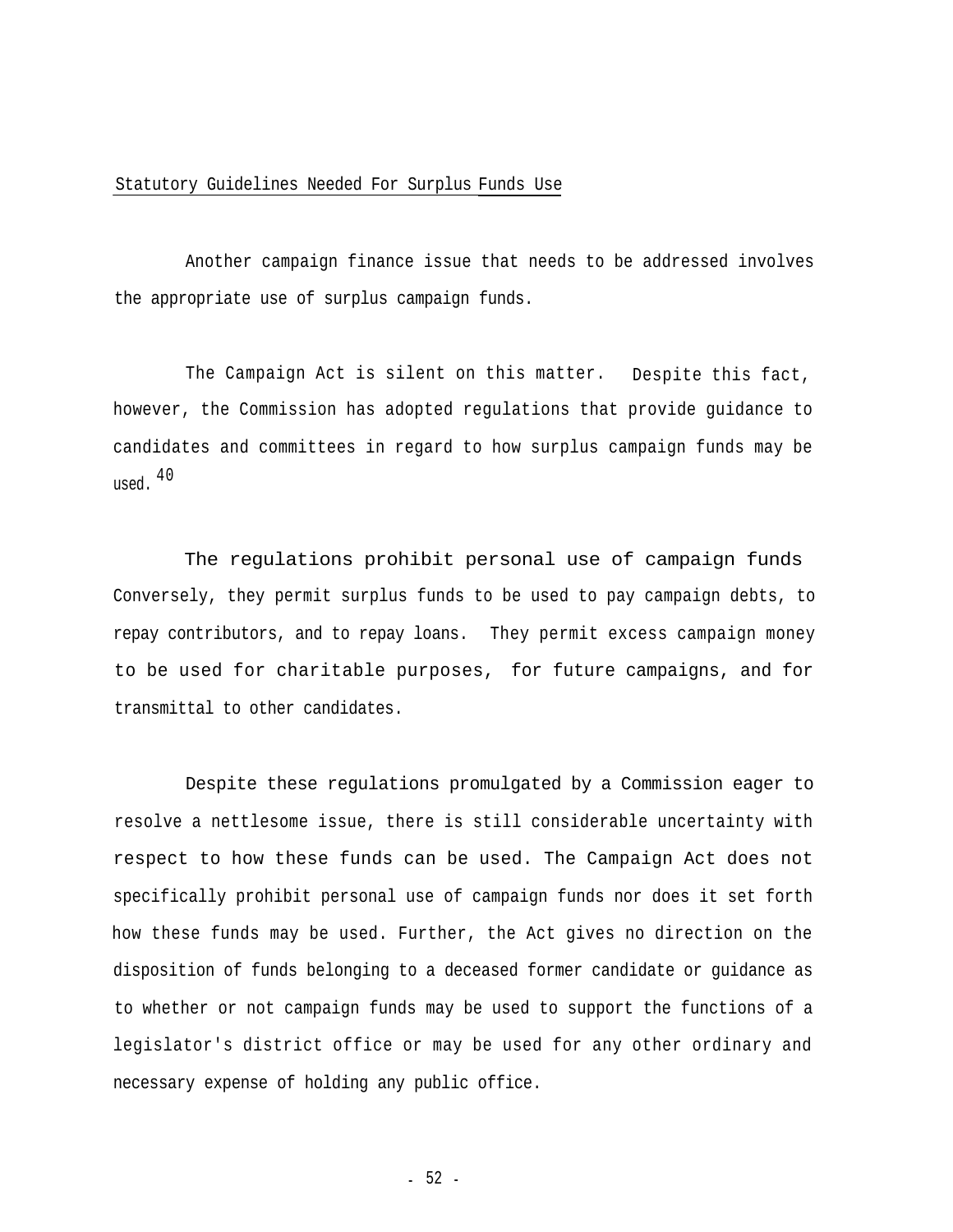The question of authority aside, the Commission has dealt as squarely as possible with the issue of surplus funds over the years. It has adopted regulations and rendered numerous advisory opinions. Yet, it has taken these actions without the total assurance that its decisions are in conformity with any stated legislative directive.

Thus, the Commission believes that the enactment of a statute that sets forth the Commission's authority in this area, specifies the permissible uses of campaign funds, prohibits personal use, clarifies the ownership of such funds after the death of a candidate, and decides the question of whether or not these funds can be used to support legislative district offices or any other ordinary and necessary expense of holding public. office, is long overdue. It is an area that needs clarification in the statute and one that is clearly at the heart of the question of ELEC's jurisdiction. Without a doubt, a change in the law that broadens the Commission's jurisdictional scope by providing guidance as to how surplus campaign funds may or may not be used is very much in the interest of public disclosure.

## Ways To Strengthen Disclosure

The Commission's jurisdictional scope vis-a-vis the Campaign Act can be further broadened through the enactment of several provisions that would improve disclosure. For instance, the law should require that the name, mailing address, employer and occupation of individual contributors be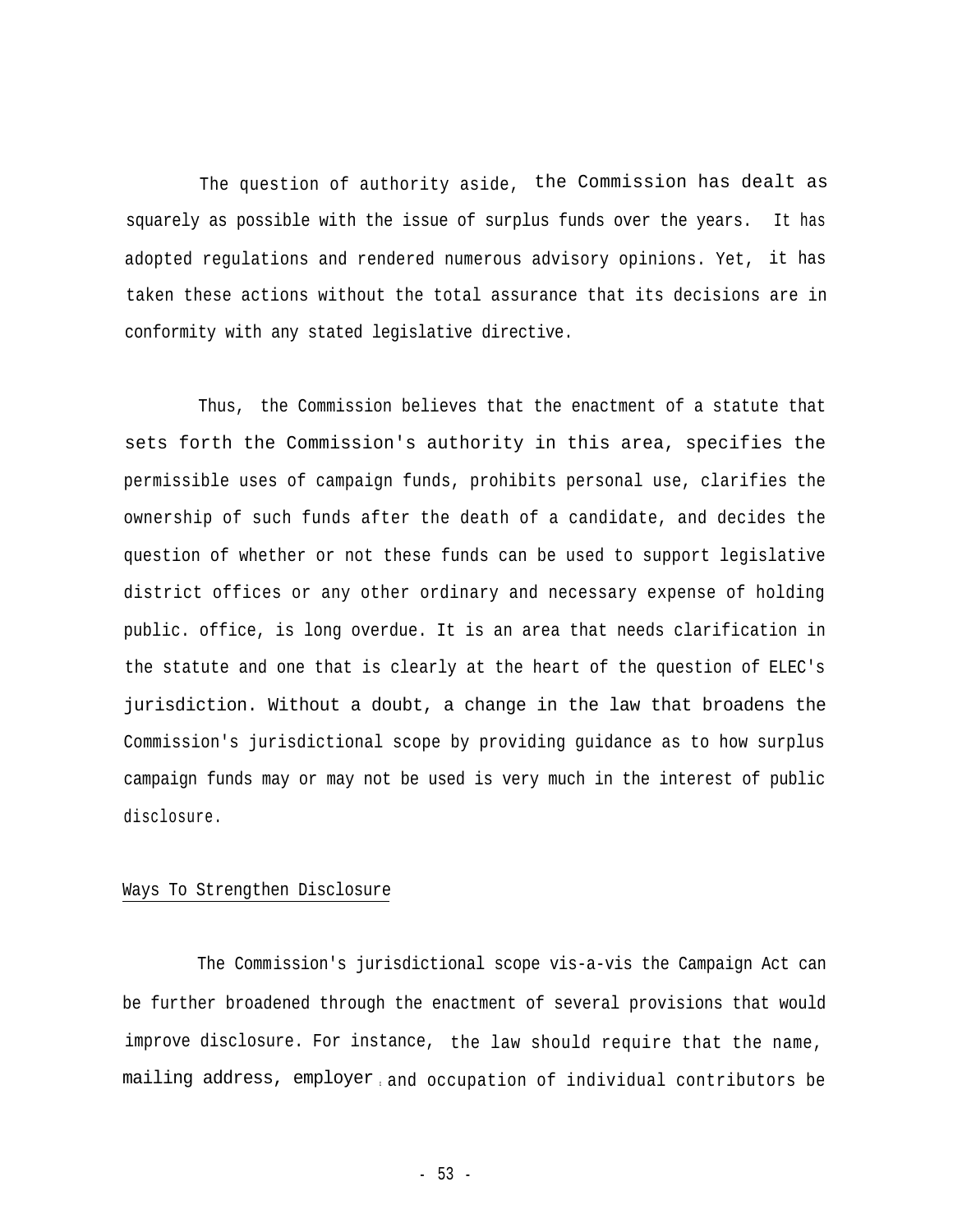disclosed. It should also authorize the Commission to require political action committees and political committees to file registration statements identifying their type and all persons exercising control over their funds The registration statement should also identify the employers of those persons having control over the comm ittees. The Campaign Act should be amended to raise from \$1,000 to \$2, 000 of outstanding obligations the level at which ELEC can administratively terminate postelection reporting requirements of candidates and committees. And, the time-period for the Commission to respond to requests for advisory opinions should be extended from ten days to 35 days. This extention of time would allow for a more extensive analysis of the issues which are becoming more and more complicated and take into account that the Commission meets only once a month.

#### ELEC Should Charge Filing Fees

No discussion of ELEC's jurisdiction or proposals for amending the Campaign Act would be complete without mention of the need to statutorily or constitutionally authorize the Election Law Enforcement Commission to charge filing fees for the purpose of offsetting a needed increase in its budget.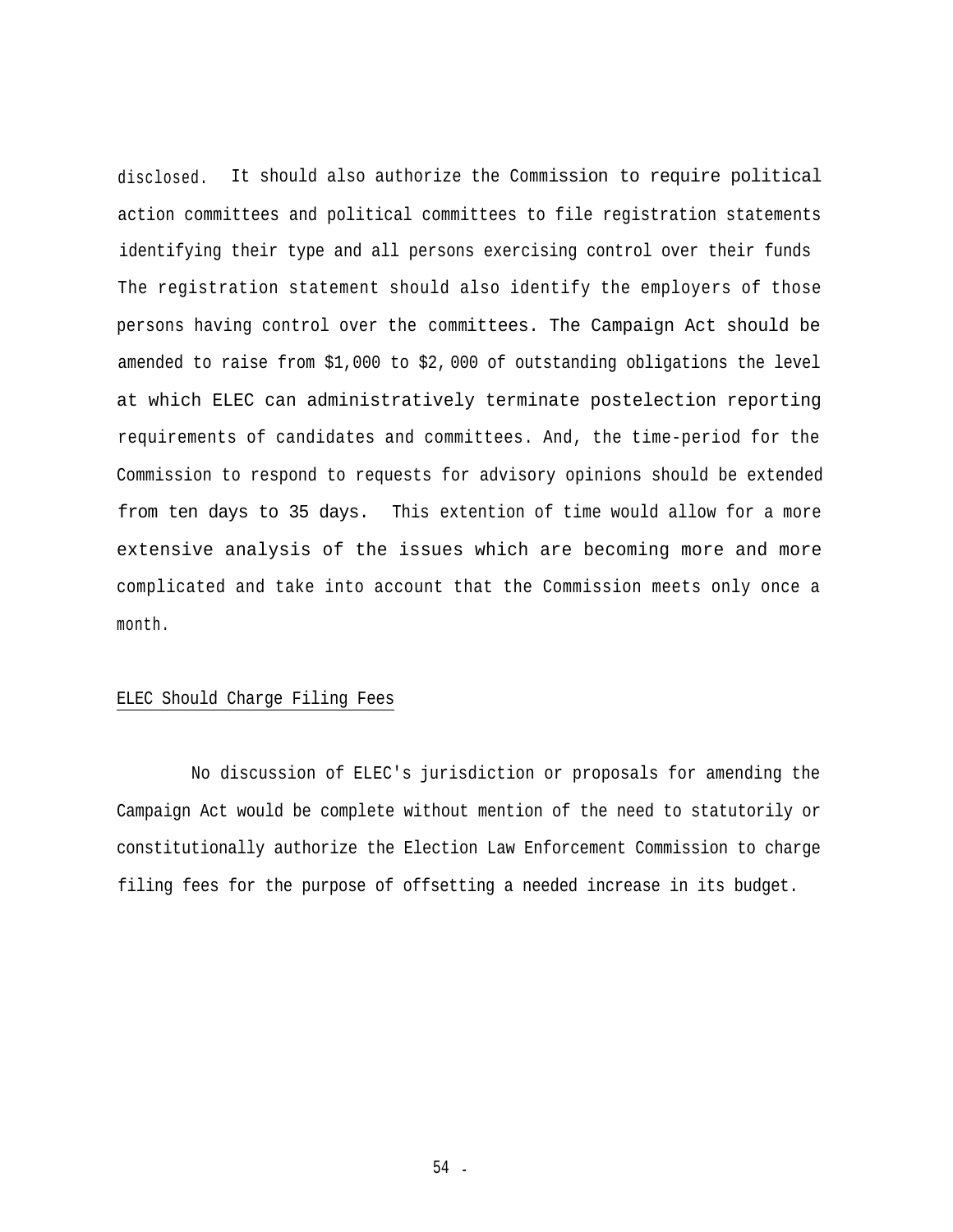In White Paper Number Four: Ideas for an Alternate Funding Source, the Commission discussed this issue extensively. Specifically, it proposed that:

- 1) a filing fee be imposed on the total gross receipts of continuing political committees;
- 2) a lobbyist filing fee be introduced;
- 3) ELEC keep all fine money collected from Campaign Act violators and the fine scale be increased at least to take into account the past fifteen years of inflation since the Act's inception in 1973;
- 4) the Commission keep a percentage of public funds collected through the gubernatorial check-off program for administrative purposes of the public financing program; and
- 5) a constitutional or statutory budget base, increased annually by an inflationary index, be established to insure fiscal stability.  $41$

As noted in the White Paper, the Commission has set forth these ideas for self-sufficiency *"which will remove it from the regular State*

- 55 -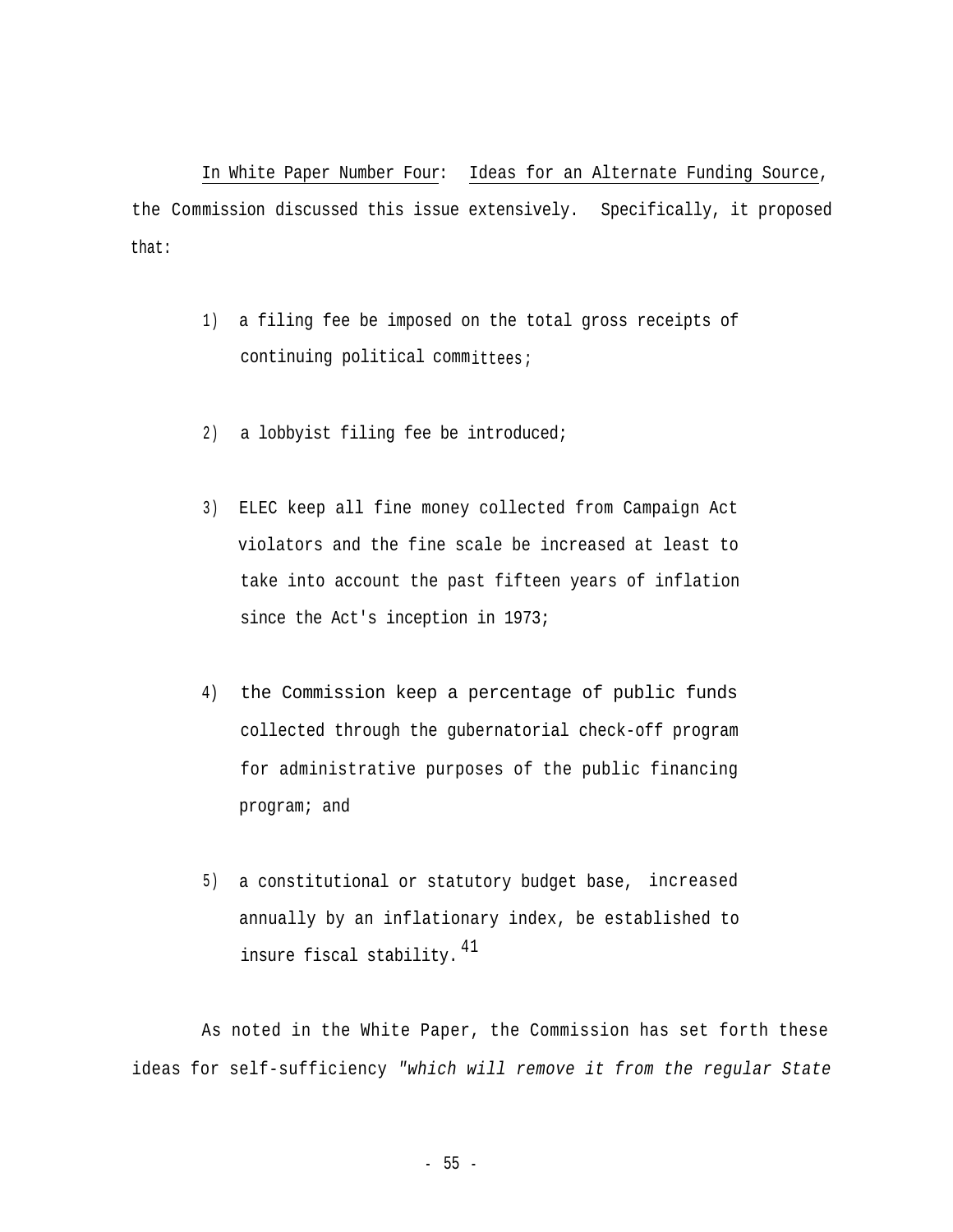*budgetary process and transfer its fiscal base of support from the taxpayers to the continuing political committees and lobbyists that generate its* workload. <sup>"42</sup> Clearly, expanding the Commission's authority to permit the collection of fees would be in the best interest of the electorate.

#### Conclusion

The Election Law Enforcement Commission, through the Campaign Act, has been given wide berth in its ability to require disclosure of campaign finance activity at all electoral levels. Certainly, the broad brush of its law is in the best interest of the electorate and should be maintained. Nevertheless, there are aspects of its jurisdictional scope that should be altered, in ways that both narrow its jurisdiction, easing the burden of filing on candidates and committees that do not spend great amounts of money, and broaden it, thereby enhancing disclosure and bringing greater rationality to campaign laws. For example, candidates for school board and special district elections should no longer be subject to the Act. Moreover, a tangled filing schedule should be amended for May municipal candidates and thresholds should be increased to account for inflation. Conversely, ELEC should acquire jurisdiction over the issues of prohibited contributors and advertising identification, should have its name changed to more accurately reflect its role, should be financially self-sufficient, and should have more clarity in the statutes regarding the permissible uses of surplus funds.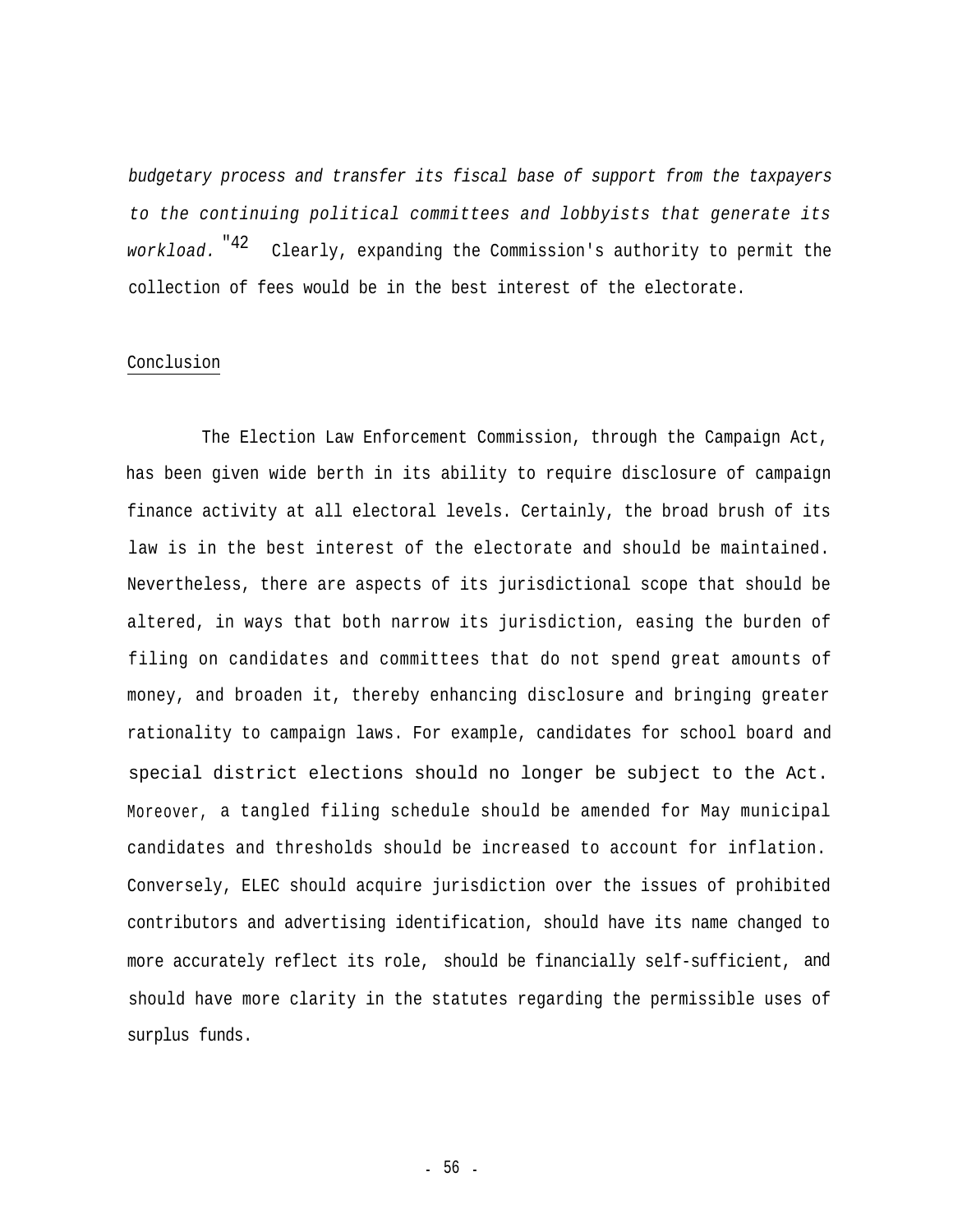Throughout its history, ELEC has continued to evolve and improve its responsiveness to the public and the constituency it serves. These recommendations represent a continuation of this trend.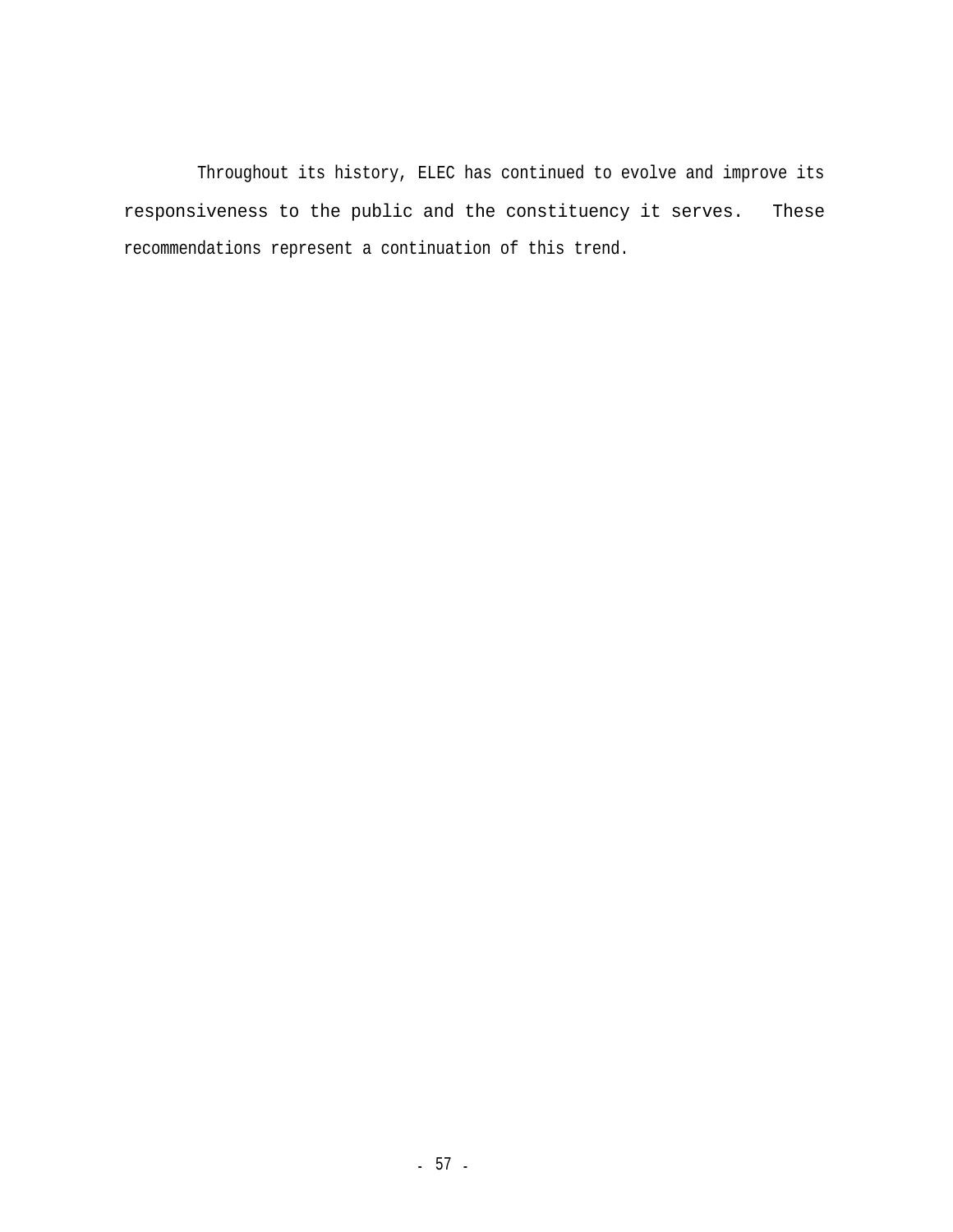#### PERSONAL FINANCIAL DISCLOSURE ACT

The *"Personal Financial Disclosure Act"* mandates that candidates for Governor and the Legislature file financial disclosure statements with ELEC in gubernatorial and legislative election years. Candidates for Governor, the Senate, and the General Assembly are required to disclose information about earned income, unearned income, fees and honorariums, reimbursements, gifts, and interest in the casino gambling industry. This disclosure must take place within ten days of a candidate filing a petition with the Secretary of State to appear on the primary election ballot, or in the case of independents, the general election ballot.

# Personal Financial Disclosure by Candidates Separate From Officeholders

The "*Personal Financial Disclosure Act*" is separate and distinct from that which governs financial disclosure by Senate and Assembly officeholders. Though the reporting requirements are similar, Senators and members of the Assembly must file annual reports of their personal finances with the Joint Legislative Committee on Ethical Standards. In years when these officeholders are candidates for Senate and General Assembly, they have a double reporting responsibility with the Joint Committee and with ELEC.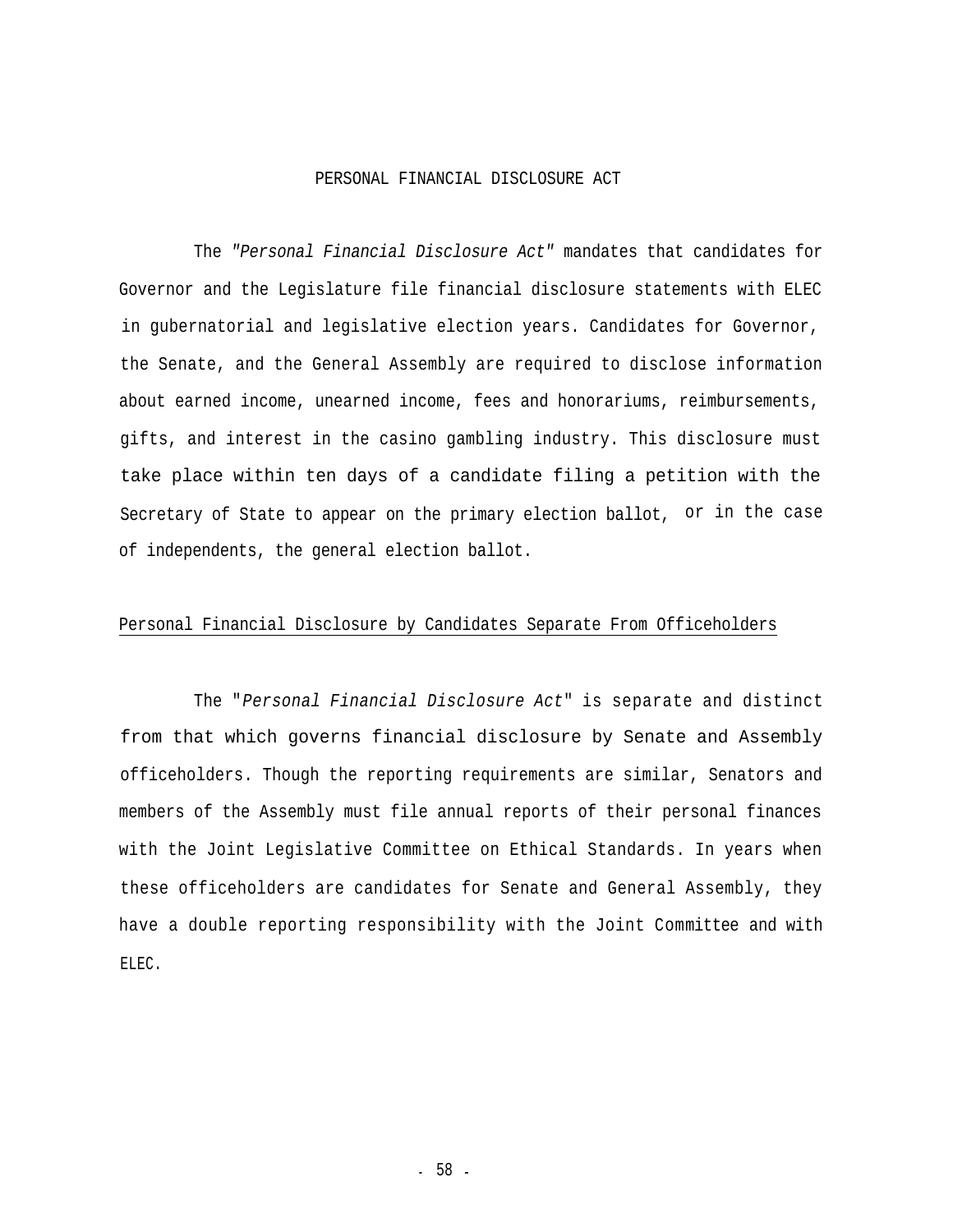#### Sources of Earned and Unearned Income Reportable

The "*Personal Financial Disclosure Act*" under ELEC's jurisdiction requires only that sources of income, not amounts, be reported. For example, when a threshold amount of "more than \$1,000" in any earned income category is reached, the source or sources of that category of earned income must be reported. The categories of earned income are "*salaries, bonuses, royalties, fees, commission and profit-sharing received as an officer, employee, partner, or consultant of a named corporation, professional* <sup>43</sup> *association, partnership or sole proprietorship.*" Likewise, when a threshold amount of "*more than \$1,000*" in any unearned income category is reached, the source or sources of that category of unearned income must be reported. The categories of unearned income are "rent*, dividends, and other* <sup>44</sup> *income received from named investments, trusts and estates.*"

#### Sources of Fees, Honorariums and Reimbursements Reportable

Under the law, the sources of fees, honorariums, and reimbursements for trips, etc., which amount to more than \$100, "*are reportable as are the* <sup>45</sup> *sources of gifts having a value of more than \$250.* " Finally, without reporting the worth of any investment, any ownership, holding, or control of an interest in any land or building in any city in which casino gambling is authorized must be reported. As part of this report, the land and building must be listed. 46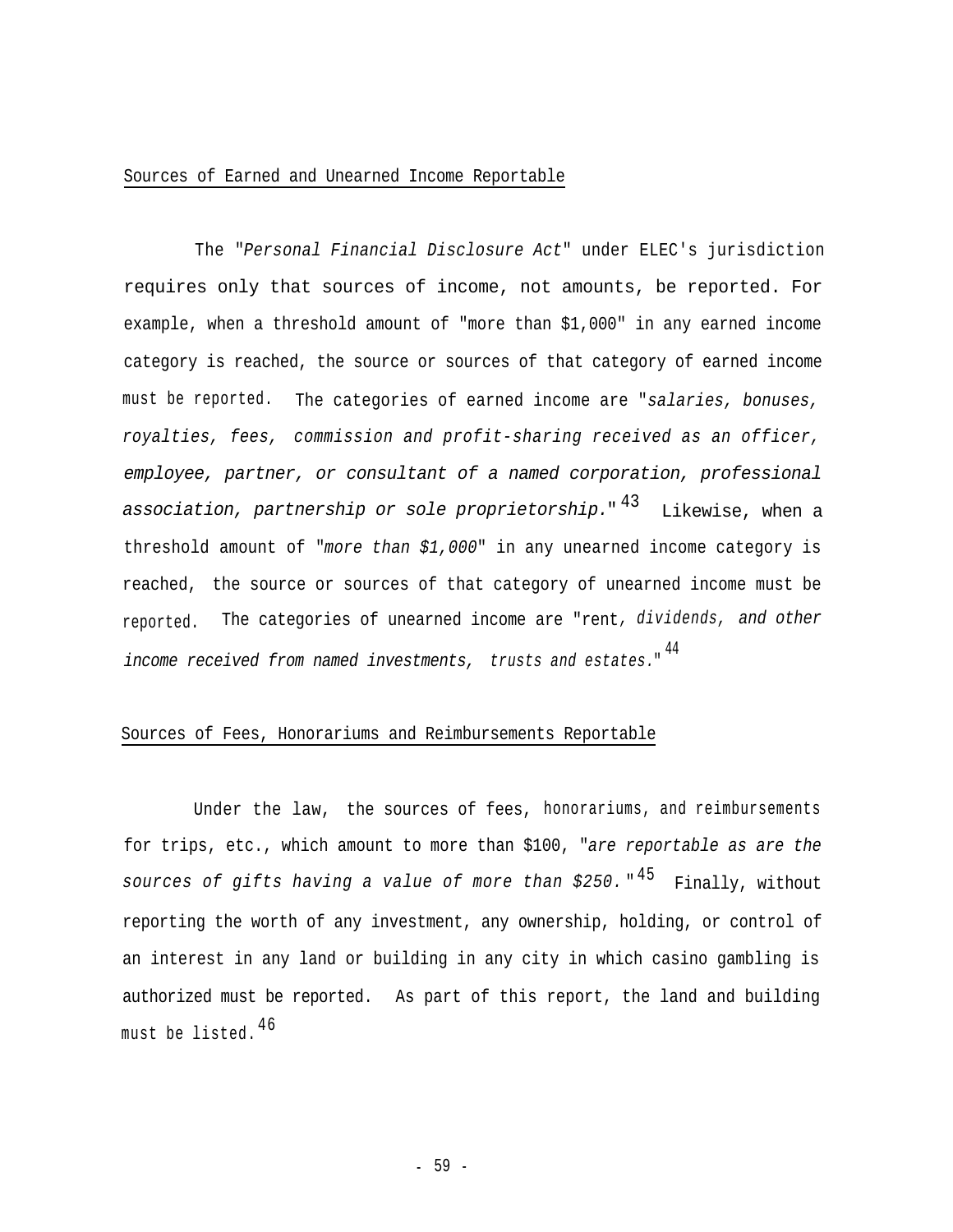Candidates for Governor and the Legislature must file this information not only as it pertains to themselves but also as it pertains to members of their household. As used in the Act, a member of the household includes the spouse of a candidate living in the same domicile and any dependent children.

# Commission Has Enforcement Authority

Under the "*Personal Financial Disclosure Act*" the Commission is authorized to investigate and conduct hearings in regards to potential violations. It is authorized to impose penalties and issue subpoenas and to initiate civil actions in Superior Court if necessary.

Personal Financial Disclosure statements filed by candidates for Governor and the Legislature are public documents. As such, the Commission is responsible for providing access to inspect the reports as well as for providing copies to the public upon request.

#### Public Benefits From Disclosure of Personal Finances

The Commission believes strongly in the fact that the public interest is served by a law that requires gubernatorial and legislative candidates to disclose information about their personal finances. It also believes that placing jurisdiction over governance of that law in ELEC is appropriate and logical. The electorate has the right to determine for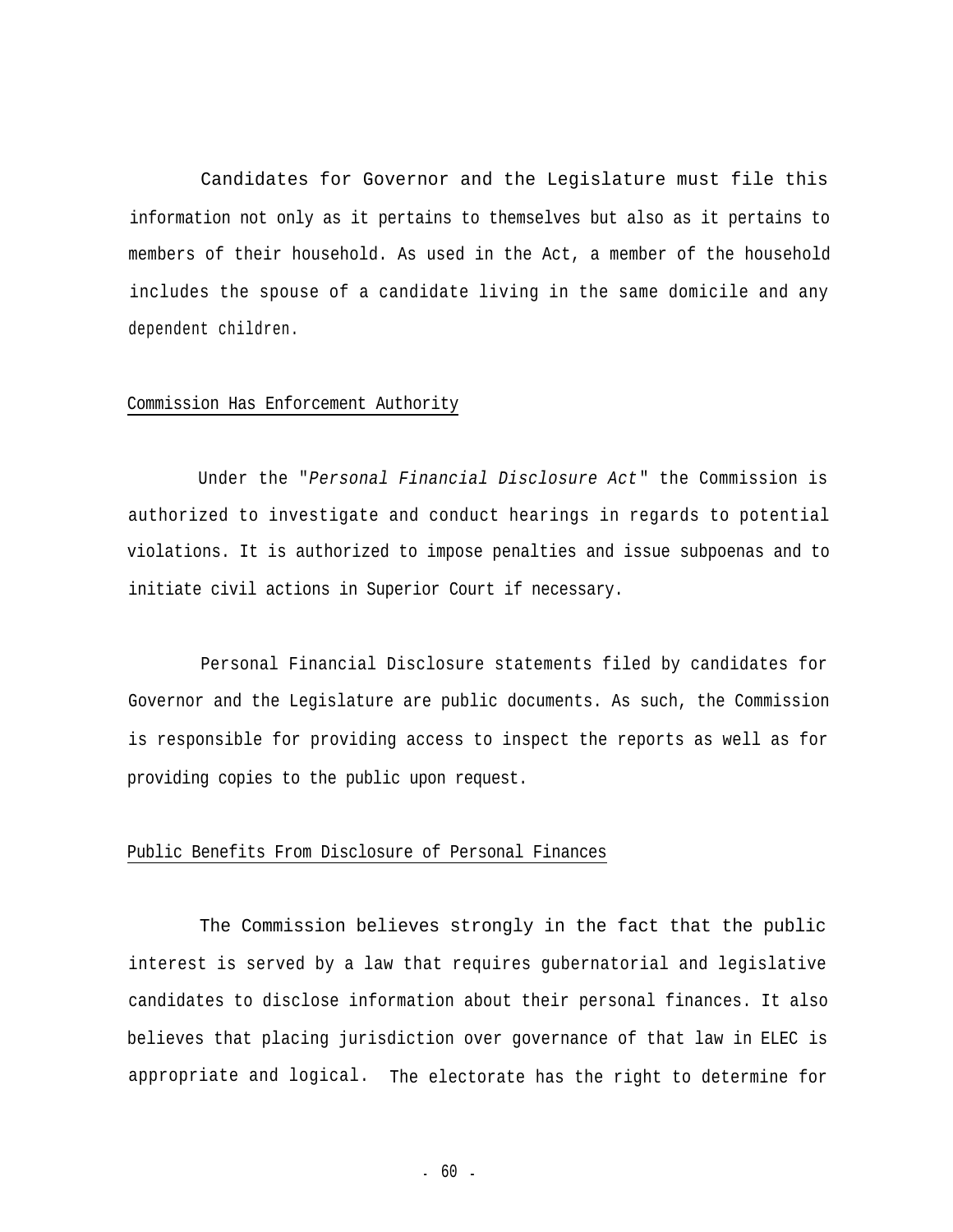itself whether a candidate for Governor or the Legislature has been, or may potentially be, in a conflict of interest situation as the result of his or her personal financial interests. Giving a disclosure agency like ELEC responsibility for ensuring that this information is provided to the public in a timely fashion is very much in the interest of an electorate that deserves a state government comprised of public officials that can be trusted to serve its interests properly.

#### Law Should be Made More Meaningful Through Disclosure of Amounts

At the same time that the Commission believes that its jurisdiction over the personal financial disclosure law is appropriate, it also believes that the law must be strengthened to make it more meaningful. For example, it believes that the Act should be amended to require that not only the source of gifts, honoraria and reimbursements be reported but the amounts as well. It also believes that the current threshold of "*more than \$250"* for reporting gifts should be lowered to "*more than \$100.*" This threshold would then be in line with the thresholds existing for honoraria and reimbursements. The Commission believes that those individual or groups that contribute benefits to gubernatorial and legislative candidates should have their employers disclosed. Furthermore, the law should be strengthened to disclose more definitively major sources of private income that could represent conflicts of interest. Finally, the law should be expanded to include the sources and amounts of: assets, liabilities, forgiven debts,

I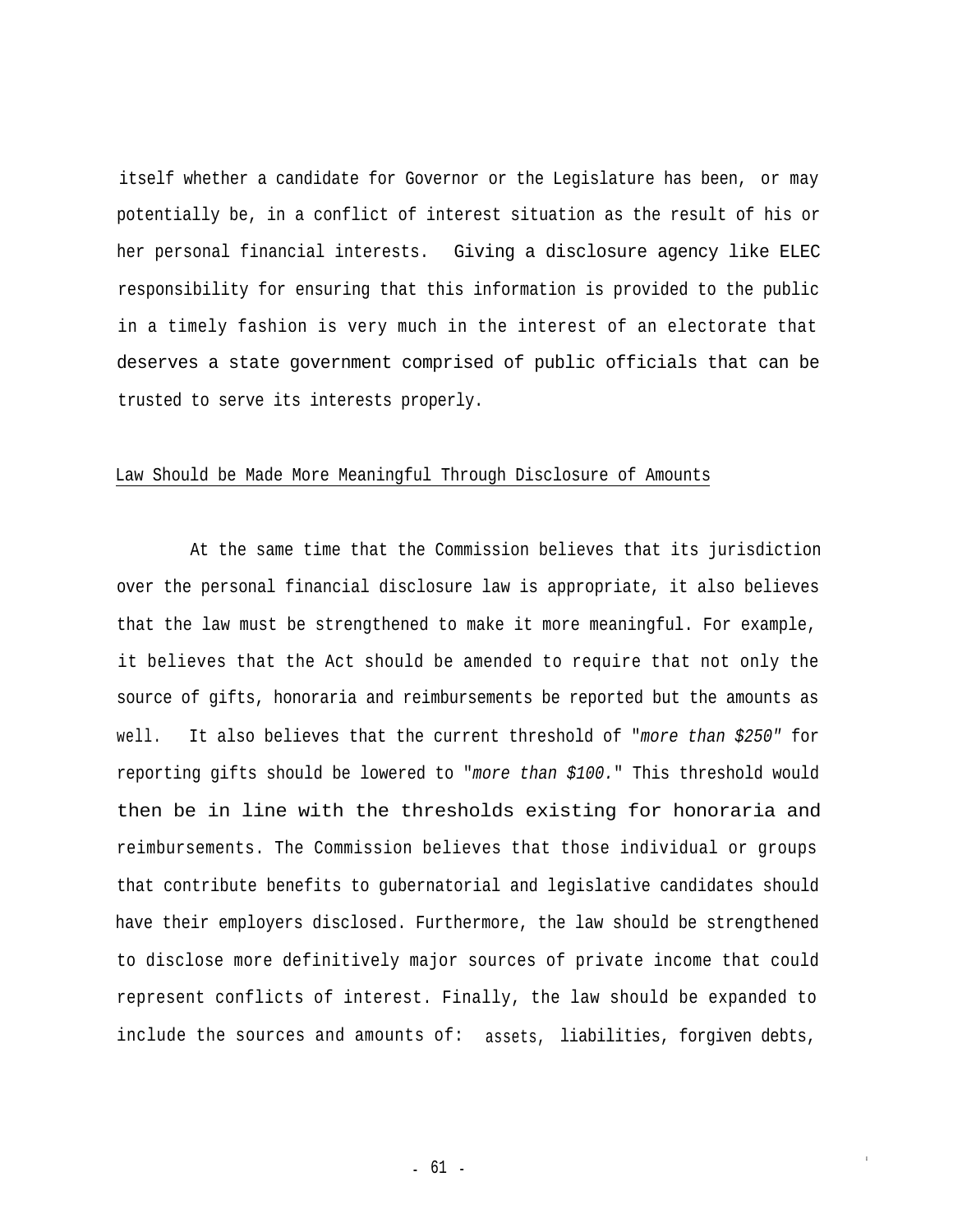and all other sources of income including directorships, etc., in which compensation is involved.

#### Conclusion

In enacting the "*Personal Financial Disclosure Act*" and investing the Commission with the authority to enforce it, the Legislature took an important step toward the goal of providing the public with the means to uncover real or potential conflicts of interests. A continuation of that effort through amendments to the Act which would provide for more meaningful information to be available to the public would truly contribute to the cause of open and honest government in New Jersey.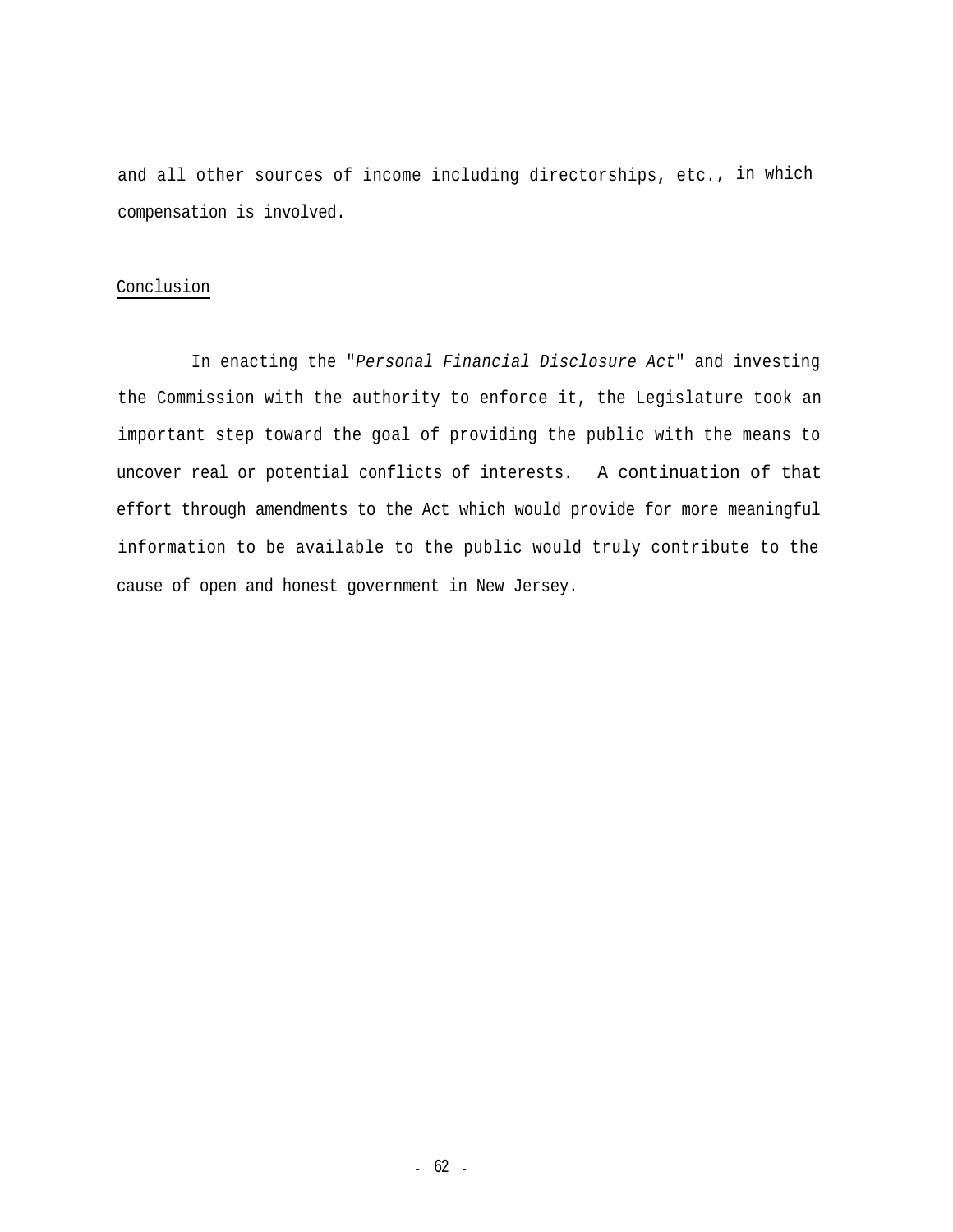#### **LEGISLATIVE ACTIVITIES DISCLOSURE ACT**

A review of the scope of ELEC's jurisdiction would be incomplete without a discussion of the *"Legislative Activities Disclosure Act."* In a word, ELEC shares jurisdiction vis-a-vis the administration of this law with the Attorney General.

#### Dual System of Reporting

Under the *"Legislative Activities Disclosure Act",* lobbyists , often referred to in Jersey as legislative agents, are required to register with the Attorney General and report their activity to that office on a quarterly basis. Simultaneously, they are required to report their financial activity to the Commission on an annual basis.

# Thresholds for Reporting to the Commission

Like the "*Campaign Contributions and Expenditures Reporting Act,"* the *"Legislative Activities Disclosure Act,"* as it pertains to the Commission, contains various thresholds and limits. For example, legislative agents, or in some cases the parent lobbyist organization, must file annual reports if they exceed a \$2,500 threshold amount for receipts received or expenditures made. This financial activity, of course, must be done in connection with *"direct, express, and intentional communication with*

- 63 -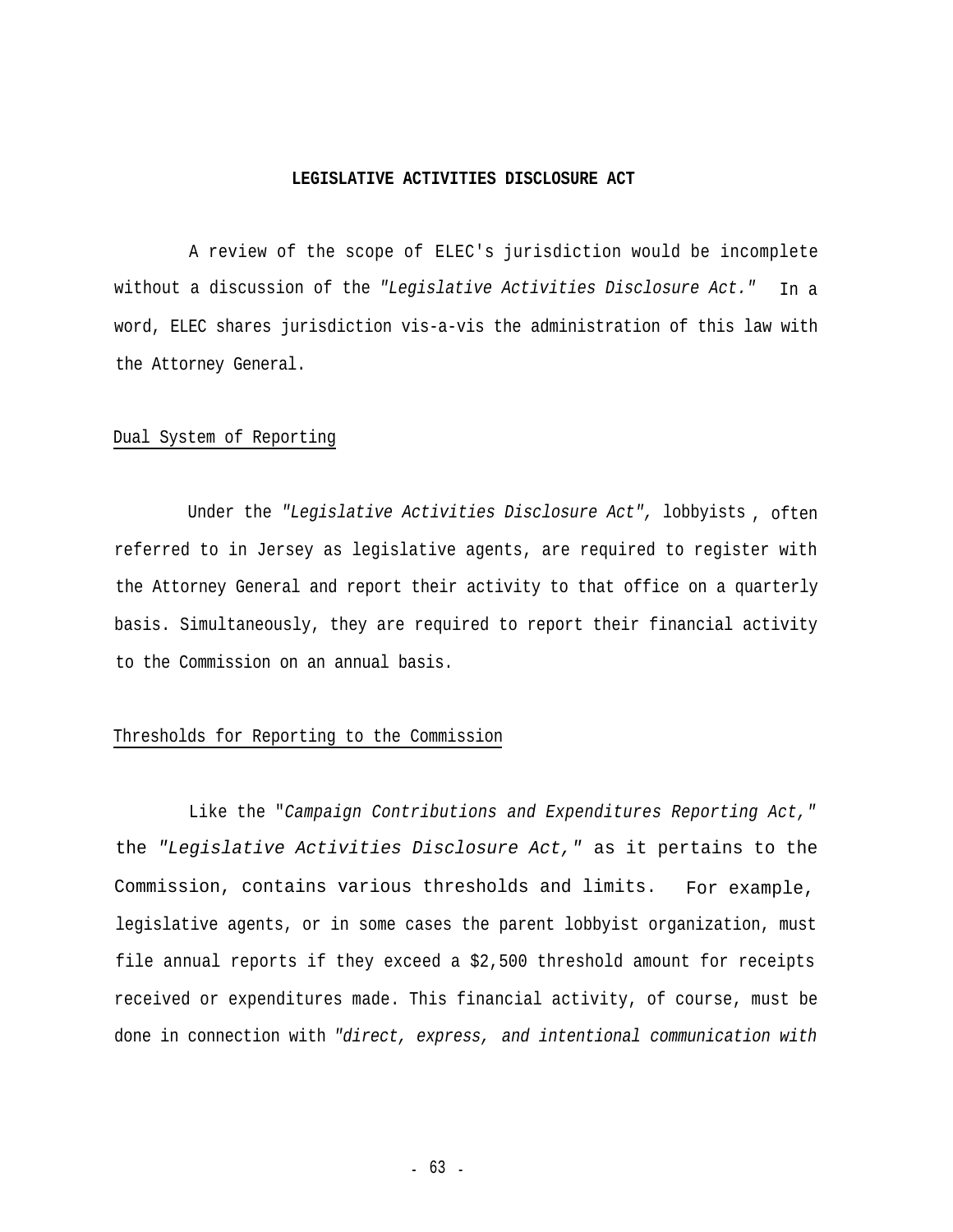*legislators or the Governor or his staff undertaken for the specific purpose "47 of affecting legislation during the Previous year.*

When a reporting obligation is incurred by a legislative agent or lobbyist organization, the report must disclose those *"moneys, loans, paid "48 personal services or other things of value contributed to it.* Moreover, it must include media, (including advertising) , entertainment, food and beverage, travel <sup>I</sup>and lodging costs. It must also include costs associated with honoraria, loans, gifts, salaries, fees, and allowances or other compensation paid to a legislative agent.

As noted above, these expenditures need only be reported if they expressly relate to direct, express, and intentional communication with legislators for the specific purpose of affecting legislation. Further, costs associated with each expenditure category need only be reported in the aggregate if specific expenditure threshold amounts for individual legislators, the Governor, or his staff are exceeded. If, for instance, a legislative agent spends more than \$25 per day on behalf of a legislator, the Governor, or a member of the Governor's staff, this expenditure must be detailed. Also, if more than \$200 in the aggregate is spent on behalf of a legislator, the Governor, or the Governor's staff in one year, then that expenditure must be detailed. Finally, where an expenditure of more than \$100 is spent in connection with any specific occasion, that expenditure must be detailed.

- 64 -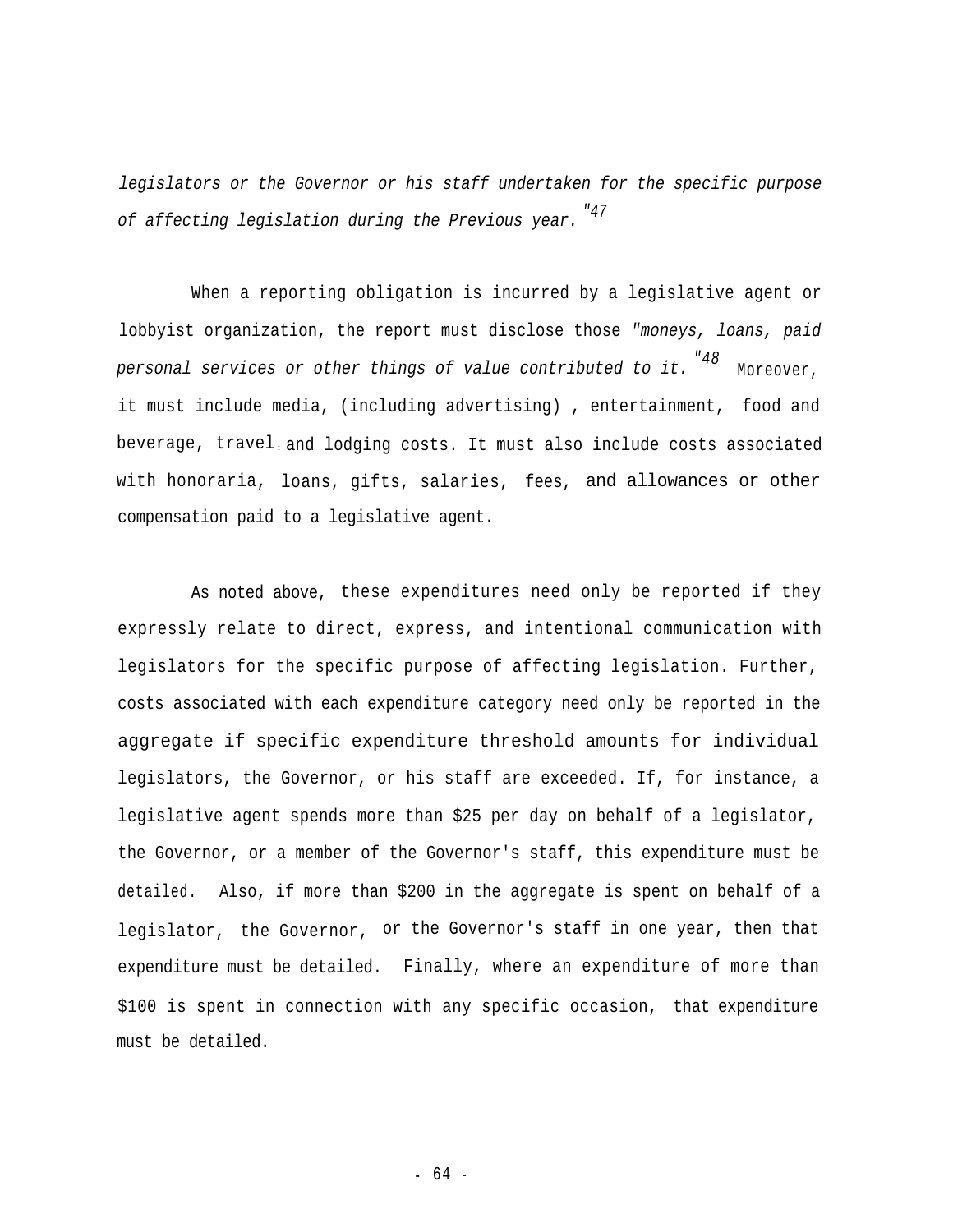#### Commission Has Enforcement Powers

Legislative agents and/or lobbyist organizations are required to file reports of their previous years' activity on February 15 of each year. As per the Campaign Act and the "Personal Financial Disclosure Act," the Commission is authorized to review these reports and bring complaint proceedings against any legislative agent or lobbyist organization that is found to be in violation of the financial disclosure aspects of the Act. As part of its enforcement authority, the Commission is endowed with the power to issue subpoenas for the production of witnesses and documents and to hold hearings, either before it or the Office of Administrative Law. The Commission is also authorized to impose penalties up to \$1,000.

#### Lobbyists Regulated by Attorney General

As noted above, under the "*Legislative Activities Disclosure Act"* the Commission shares jurisdiction over the regulation of lobbyists with the Attorney General. First, legislative agents are required to register with the Attorney General and wear badges identifying them as lobbyists while in the State House. Secondly, these registered legislative agents are required to file quarterly reports with the Attorney General. These reports are to include a list of bills the legislative agent worked on during the previous three-month period, describing his or her activity relative to any type or general category of legislation during this time.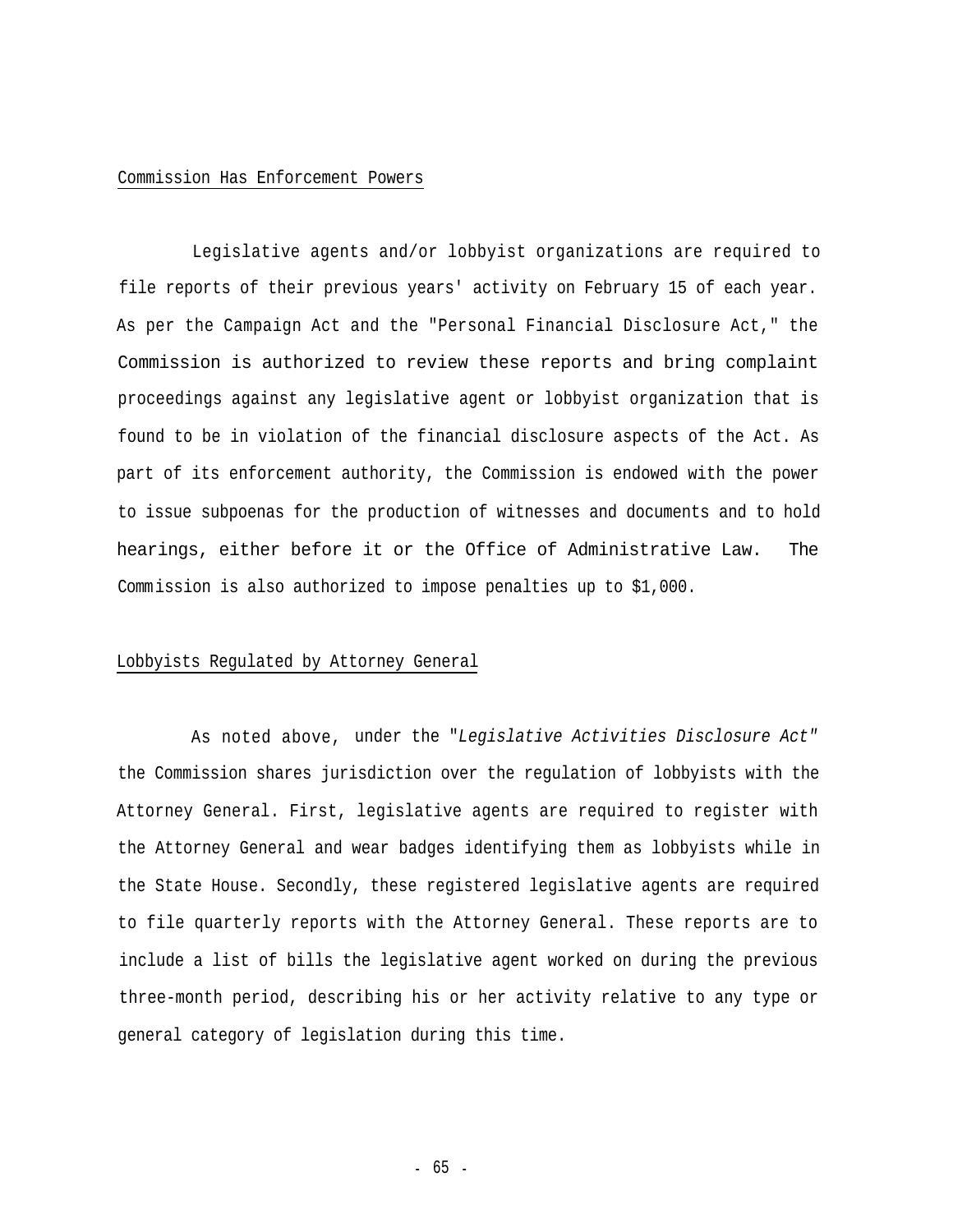#### Shared Jurisdiction Should be Eliminated

This shared jurisdiction built into the lobbyist disclosure law has been the subject of discussion and criticism through the years. As suggested in the Commission's lengthy report on lobbying, ELEC White Paper Number Five: Lobbying Reform: *"Certainly, this dual administrative arrangement is unnecessary and confusing. It also has resulted in a certain* <sup>49</sup> *amount of overlap in reporting."*

And, again, as stated in an earlier report produced jointly by ELEC and the Attorney General: "*There is no inherent reason why two agencies* <sup>50</sup> *should be responsible for administering the lobbying disclosure program."*

In a word, ELEC's jurisdiction relative to the *"Legislative Activities Disclosure Act"* should be expanded to give it full responsibility over the administration of the law. ELEC is prepared to take full responsibility for the program, believing that one agency is better equipped to handle the administration of the Act in a more efficient, effective, and less confusing manner than are two agencies. As suggested in the White Paper: *"Placing administrative responsibility for lobbyist disclosure in one agency instead of two is of paramount importance to meaningful reform* <sup>51</sup> *and should be included in any change in the law."*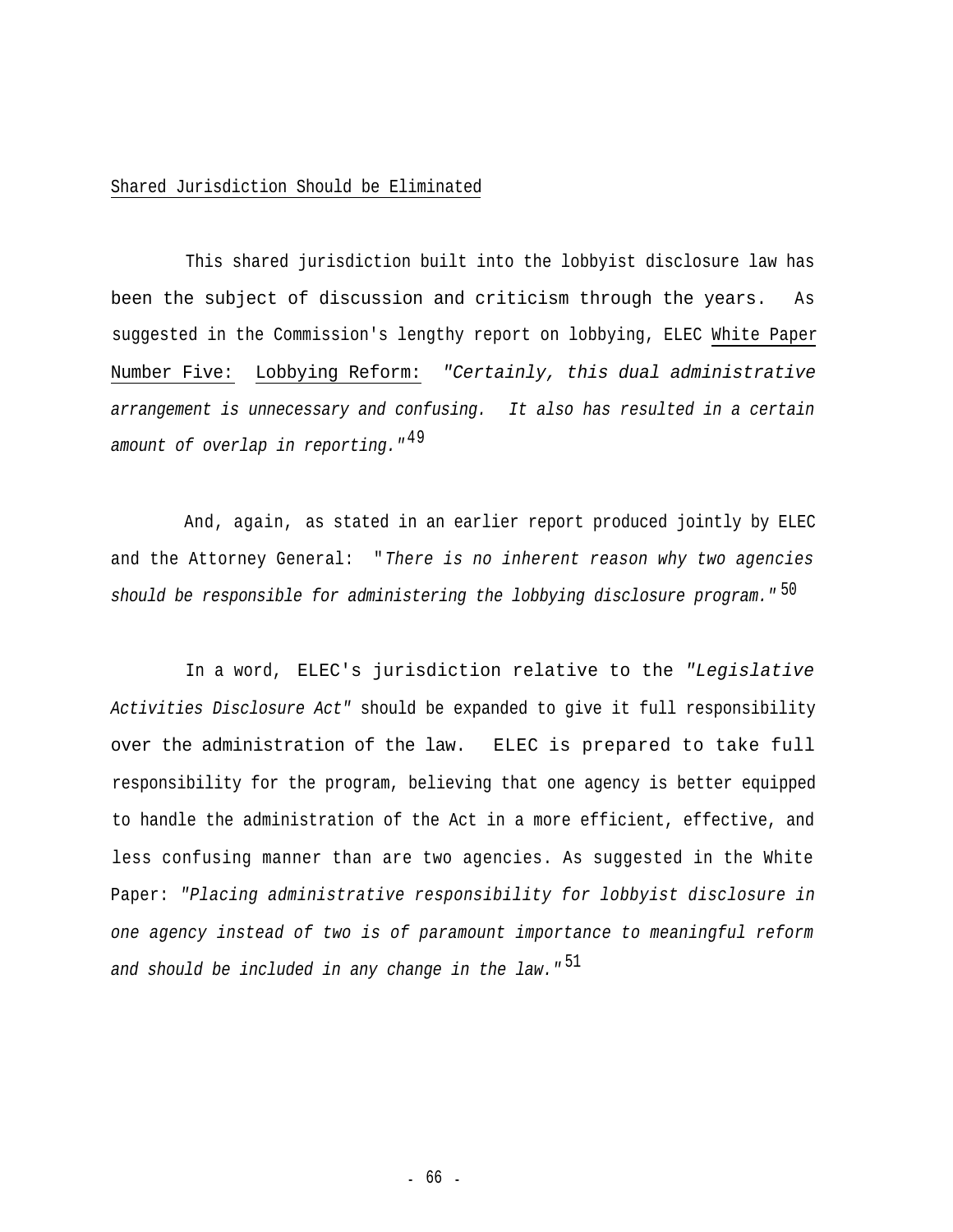#### Reporting Requirements Should be Changed

Concomitant with amending the law to grant ELEC full jurisdiction over lobbyist disclosure would be the *"elimination of the* annual *report requirement and the continuation of registration and quarterly report* <sup>52</sup> *requirements, but in expanded fashion.*" Barring any further reform of the lobbyist law other than placing responsibility for administering it in one agency, the registration program would remain the same, except that it would be administered by the Commission. The quarterly report system, on the other hand, would be expanded. These reports would be broadened to include not only the financial activity disclosed in the annual reports to the Commission but also the information contained in the quarterly reports now filed with the Attorney General. This change in the reporting system, done in tandem with a change in jurisdiction giving ELEC total responsibility for the program, would benefit both the public and the lobbyists. The Legislature and the public would be provided with information that is more up-to-date and the lobbyists would be relieved of the burden of reporting on activities that could be as much as a year old.

#### Act Needs Major Reform

Certainly, the Commission believes , as discussed exhaustively in its White Paper Number Five: Lobbying Reform that the *"Legislative Activities Disclosure Act"* is in need of major reform. These reforms include the elimination of the *"expressly"* loophole, and the inclusion of *"executive*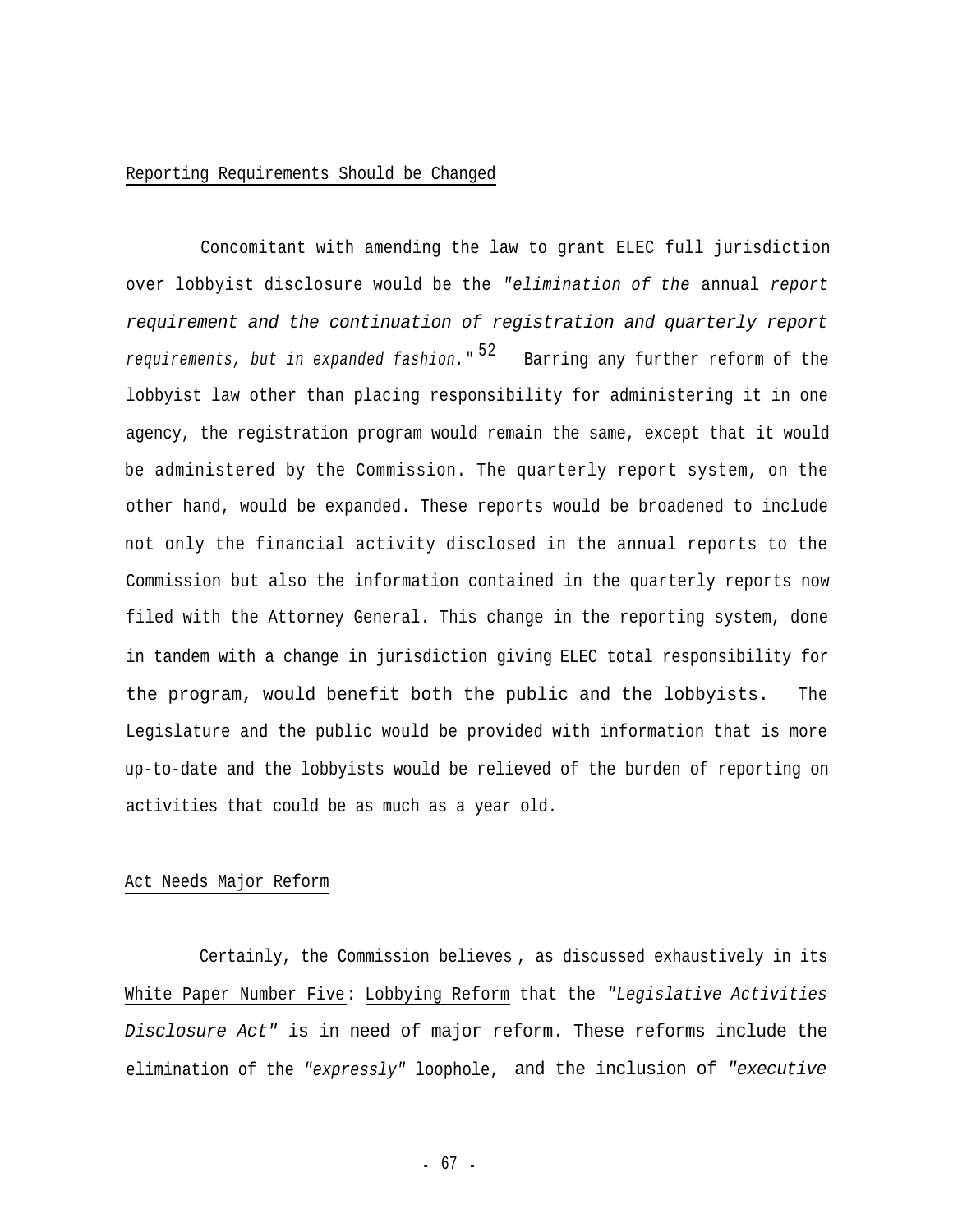<sup>53</sup> *branch lobbying"* and *"grassroots lobbying"* as reportable activities. For the purposes of this paper, however, a key aspect of that reform is the elimination of the dual system of lobbying regulation that currently exists and the overlapping reporting scheme that is part and parcel of that system. Granting full responsibility over the lobbyist disclosure law is a concept that is supported by both the Attorney General and the Commission and one that is replete with common sense.

## Adequate Funding Necessary

As with the discussion of the Campaign Act, no discussion of an expansion of ELEC's jurisdiction vis-a-vis the Lobbyist Act would be complete without again mentioning the fact that adequate funding is necessary to insure that any law is effectively enforced. Certainly, the proposals mentioned earlier in this paper and in ELEC's White Paper Number Four on Alternate Funding Sources would, if enacted, provide for sufficient funding to effectively carry out the purposes of the "*Legislative Activities Disclosure Act"* in all its aspects. Under that proposal, lobbyists would be required to file a fee with the Commission when submitting their reports, providing enough revenue in the process to support the program.

## Conclusion

Currently, the Commission shares jurisdiction over lobbyist disclosure with the Attorney General. There is also a bifurcated system of

- 68 -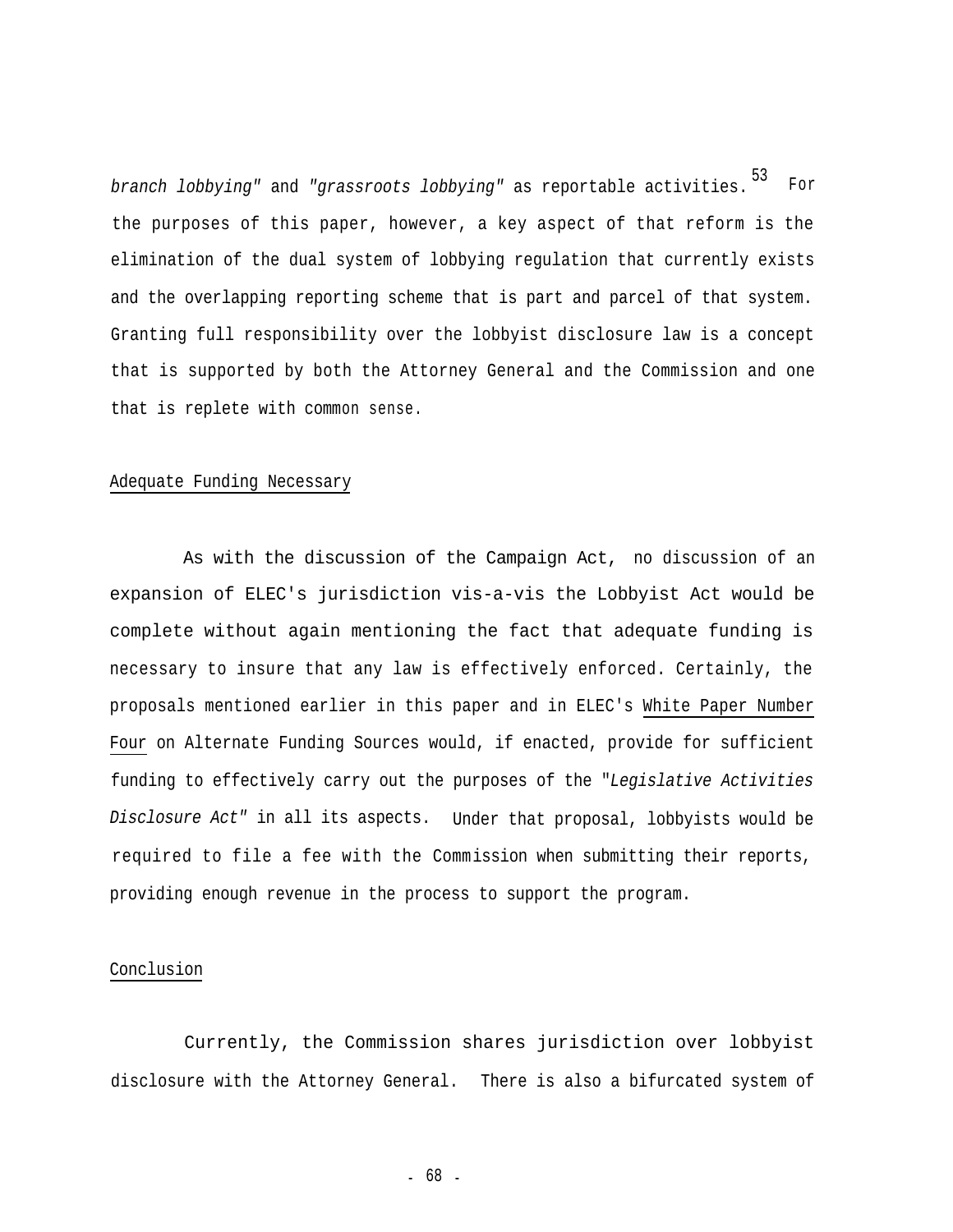reporting that results in overlapping information being filed with these two entities. The Commission is recommending that sole jurisdiction over lobbyist reporting fall with the Commission and that reporting be streamlined. Through these proposals, the basis of a sound system for providing lobbyist information to the public, as well as for enforcing the disclosure law, will be established.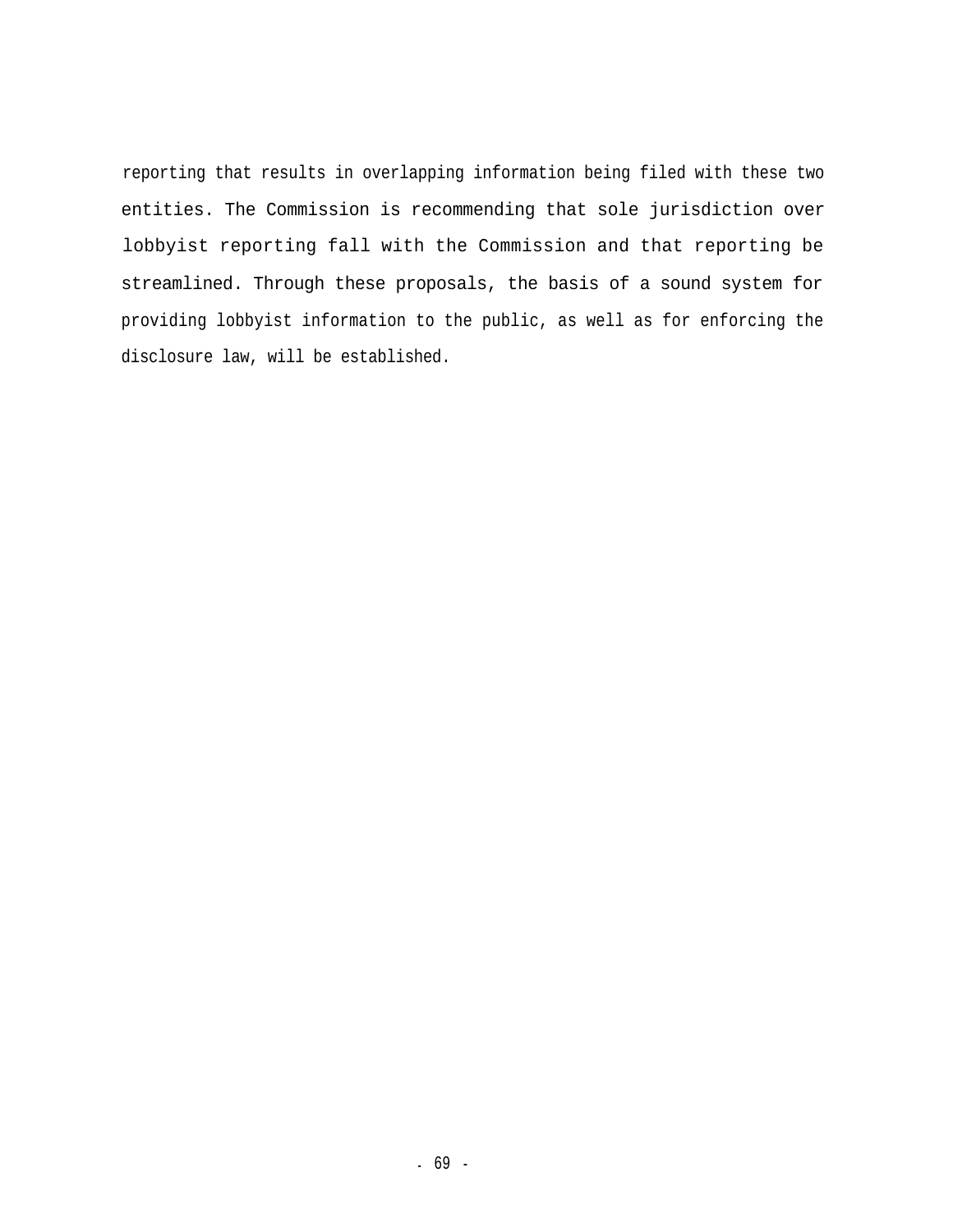## **CONCLUSION**

The principle of independence is one that is cherished by the members of the Election Law Enforcement Commission. With its core independence inherent in the statute, the Commission, through tradition and the adoption of its own Code of Ethics, has endowed itself with a legacy of autonomy that is unsurpassed throughout the nation.

This independence, and the merits thereof , have been thoroughly discussed in this paper. Moreover, the Commission, while acknowledging the fact that provisions in the statute protect its very integrity and appreciating the fact that this integrity has been respected by four Governors and several Legislatures, nevertheless is impelled to offer suggestions for strengthening this protective shield.

In part one of the paper, the Commission suggests that the terms of the Commission members be lengthened to six years to further insulate them from the pressures of partisan influence and to help them deal with an increasing complexity in campaign finance and lobbying issues. Further, the Commission believes that the Commissioners should be paid on a salary basis and that an alternate funding plan should be enacted to provide the Commission with a source of income that would be independent from the appropriations process which is controlled by the people it regulates. These changes, if enacted, would contribute to the autonomy of the

- 70 -

I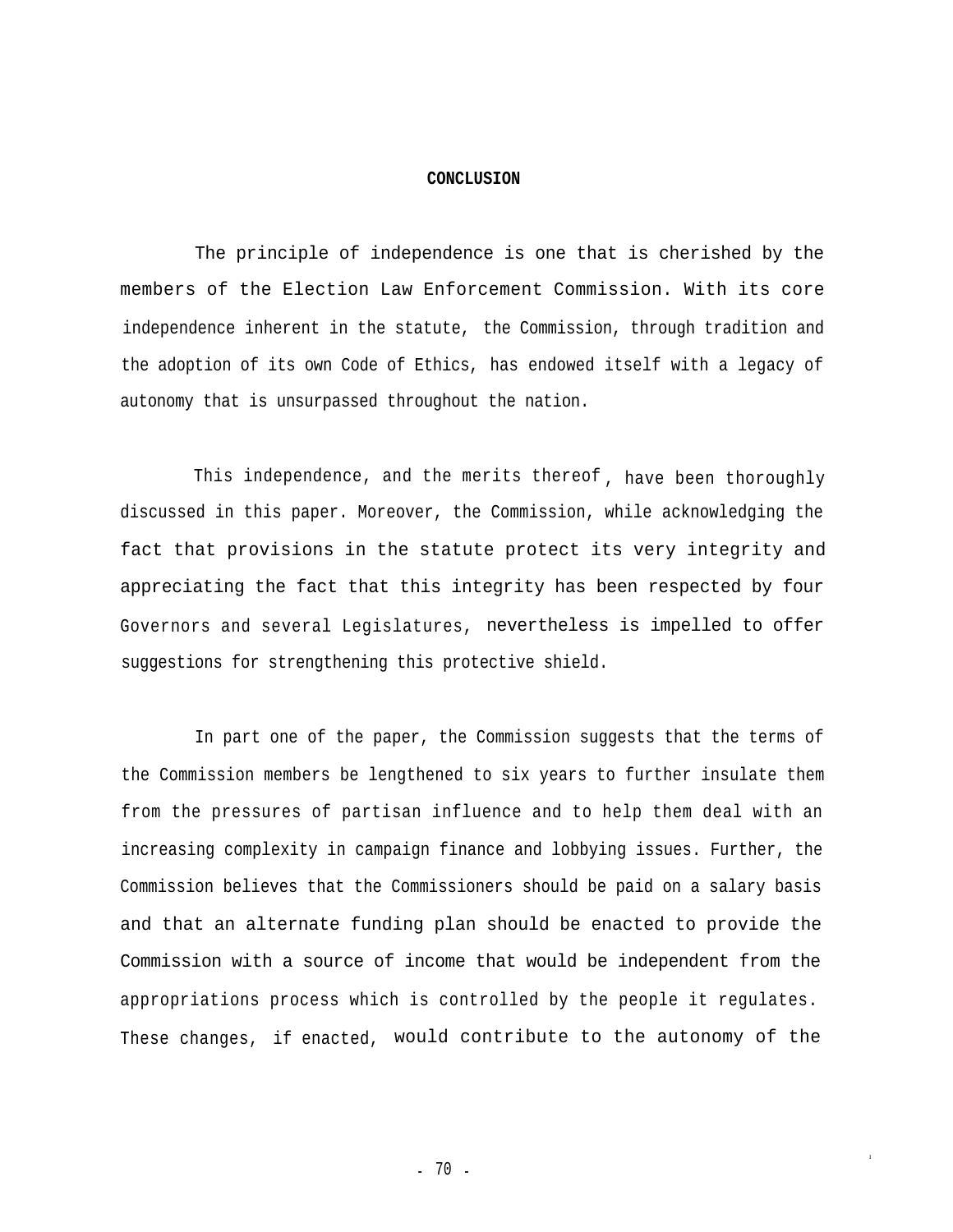Comm ission by strengthening the provisions in the law that already form the foundation of this independent watchdog Commission.

Throughout its history, the Commission has continuously evaluated its role and its place in New Jersey's electoral system. Part two of this paper, which includes a discussion of the Commission's jurisdictional scope and a review of the laws under its purview, is a continuation of that effort.

A major part of this evaluation involves recommendations to ease and in some cases remove the filing requirements of local candidates. Along these lines the Commission is suggesting that the regulation of school board elections be removed from ELEC's jurisdiction and be placed, instead, with some local authority, such as the municipal clerks. Similarly, the Commission argues that it not retain, if indeed it actually has, the authority to regulate fire district and other special district elections. And, to further ease the filing burdens on candie local electoral level, the Commission is proposing that May municipal and runoff elections be treated as one election for reporting purposes. In this way, only one set of reports need be filed, therefore eliminating one reporting date that closely overlaps with another.

The paper also suggests that short forms be included on the petitions filed by primary candidates and independent candidates. This change would improve the compliance rate of primary and independent

> $71 -71 -$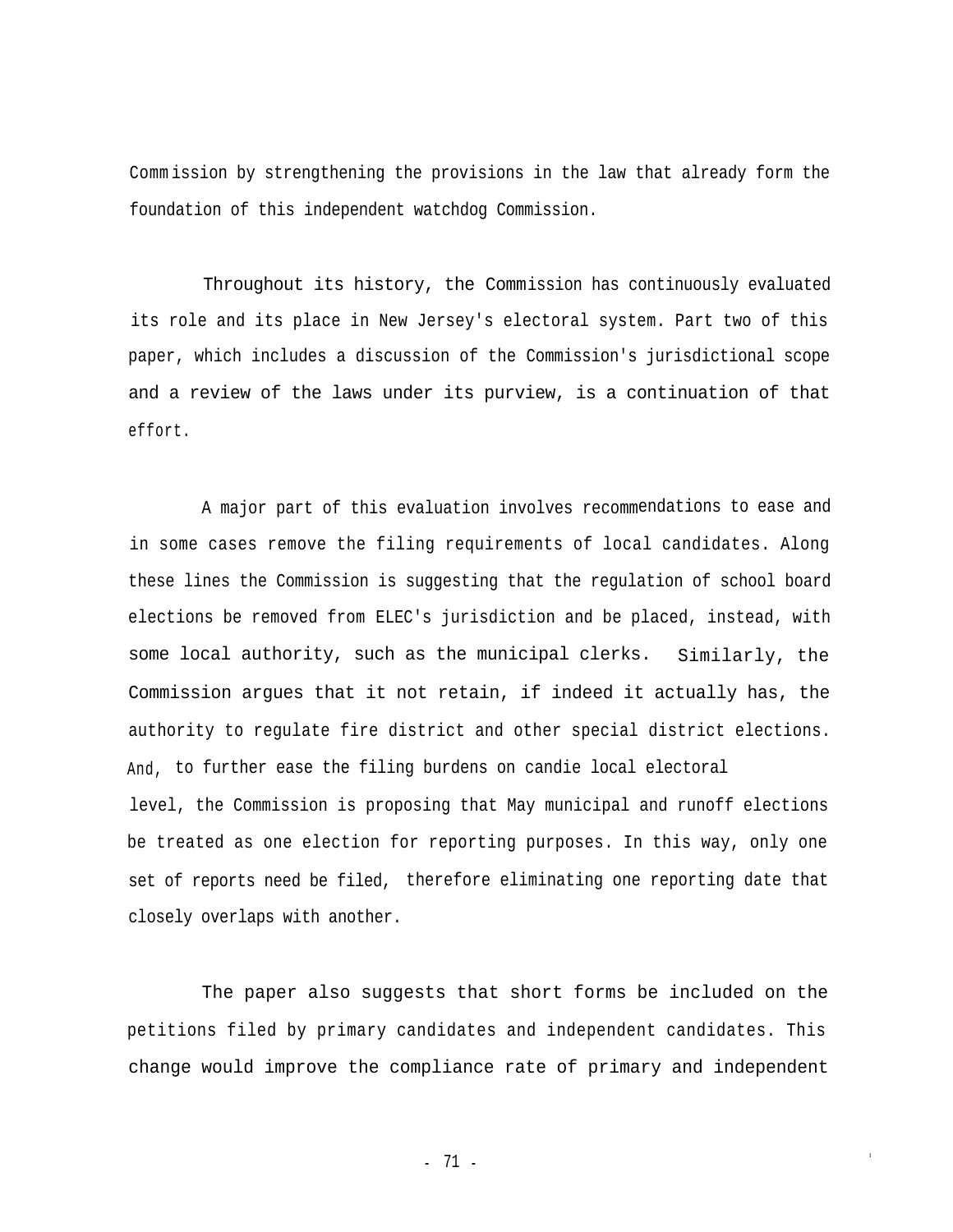candidates by making it easier for them to file these affidavits attesting to the fact that they are not raising and spending amounts of money over the respective threshold amounts. By having these forms attached to the petition, it would fall upon the municipal and county clerks to provide this information to the Commission.

In the spirit of easing the difficulty of filing by candidates and other entities, the Commission believes that the various thresholds contained within the Campaign Act should be adjusted to account for inflation. The thresholds slated for adjustment would apply to candidates, multi-candidate committees, political committees, and continuing political committees and would include thresholds for reporting and for identifying contributors.

The issue of prohibited contributions is discussed in the second part of the paper as is the issue of the identification statement on political advertising. In both these areas, the Commission is recommending that it obtain civil jurisdiction. At the current time, the Attorney General has jurisdiction over prohibited contributions and advertising disclaimers. Finally, the issue of the Commission's name is discussed, with the Commission recommending that it be called the New Jersey Disclosure Law Enforcement Commission instead of the Election Law Enforcement Commission.

Statutory guidelines for surplus funds use are also urged by the Commission in this paper. Specifically, the Commission is recommending that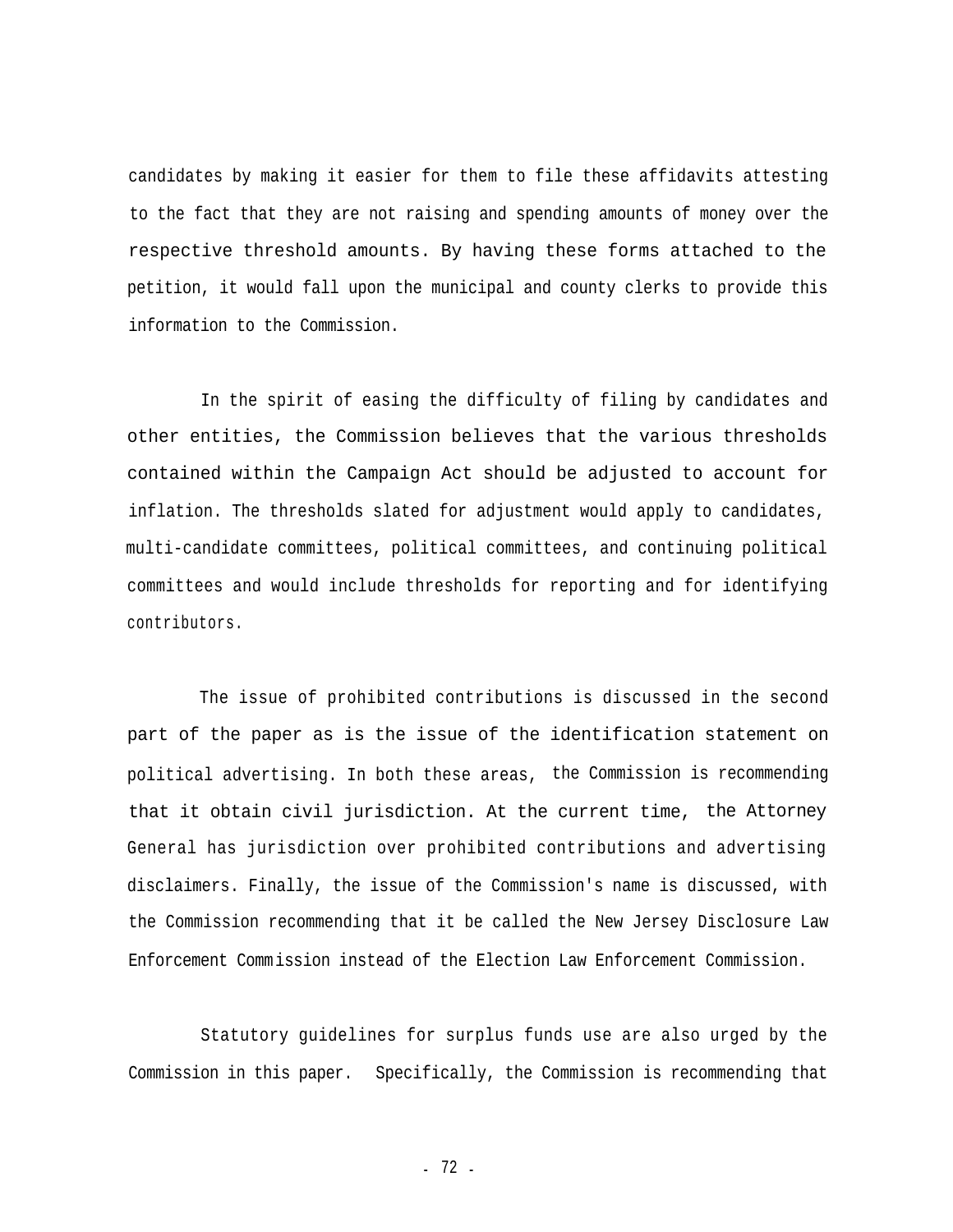a prohibition against personal use be carved in the statute. It is also suggesting that the issue of whether it is permissible for a public official to use surplus funds to subsidize his or her operations in conjunction with his or her duties as an officeholder be clarified. It also wants clarification relative to the permissible distribution of campaign funds after a public official dies.

Finally, the paper suggests that the Commission be permitted to charge filing fees for the purpose of offsetting its budget. In this way, ELEC's budget could be increased at little or no expense to the taxpayers.

In addition to a review of the Campaign Act, the paper's exploration of the Commission's jurisdiction also contains a discussion of the "*Personal Financial Disclosure Act*" and the "*Legislative Activities Disclosure Act.*" Part and parcel of its review of personal financial disclosure, the Commission is recommending that amounts as well as sources of income be disclosed by candidates for Governor and the Legislature. And as part of its examination of the *"Legislative Activities Disclosure Act,"* it is first and foremost recommending that sole jurisdiction over this law be placed in ELEC. Currently, ELEC shares jurisdictional authority with the Attorney General.

In a word, the paper represents a thorough and complete review of the various acts under the jurisdiction of the Commission. In addition to discussing the numerous provisions contained in the Campaign Act, the

- 73 -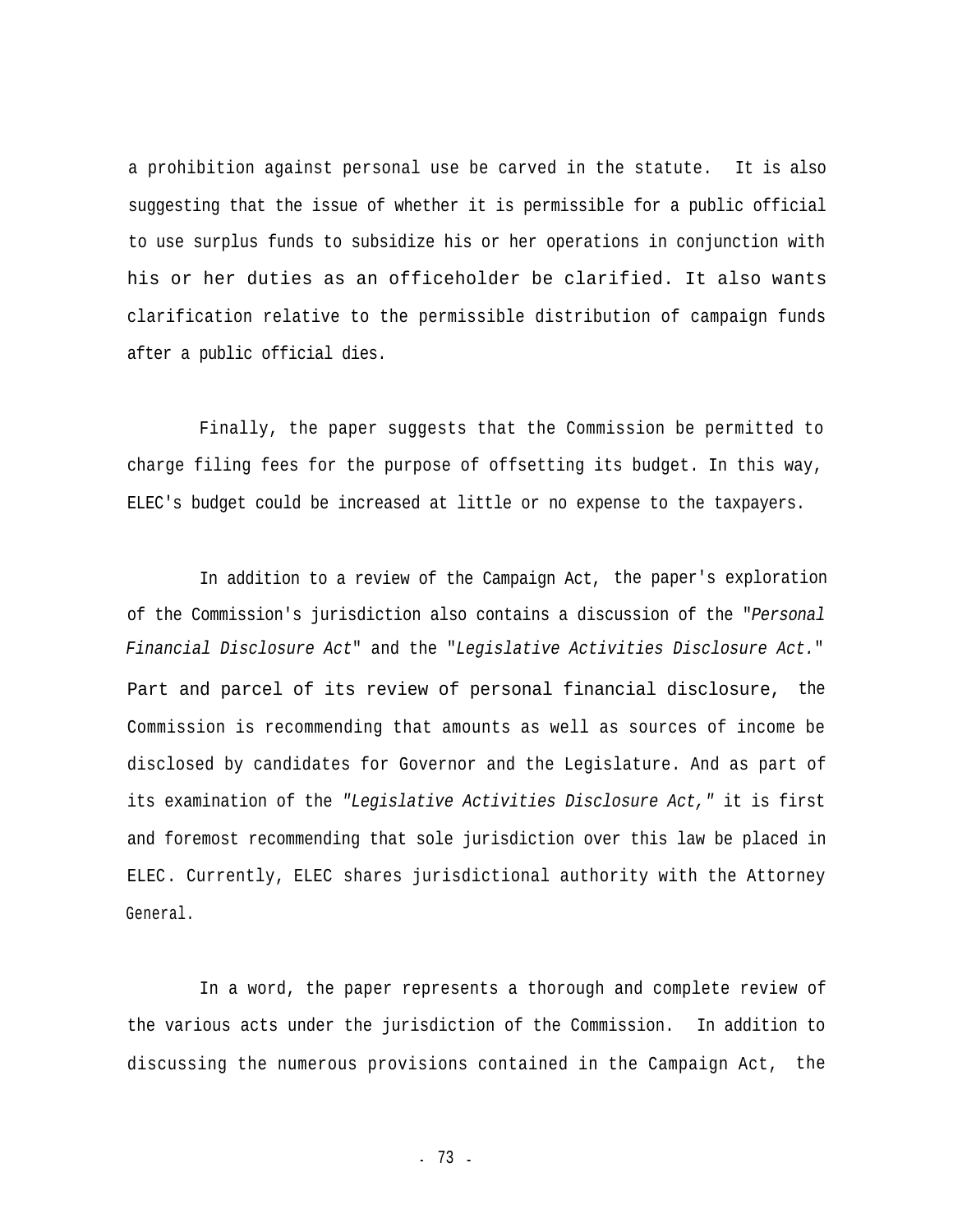Personal Financial Disclosure Law, and the Lobbying Disclosure Law, the paper sets forth several suggestions for either reducing or expanding the Commission's jurisdiction and modifying the law. In this way, the Commission continues to contribute to its own legacy of being an evolving agency that continually strives to make public disclosure in New Jersey meaningful and enforceable.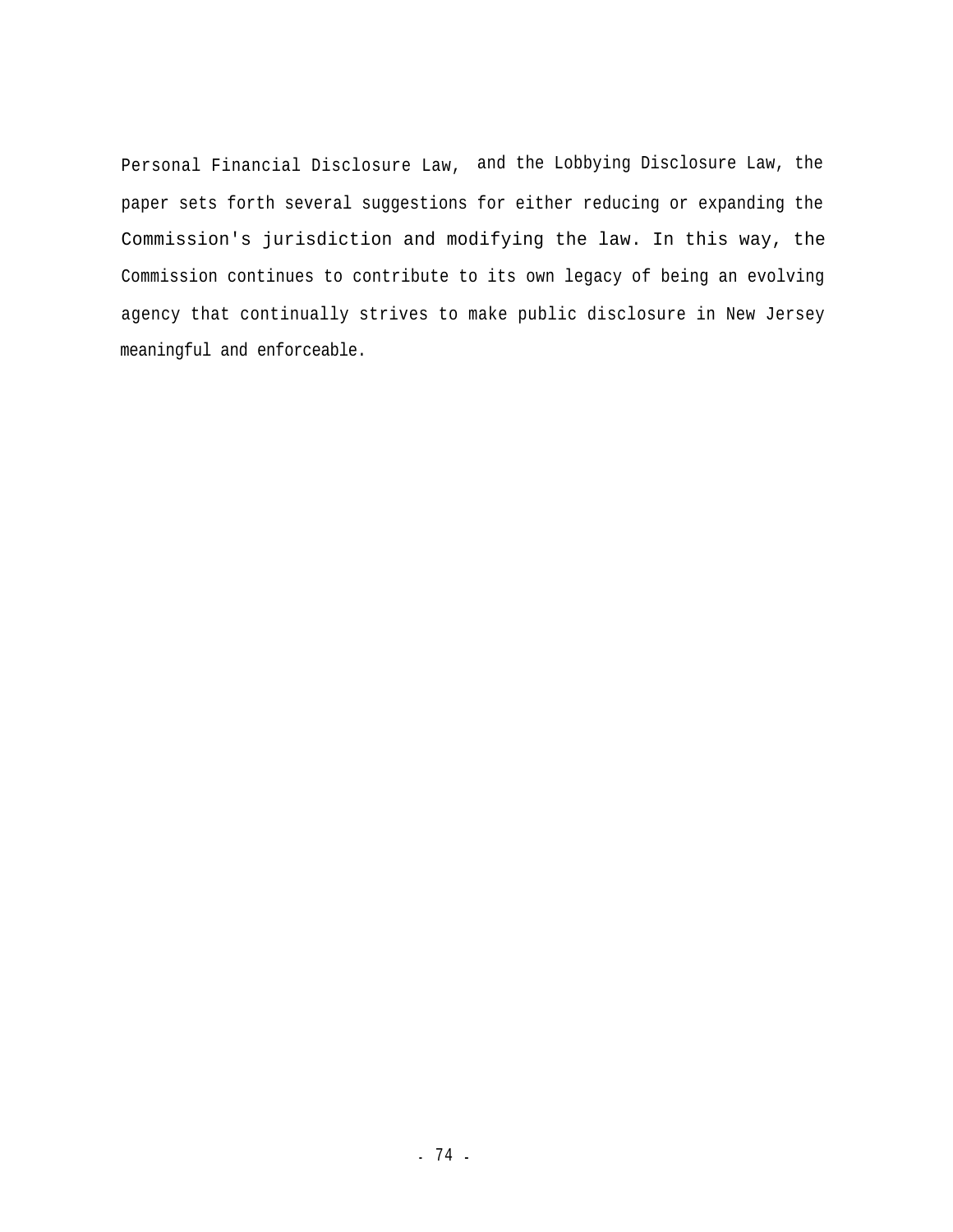## NOTES

- 1. N.J.S.A. 1944A-5. New Jersey Election Law Enforcement Commission, creation, membership, appointment, terms, Chairman, vacancies, compensation, supervision.
- 2. Ibid., subsection  $6(a)$ . Duties and powers of Commission.
- 3. N.J.S.A. 19:1-1. Words and terms defined.
- 4. New Jersey Election Law Enforcement Commission, Code of Ethics, Section I - Purpose.
- Ibid., Section IV. Employment Restrictions, subsection 8(a). As noted later in the paper, Commissioners are permitted to make donations to federal candidates and federal entities not regulated by them but staff members are not. 5.
- 6. Ibid., subsections 1-7.
- 7. Ibid., subsection 4.
- 8. Ibid., subsection 6.
- 9. See New Jersey Election Law Enforcement Commission, Code of Ethics Research Memo, March 30, 1988.
- 10. Frank P. Reiche, "Campaign Finance," Testimony before the New York Commission on Government Integrity, October 19, 1987, p.4.
- 11. Ibid.
- 12. Ibid., p.18.
- New Jersey Election Law Enforcement Commission, White Paper Number Four: Ideas For An Alternate Funding Source, December, 1989, p.51. 13.
- 14. See N.J.S.A. 19:44A-16. Campaign treasurers or candidates, reports, and  $\overline{N.J.S.A}$ . 19:44A-8(c). Contents of reports to be filed by certain committees and organizations.
- 15. Ibid., subsection 22. Failure to file reports; filing false reports; penalties.
- Ibid., see subsections 8. Contents of reports to be filed by certain committees and organizations and subsection 16. Campaign treasurers or candidates, reports. 16.
- 17. Ibid., subsection 22. Failure to file reports; filing false reports; penalties.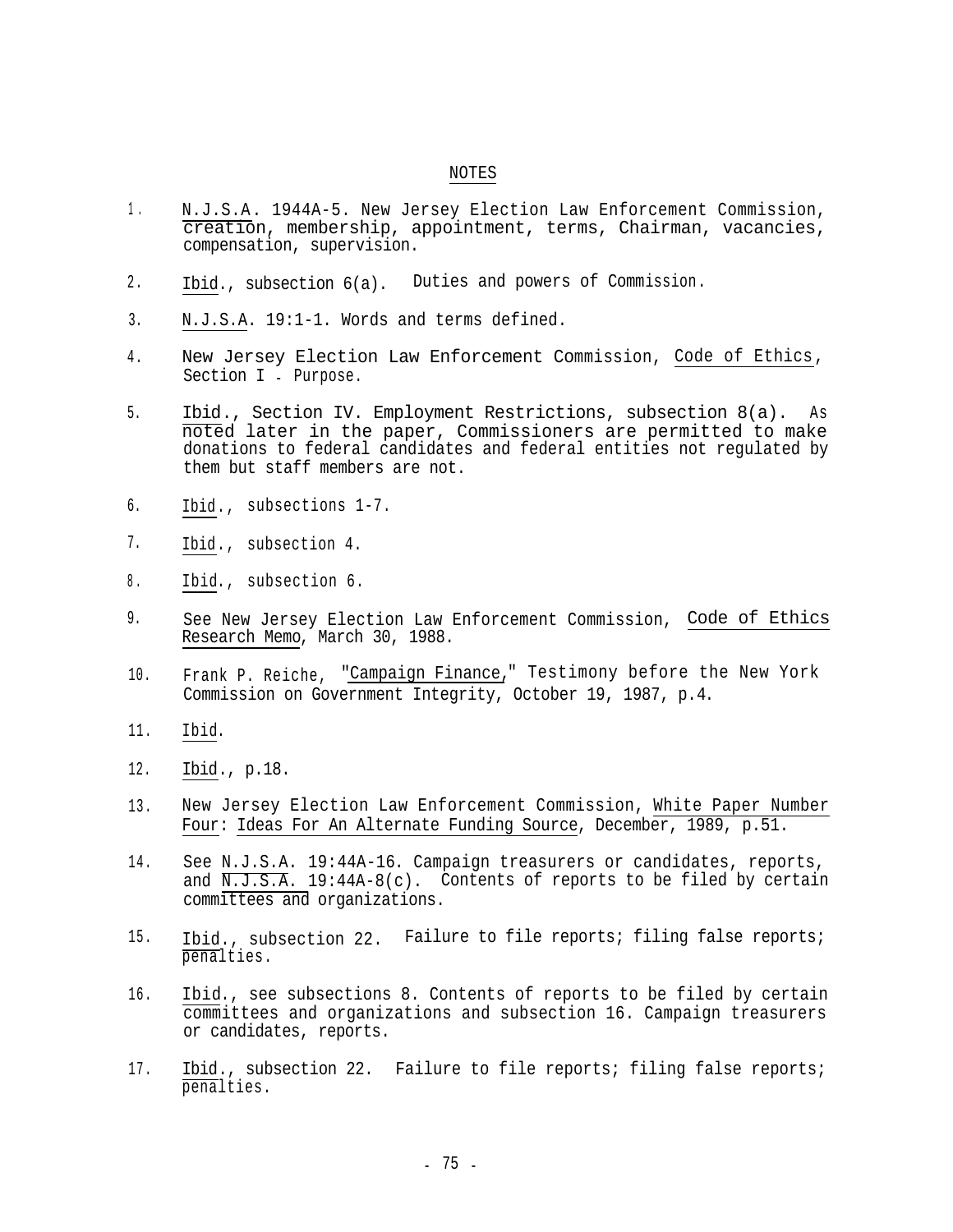- 18. Ibid., subsection 8(b). Contents of reports to be filed by certain committees and organizations. A cumulative report may be submitted 11 days before an election for contributions of \$250 or more made between the last day for the quarterly filing period, and 13 days before election day. Form C-1 must be submitted within 48-hours of receipt for contributions of \$250 or more received after the 11-day report ends and up to and including election day.
- 19. Ibid., subsection 22. Failure to file reports; filing false reports; penalties.
- 20. New Jersey Election Law Enforcement Commission data.
- 21. N.J.S.A. 19:44A-27. Declaration of policy.
- 22. Ibid., subsections 27-41.
- 23. Ibid., subsection 3(c). Definitions.
- 24. New Jersey Election Law Enforcement Commission data (unverified).
- N.J.S.A. 19:23-14. Filing petitions; certifying names. 25.
- N.J.S.A. 19:44A-4(c) and (d). 26. Applicability of Act.
- 27. Ibid., subsection 3(c) Definitions.
- 28. N.J.S.A. 19:13-1, et seq. Direct petition and primary election.
- 29. Chapter 83, Laws of 1973, eff. April 24, 1973.
- 30. Ibid., (N.J.S.A. 19:44A-3. Applicability of Act prior to 1983).
- 31. Ibid., (N.J.S.A. 19:44A-3. Definitions prior to 1983).
- 32. N.J.S.A. 19:44A-3(c.) Definitions.
- 33. Ibid., subsection 4. Applicability of Act.
- 34. Assembly State Government, Civil Service, Elections, Pensions, and Veteran Affairs Committee, Statement to Assembly Committee Substitute A-2280 (Zimmer) and A-3099 (Bocchini).
- 35. New Jersey Election Law Enforcement Commission data.
- N.J.S.A. 19:34-32. Contributions by insurance corporations. 36.
- Ibid., subsection 45. Contributions by certain corporations. 37.
- 38. N.J.S.A. 5:12-138. Prohibited political contributions.